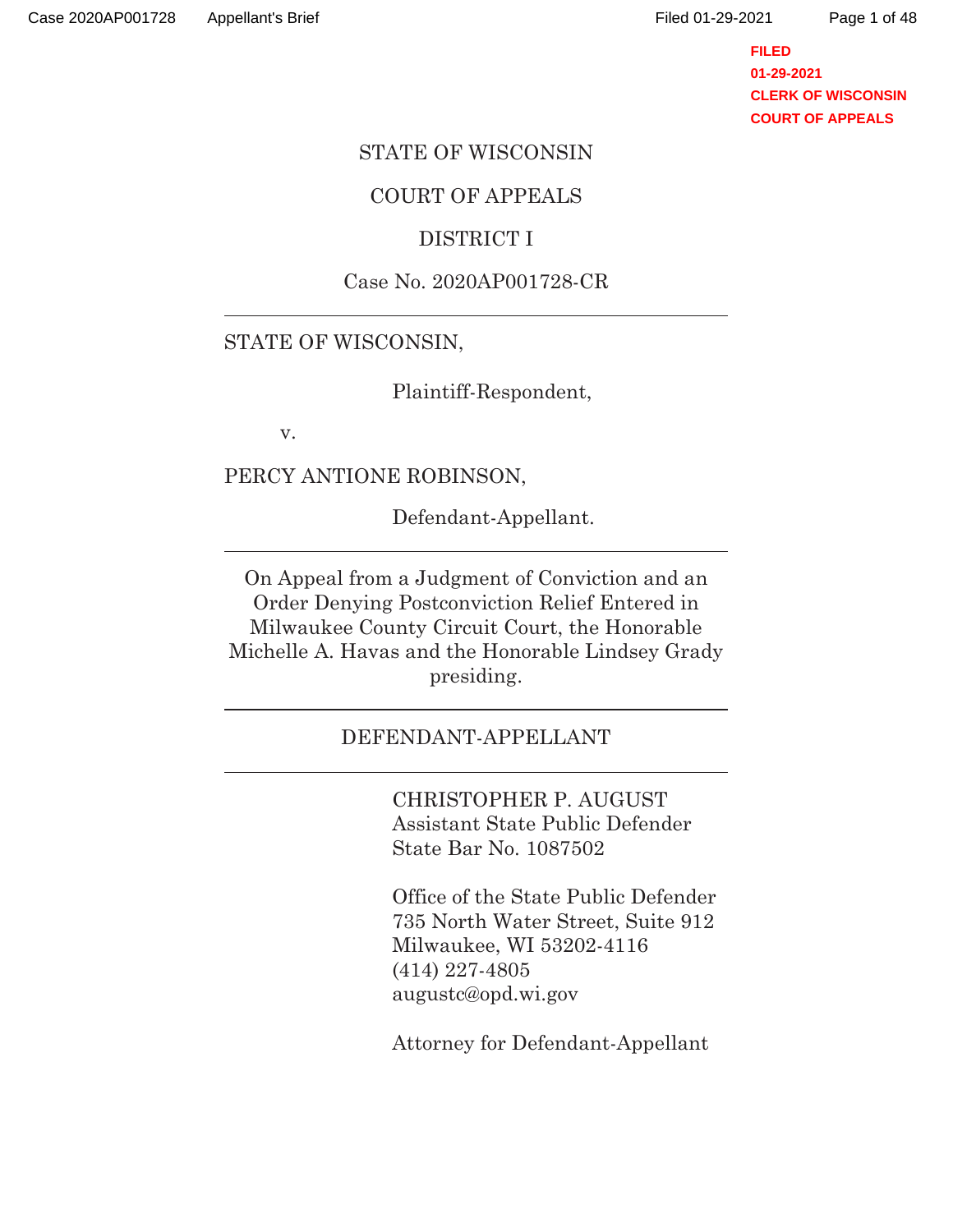# **TABLE OF CONTENTS**

|           | Page                                                                                                                                            |  |
|-----------|-------------------------------------------------------------------------------------------------------------------------------------------------|--|
|           |                                                                                                                                                 |  |
|           | STATEMENT ON ORAL ARGUMENT AND                                                                                                                  |  |
|           |                                                                                                                                                 |  |
|           | STATEMENT OF RELEVANT FACTS 3                                                                                                                   |  |
|           |                                                                                                                                                 |  |
| I.        | Mr. Robinson is entitled to a new trial<br>because he did not receive effective                                                                 |  |
| A.        | Legal principles and standard of                                                                                                                |  |
| <b>B.</b> | Trial counsel should have made the<br>jury aware that two other<br>witnesses failed to identify Mr.                                             |  |
|           | Reasonably competent<br>1.<br>counsel would have presented<br>this evidence to the jury,<br>especially when pursuing a<br>defense of "mistaken" |  |
|           | Failure to introduce evidence<br>2.<br>that Mr. Robinson was not<br>identified as the robber<br>undermines confidence in the                    |  |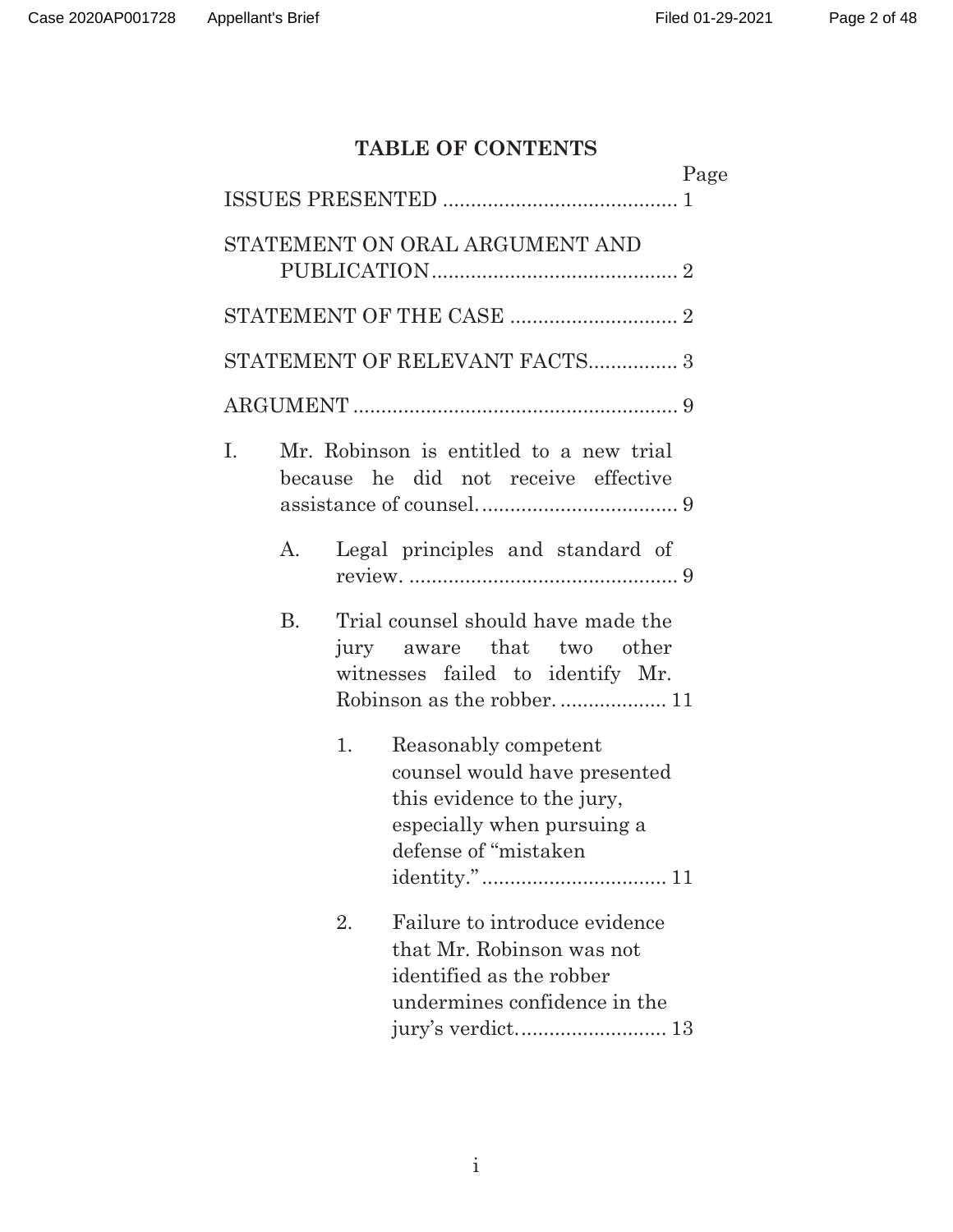C. Reasonably competent counsel would have introduced evidence that at least two other men were identified as the robber.................... 14

| 1. | Reasonably competent         |
|----|------------------------------|
|    | counsel would have           |
|    | introduced evidence that     |
|    | there were conflicting       |
|    | identifications, especially  |
|    | when pursuing the defense of |
|    | "mistaken identity." 14      |

- 2. *State v. Denny,* 120 Wis. 2d 614, 357 N.W.2d 12 (1984) does not excuse trial counsel's failure to present this evidence. ................................. 16
- 3. Failure to present contradictory identification evidence prejudiced Mr. Robinson. ................................ 21
- D. Trial counsel was ineffective for not presenting the testimony of an eyewitness identification expert. .... 21
	- 1. An eyewitness identification expert would have made a vital contribution to the defense of mistaken identity; it was unreasonable to omit that evidence. ......................... 22
	- 2. Prejudice. ................................ 24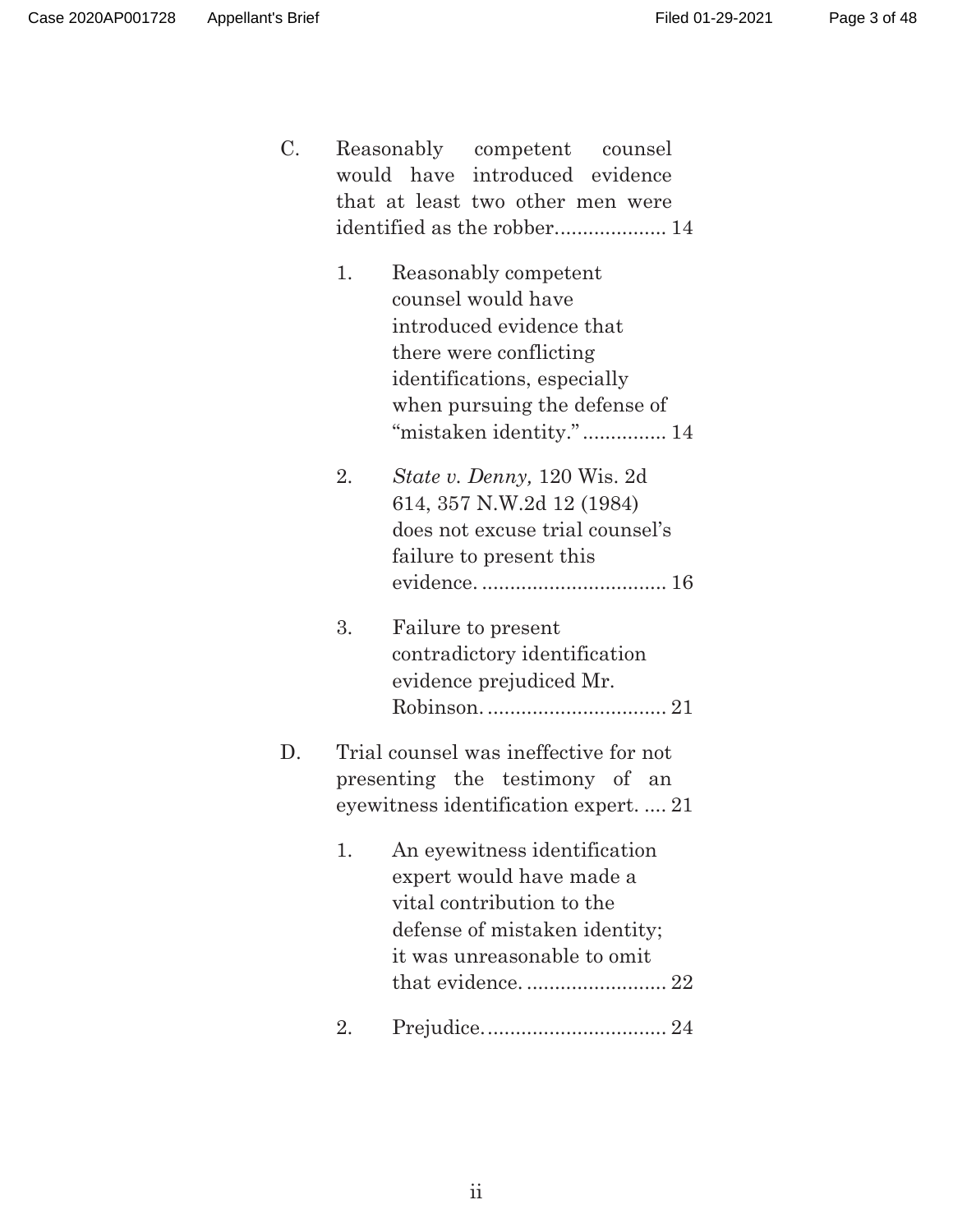|    | Е.        | Trial counsel should have moved to<br>exclude identification evidence<br>inextricably connected<br>to<br>$\mathbf{a}$<br>violation of Mr. Robinson's Sixth<br>Amendment right to counsel 24                                                                                                         |
|----|-----------|-----------------------------------------------------------------------------------------------------------------------------------------------------------------------------------------------------------------------------------------------------------------------------------------------------|
|    |           | Additional factual<br>1.                                                                                                                                                                                                                                                                            |
|    |           | 2.<br>Clearly established law<br>shows that the CR-215<br>review initiated adversary<br>criminal proceedings against<br>Mr. Robinson such that he<br>was entitled to counsel at all<br>critical stages that followed,<br>including the lineup.<br>Accordingly, it was<br>unreasonable not to file a |
|    |           | Exclusion of S.D.'s<br>3.<br>identification would have<br>radically changed the<br>evidentiary landscape at                                                                                                                                                                                         |
| П. |           | Wis. Stat. $\S$ 943.87 is facially                                                                                                                                                                                                                                                                  |
|    | A.        | Legal standard and standard of                                                                                                                                                                                                                                                                      |
|    | <b>B.</b> | Because the statute lacks an intent<br>to steal element, it is overbroad and<br>impermissibly vague 34                                                                                                                                                                                              |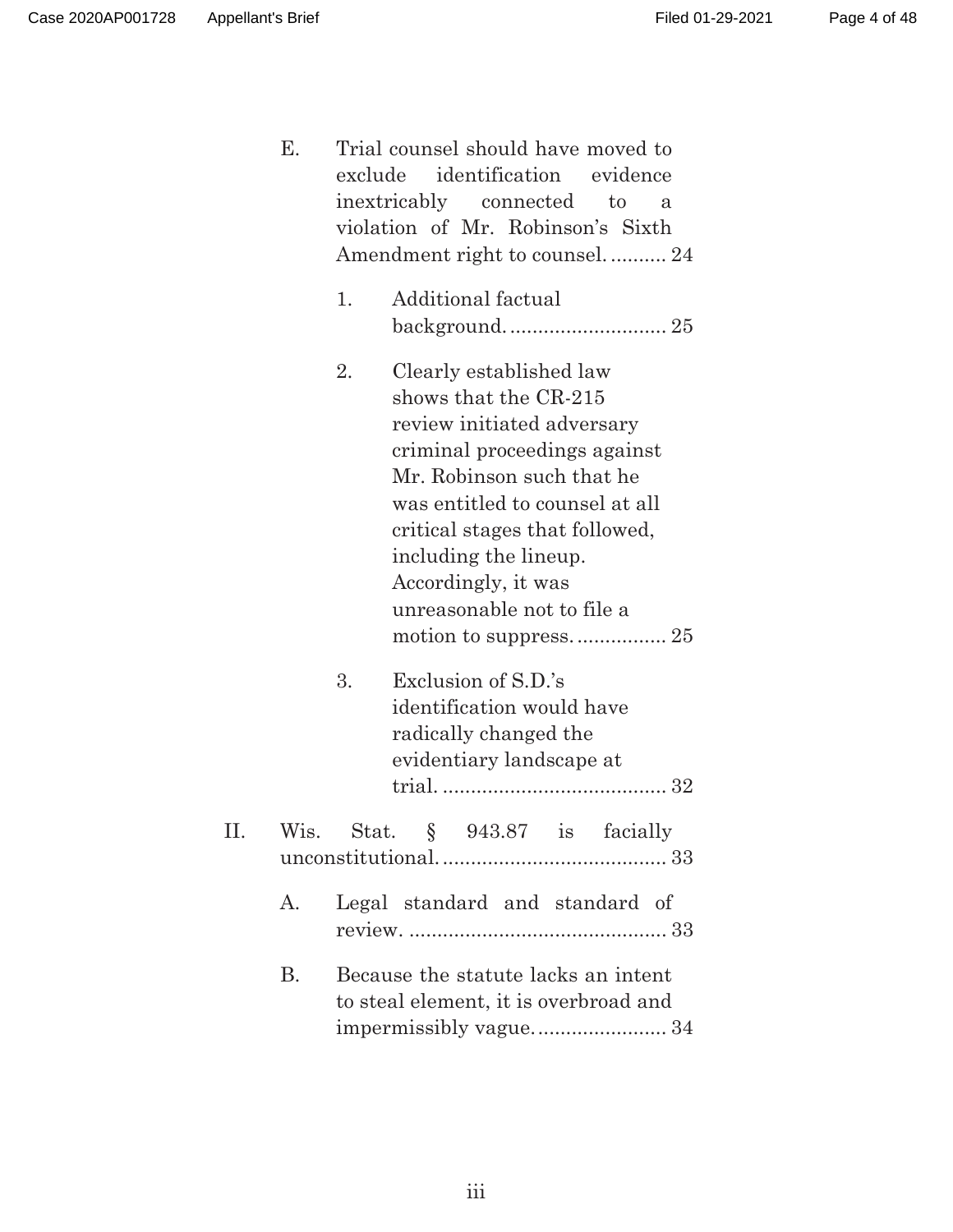| III.<br>The evidence was insufficient to convict                                                   |  |
|----------------------------------------------------------------------------------------------------|--|
|                                                                                                    |  |
| CERTIFICATION AS TO FORM/LENGTH 39                                                                 |  |
| CERTIFICATE OF COMPLIANCE WITH                                                                     |  |
| CERTIFICATE OF COMPLIANCE WITH                                                                     |  |
| CERTIFICATION AS TO APPENDIX  41                                                                   |  |
|                                                                                                    |  |
| <b>CASES CITED</b><br>Chambers v. Mississippi,                                                     |  |
| County of Riverside v. McLaughlin,                                                                 |  |
| Gerstein v. Pugh,                                                                                  |  |
| Gruhl Sash & Door Co. v. Chicago, M. & St. P.<br>Ry. Co.,<br>173 Wis. 215, 180 N.W. 845 (1921)  28 |  |
| Jackson v. Devalkenaere,<br>No. 18-CV-446-JPS, 2019 WL 4415719,                                    |  |
| Johnson v. State,                                                                                  |  |
| 55 Wis. 2d 144, 197 N.W.2d 760 (1972) 36                                                           |  |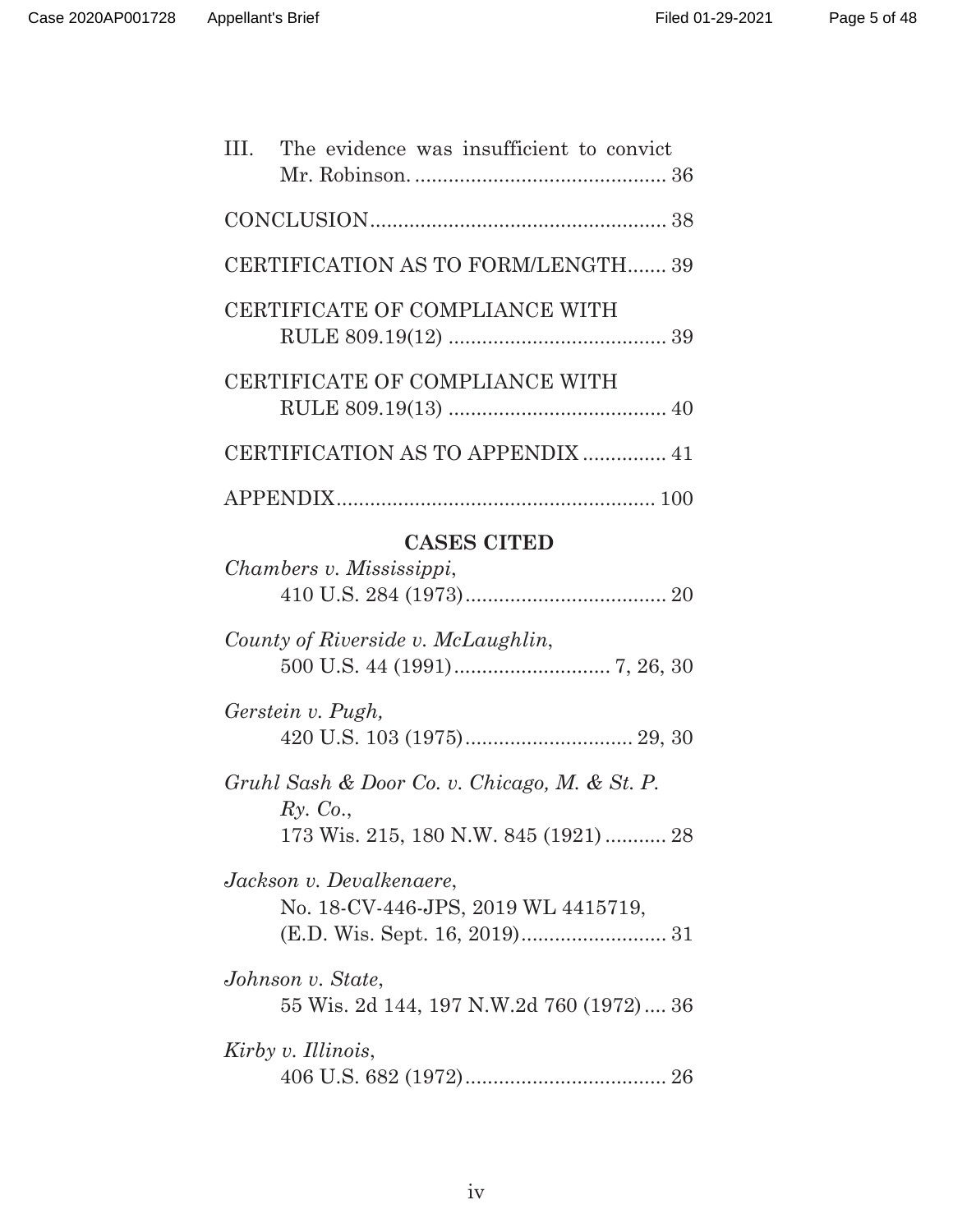Page 6 of 48

| Matter of Commitment of C.S.,<br>2020 WI 33,                                                                   |
|----------------------------------------------------------------------------------------------------------------|
| 391 Wis. 2d 35, 940 N.W.2d 875  33                                                                             |
| Ross v. Jacks,<br>No. 19-CV-496-JPS, 2019 WL 4602946                                                           |
| Rothgery v. Gillespie Cty., Tex.,                                                                              |
| State v. Allen,<br>2004 WI 106,<br>274 Wis. 2d 568, 682 N.W.2d 433  10                                         |
| State v. Breitzman,<br>2017 WI 100,<br>378 Wis. 2d 431, 904 N.W.2d 93  31                                      |
| State v. Denny,<br>120 Wis. 2d 614, 357 N.W.2d 12                                                              |
| State v. Eady,<br>2016 WI App 12,<br>366 Wis. 2d 711, 875 N.W.2d 139  37                                       |
| State v. Fitzgerald,<br>2019 WI 69,<br>387 Wis. 2d 384, 929 N.W.2d 165  28                                     |
| State v. Garcia,<br>Appeal No. 2016AP1276-CR,<br>unpublished slip op,<br>(Wis. Ct. App. April 10, 2018) passim |
| State v. Garcia,<br>2019 WI 40,<br>386 Wis. 2d 386, 925 N.W.2d 528  28, 29                                     |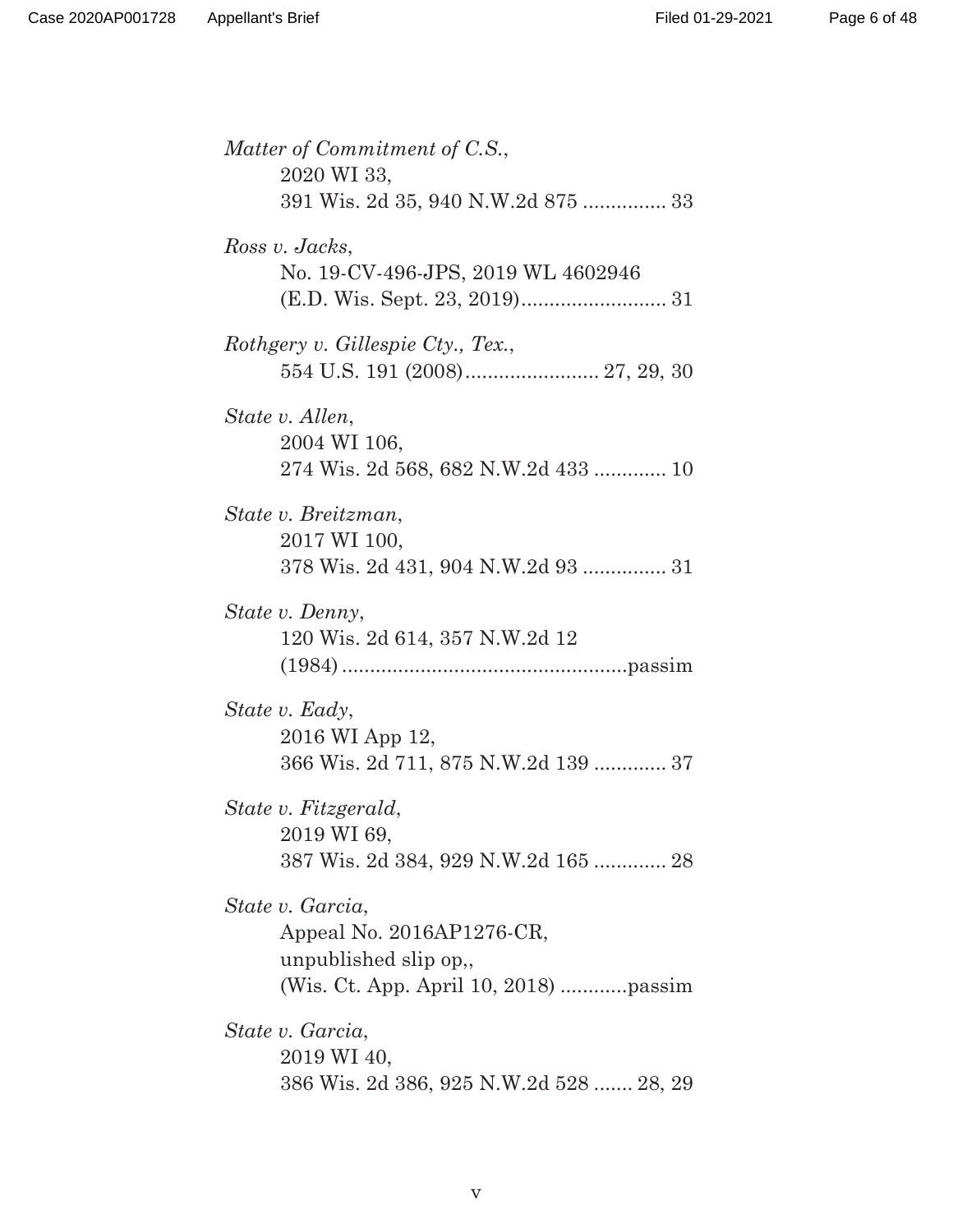| State v. Koch,<br>175 Wis. 2d 684, 499 N.W.2d 152 (1993) 29               |
|---------------------------------------------------------------------------|
| State v. Machner,<br>92 Wis. 2d 797, 285 N.W.2d 905                       |
| State v. McMahon,<br>186 Wis. 2d 68, 519 N.W.2d 621                       |
| State v. McManus,<br>152 Wis. 2d 113, 447 N.W.2d 654 (1989) 36            |
| State v. Pitsch,<br>124 Wis. 2d 628, 369 N.W.2d 711 (1985) 10             |
| State v. Poellinger,<br>153 Wis. 2d 493, 451 N.W.2d 752 (1990) 36         |
| State v. Scheidell,<br>227 Wis. 2d 285, 595 N.W.2d 661 (1999) 17          |
| State v. Starks,<br>51 Wis. 2d 256, 186 N.W.2d 245 (1971) 34              |
| State v. Thiel,<br>2003 WI 111,<br>264 Wis. 2d 571, 665 N.W.2d 305  9, 10 |
| State v. Wilson,<br>2015 WI 48,<br>362 Wis. 2d 193, 864 N.W.2d 52  18     |
| Strickland v. Washington,                                                 |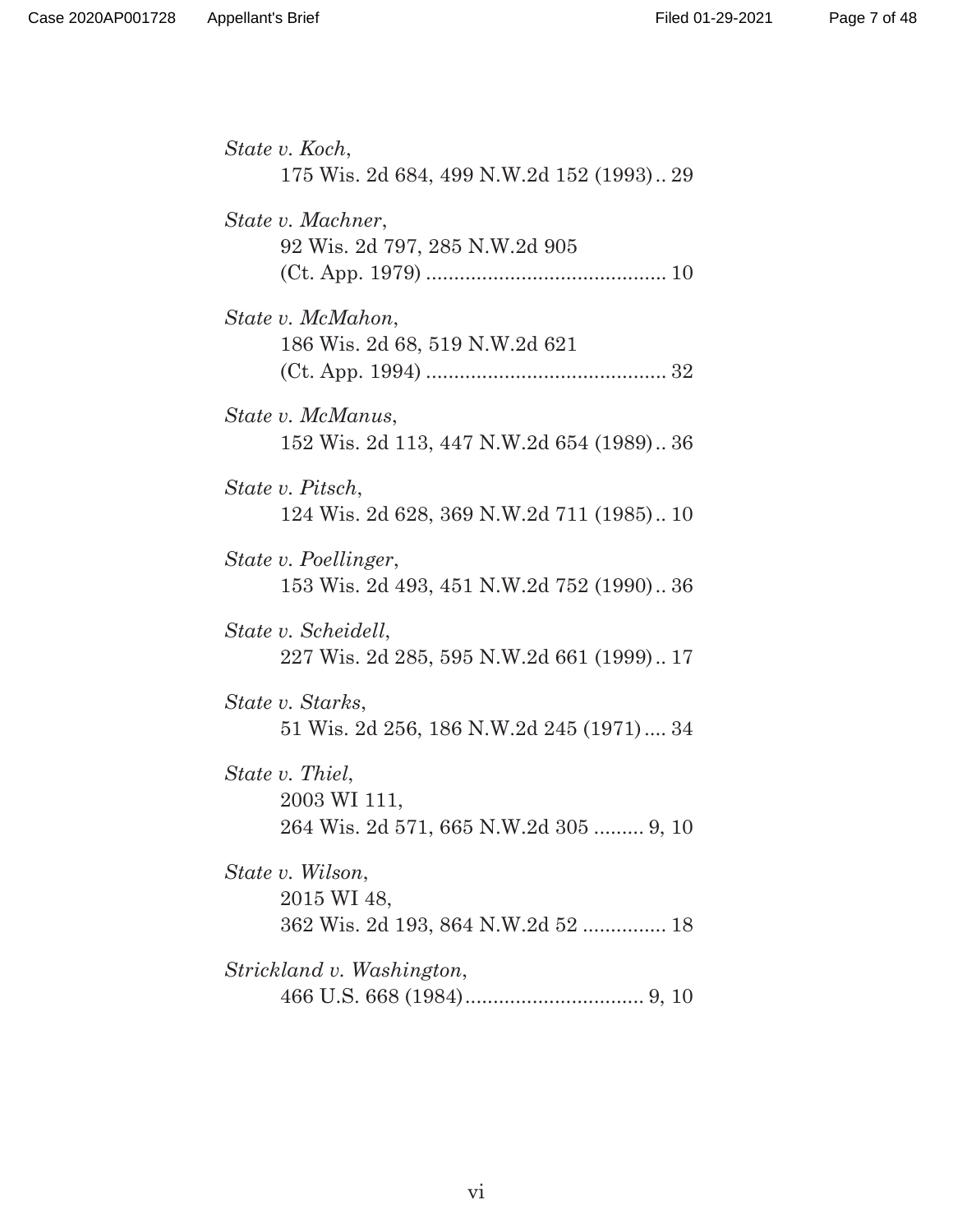| United States v. Mitchell,<br>No. 15-CR-47, 2015 WL 5513075 |
|-------------------------------------------------------------|
| United States v. Nolan,<br>956 F.3d 71 (2d Cir. 2020)  24   |
| United States v. Wade,                                      |
| United States v. West,<br>No. 08-CR-157, 2009 WL 5217976    |
| <i>Watkins v. Sowders,</i>                                  |
| <b>CONSTITUTIONAL PROVISIONS</b>                            |
| <b>AND STATUTES CITED</b>                                   |
| United States Constitution                                  |
|                                                             |
| Wisconsin Constitution                                      |
|                                                             |
|                                                             |
| <b>Wisconsin Statutes</b>                                   |
|                                                             |
|                                                             |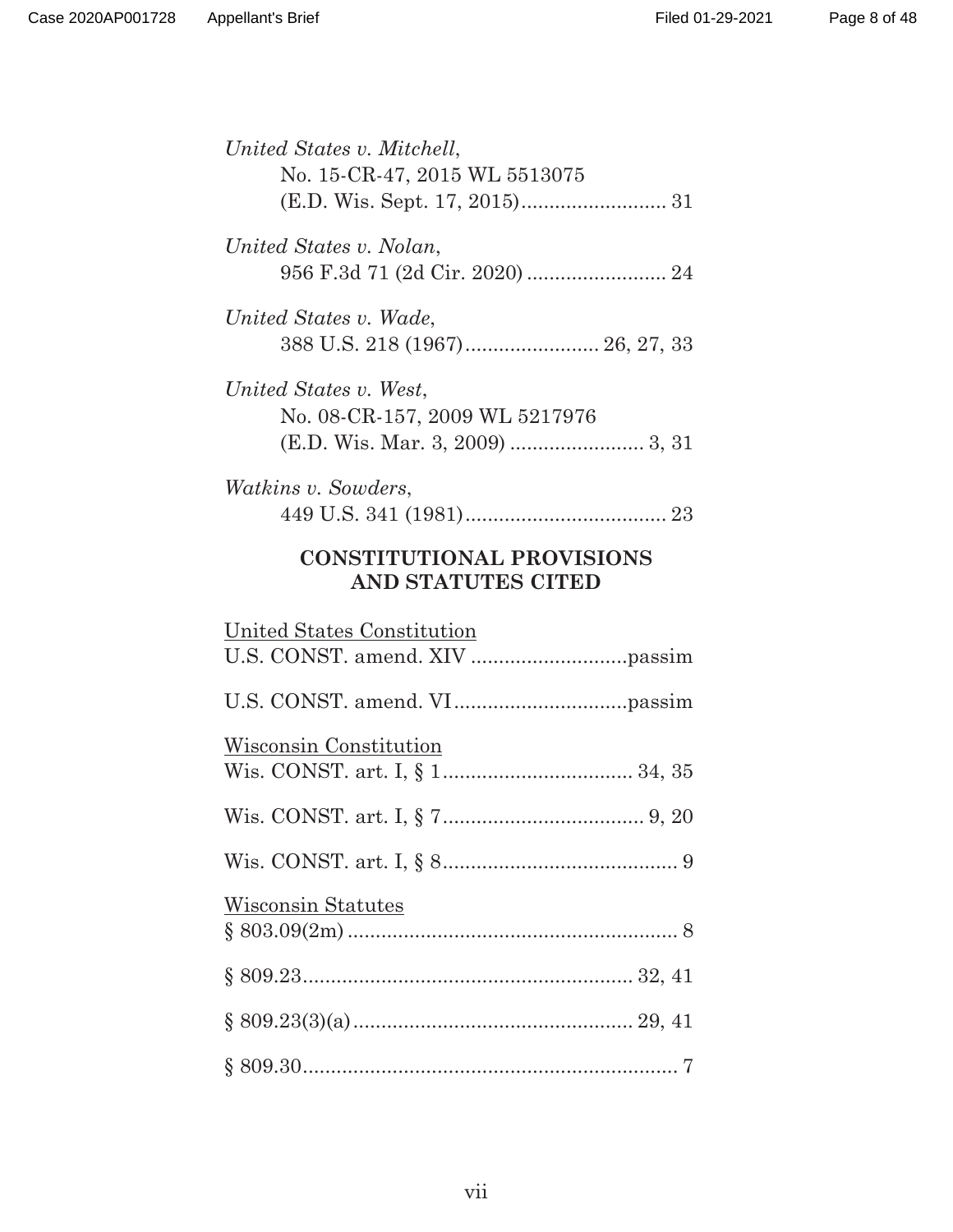# **OTHER AUTHORITIES CITED**

| Brief of the American Psychological Association |
|-------------------------------------------------|
| and the Center for Law, Brain &                 |
| Behavior as Amici Curiae in Support of          |
| Defendants-Appellants, Com. v. Gomes,           |
| No. SJC-11537 (Mass. August 14, 2014)23         |
|                                                 |
|                                                 |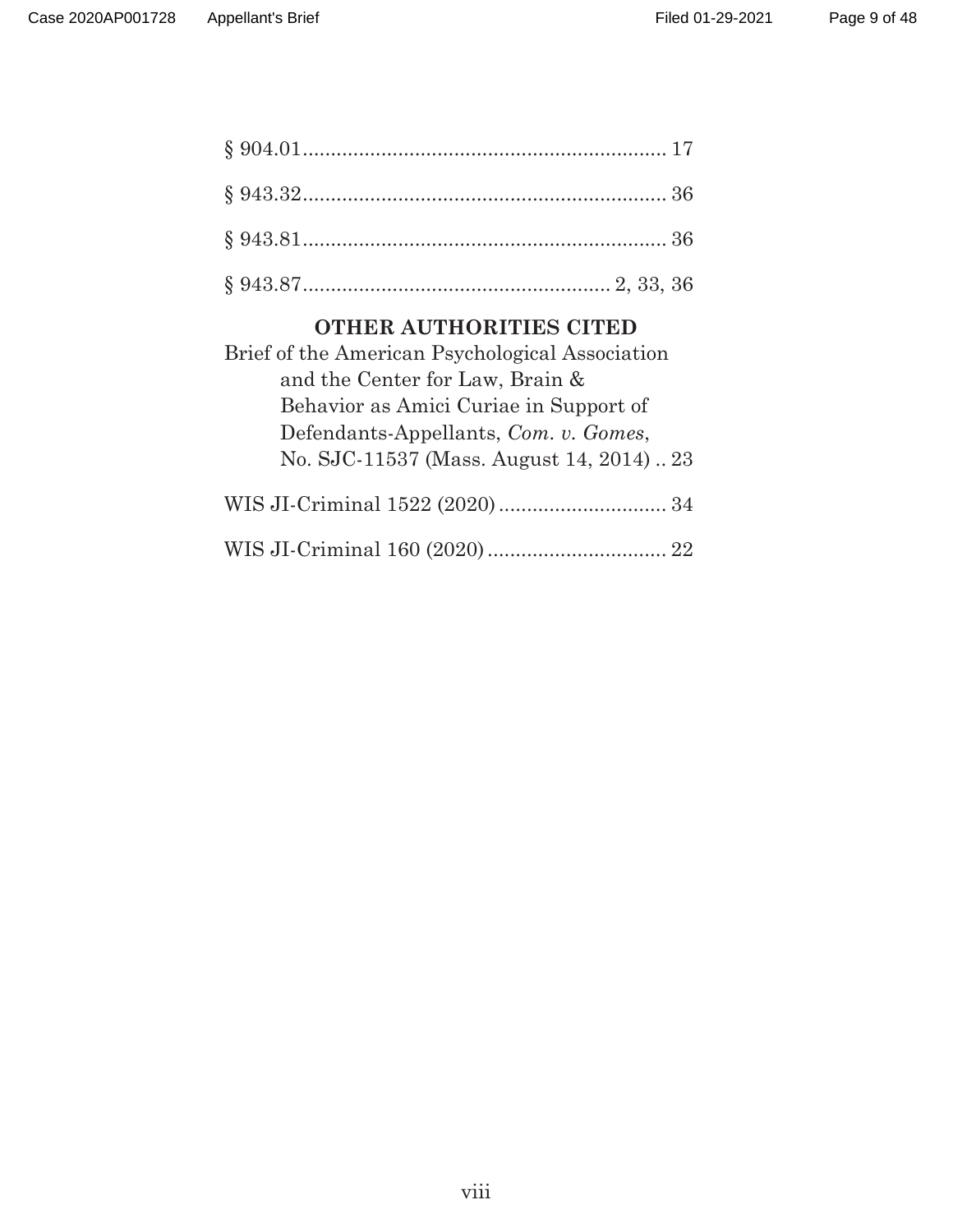## **ISSUES PRESENTED**

1. Was trial counsel ineffective for not presenting the testimony of two bank employees who witnessed the robbery but who did not identify Mr. Robinson as the robber?

The circuit court denied the motion without a hearing, concluding that Mr. Robinson's motion failed to sufficiently allege prejudice. (80:4); (App. 106).

2. Was trial counsel ineffective for not presenting evidence that two other men had also been identified as the robber?

The circuit court denied the motion without a hearing, finding that Mr. Robinson had failed to establish both deficient performance and prejudice. (80:4); (App. 106).

3. Was trial counsel ineffective for not utilizing an expert on eyewitness identification evidence?

The circuit court denied the motion without a hearing, finding that this testimony would not have changed the outcome of the trial. (80:4); (App. 107).

4. Was trial counsel ineffective for not moving to suppress an eyewitness identification of Mr. Robinson?

The circuit court denied the motion without a hearing, finding that Mr. Robinson failed to establish deficient performance. (80:7); (App. 109).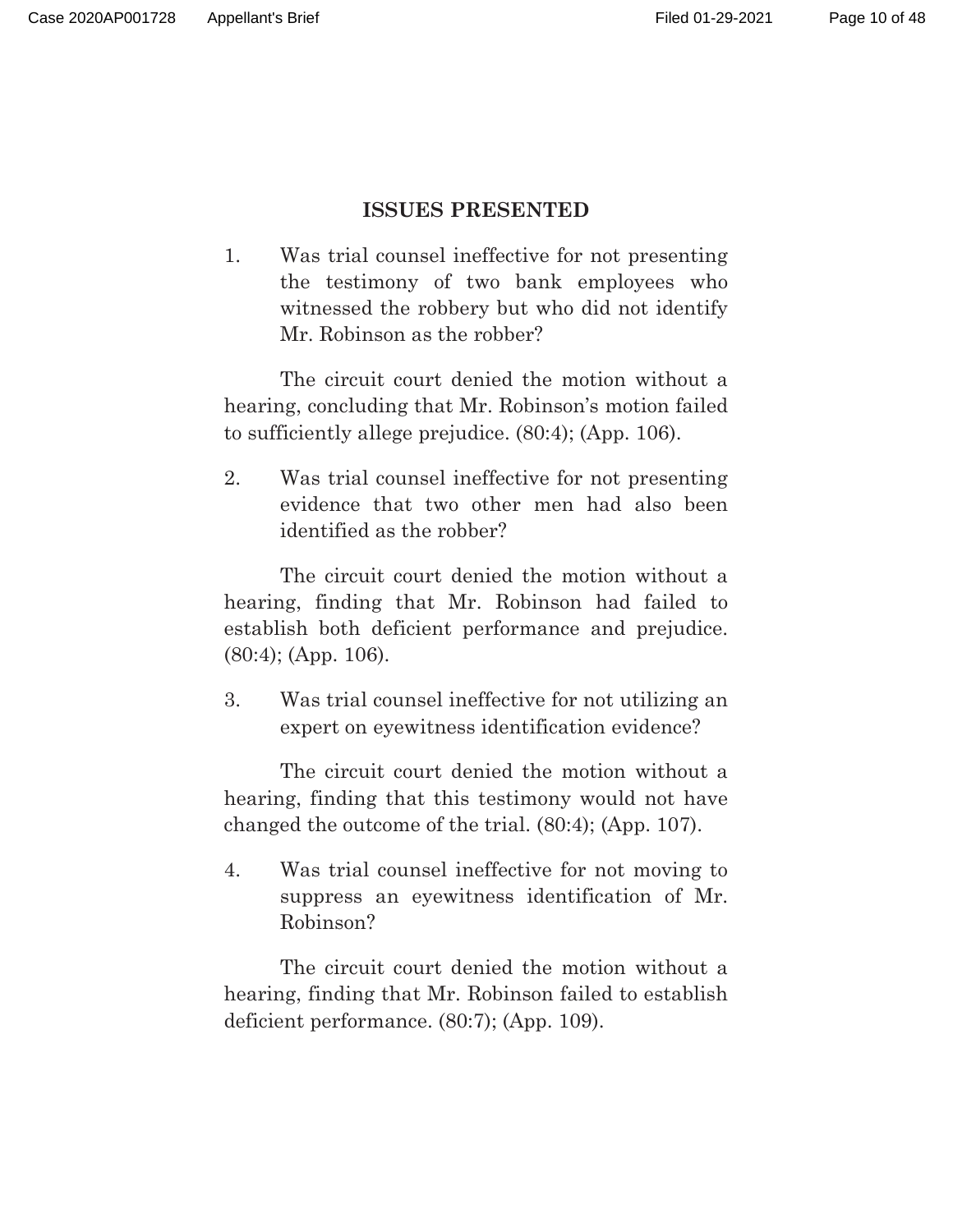5. Is the robbery of a financial institution statute facially unconstitutional because it does not require proof that the defendant had an intent to steal?

The circuit court found the statute constitutional and denied the motion. (80:5); (App. 107).

6. Was the evidence sufficient to convict Mr. Robinson?

This issue is being raised for the first time on appeal.

# **STATEMENT ON ORAL ARGUMENT AND PUBLICATION**

Publication is requested as one of the ineffective assistance claims involves an issue recently decided in an unpublished, but citable, decision from this  $Court.<sup>1</sup>$  Oral argument is not requested.

### **STATEMENT OF THE CASE**

An information filed in Milwaukee County Circuit Court charged Mr. Robinson with robbery of a financial institution contrary to Wis. Stat. § 943.87. (5:1). Mr. Robinson was convicted after a jury trial

<sup>1</sup> *State v. Garcia,* Appeal No. 2016AP1276-CR, unpublished slip op,, (Wis. Ct. App. April 10, 2018). (App. 112).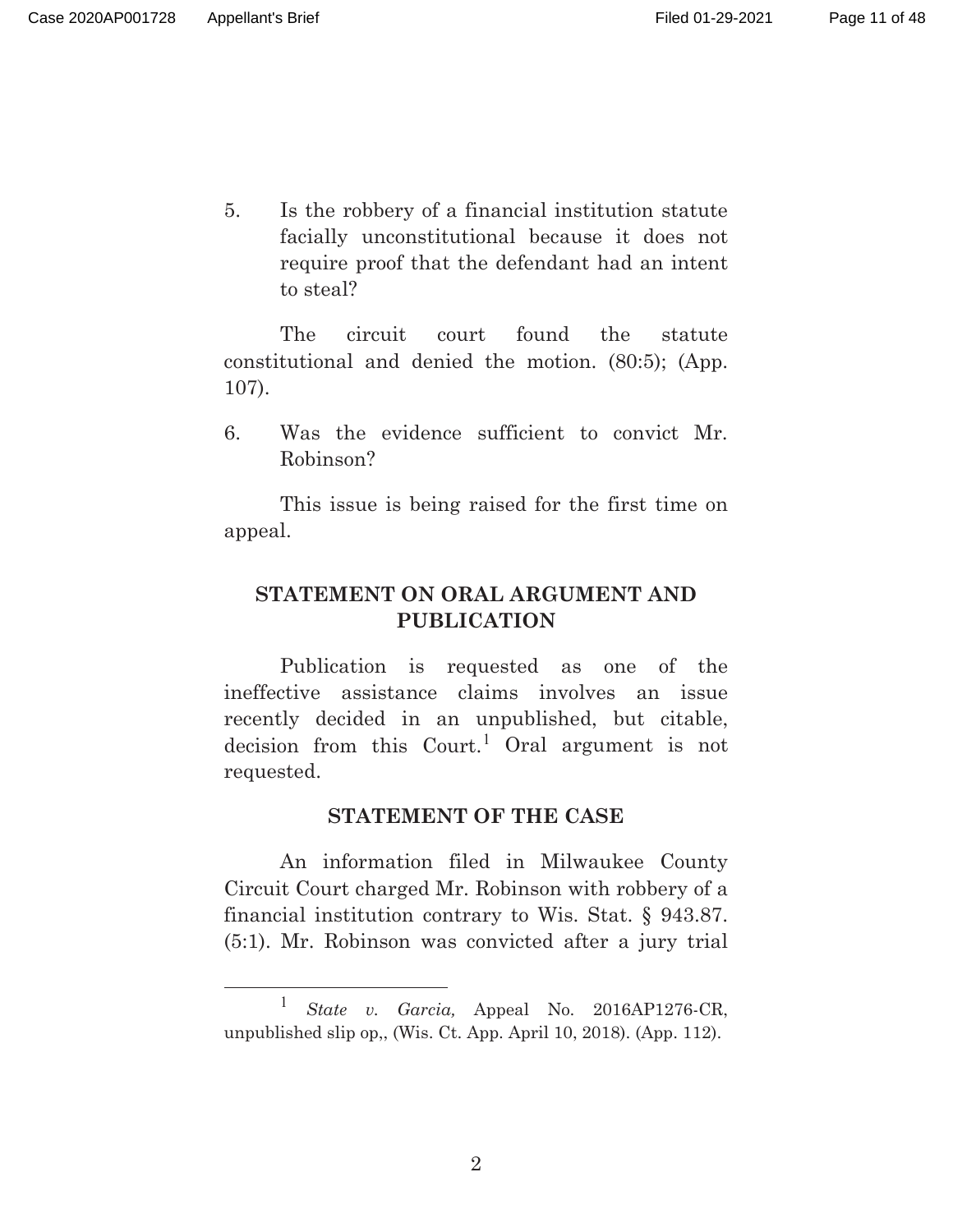and sentenced to a term of imprisonment. (30:1; 36:1). (App. 101). Mr. Robinson filed a postconviction motion requesting an evidentiary hearing on his claims of ineffective assistance of counsel. (61). The motion also challenged the constitutionality of the robbery of a financial institution statute. (61). The court denied the motion in a written order without a hearing. (80). (App. 103).

This appeal follows. (81).

## **STATEMENT OF RELEVANT FACTS**

### Trial Testimony

 The State's first witness was S.D., an "international banker" at U.S. Bank's West Capitol Drive location in Milwaukee. (89:63). She was working her usual shift on the date of the robbery, December 18, 2017. (89:64). While "helping out" by filling in as a teller toward the end of her workday, she observed a man (identified later in her testimony as Mr. Robinson) appearing to fill out a "Western Union slip." (89:64-65). According to her trial testimony, the man was wearing a black skullcap and a black jacket with colored lining. (89:69). S.D. remembered that the man was taller than her and that he had a dark complexion. (89:69).

The man waited in line and, when it was his turn, handed S.D. a note stating, "I have a gun, give me the money." (89:67). He instructed S.D. to not give him any dye packs. (89:67). Consistent with her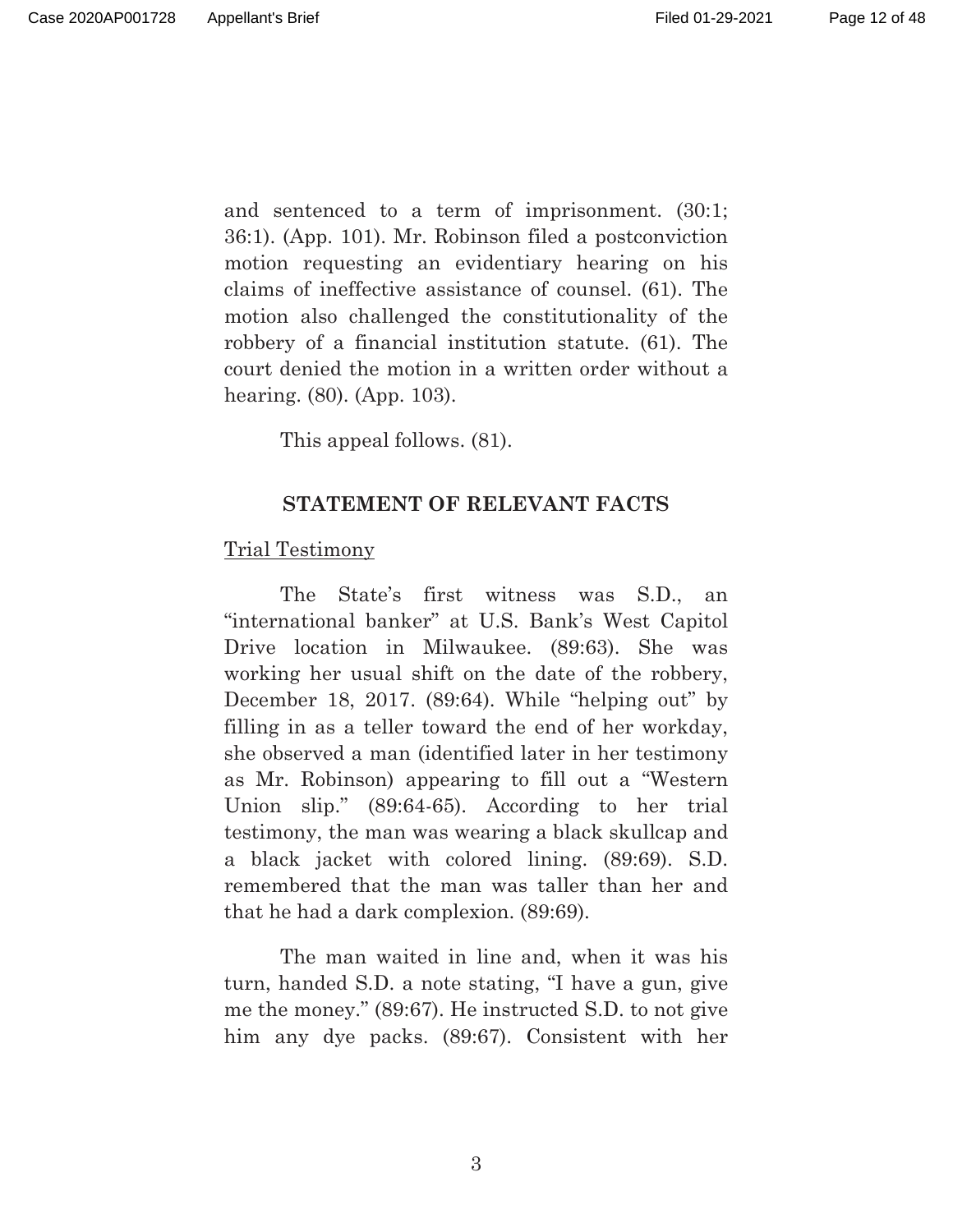training, S.D. unhesitatingly complied. (89:67). She handed him a "wad" of bills totaling roughly \$1,900. (89:75-76). The man thanked her and walked away. (89:67). As he was leaving, S.D. activated the bank's alarm. (89:67). The entire transaction was captured on surveillance video, which was played for the jury. (89:71). Still photographs showing the robber's face were derived from that video and also presented to the jury. (22; 23).

The next day, December 19, S.D. met with the police and gave a description of the robber. (89:92). She told police that the robber was a dark-skinned black man about 5'9" or 5'10". (89:92-93). He was 20- 30 years old and had a mustache. (89:92-93). When compared to the video, S.D. accurately described the robber's clothes, except for his pants, which she believed to have been dark jeans. (89:93).

On December 22, S.D. attended a live lineup arranged by the Milwaukee Police Department. (89:79). She identified Mr. Robinson as the person who had robbed the bank. (89:87). She told the jury she was "100 percent" confident in her identification. (89:88). She also identified Mr. Robinson as the robber during her trial testimony. (89:87).

On cross-examination, the defense used a booking photo of Mr. Robinson taken the day after the robbery to illustrate that the robber in the video had a darker complexion, different facial hair, looked younger, and did not have "worry lines" on his face. (89:96-98; 90:7-11; 27).

4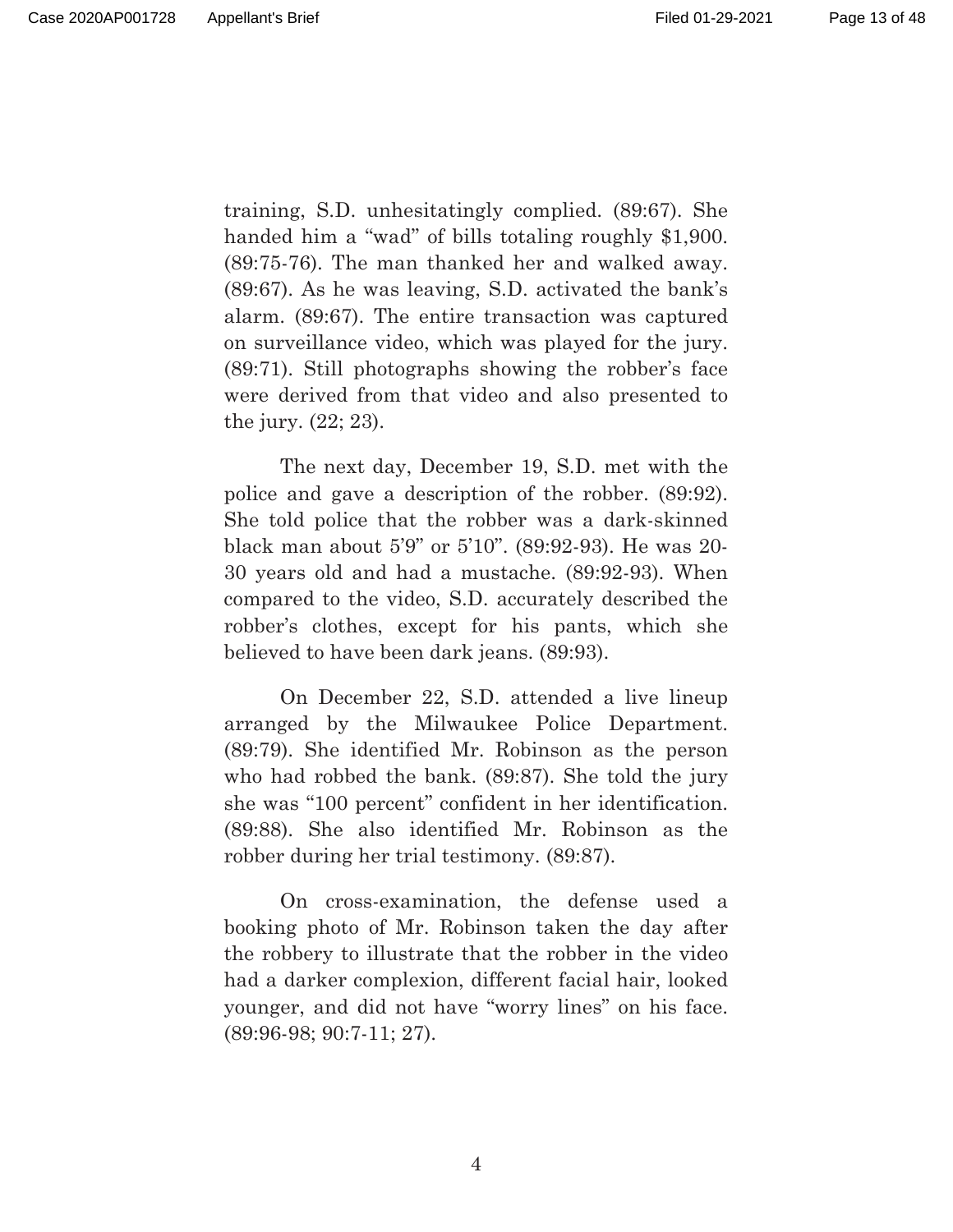Detective Tyler Kirkvold testified that he was dispatched to Mr. Robinson's home after he was arrested as a suspect in this robbery on December 19. (91:7-8). Detective Kirkvold searched Mr. Robinson's car and recovered a single \$100 bill. (91:9). Mr. Robinson also had \$134.25 on his person at the time of his arrest. (91:10). After his arrest, Mr. Robinson spoke with Detective Michael Alles and told him that he had a \$100-a-day heroin habit that he funds by doing "odd jobs." (90:18).

 The State also called Meagan Thielecke, who met with Mr. Robinson "in a professional capacity" the morning of the robbery.<sup>2</sup> (91:13). She had previously been shown a still photograph of the robber and identified him as Mr. Robinson. (91:15). Ana Sandoval, also present during that meeting, likewise identified the man in the photograph as Mr. Robinson. (91:21).

 Mr. Robinson was the only defense witness. (91:34). He denied being the robber and specifically denied being at the bank on the day of the robbery. (91:35). He told the jury that on the day the robbery was committed, he was recovering from the prior day's heroin, marijuana, and cocaine binge. (91:40). He also told the jury he met with Ms. Thielecke and Ms. Sandoval and then got high on heroin. (91:40).

 $<sup>2</sup>$  This was apparently a medical appointment. (88:8). In</sup> order to avoid apparently irrelevant or potentially prejudicial material, the State intentionally made the testimony vague on this point. (88:8).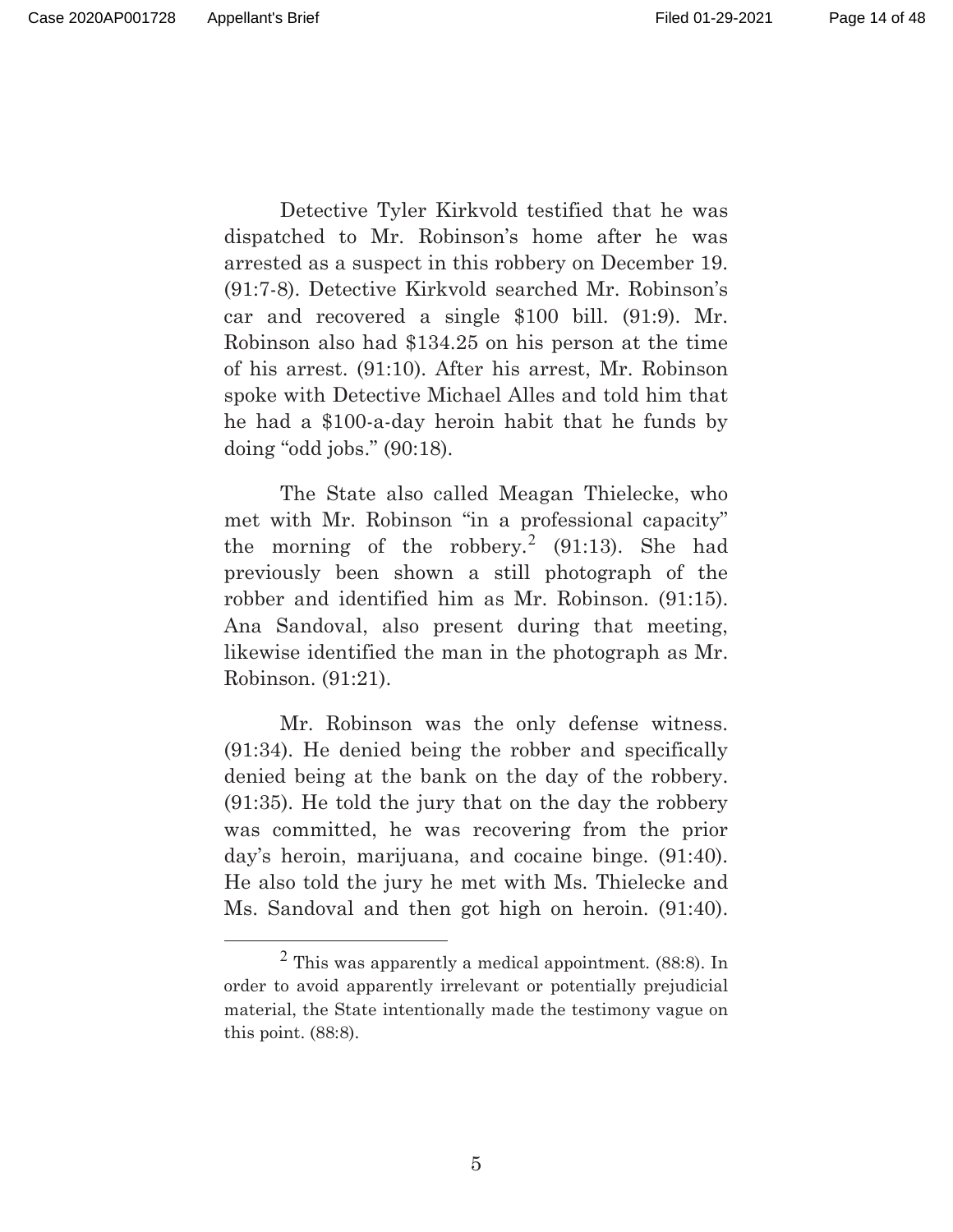According to Mr. Robinson, heroin puts him to sleep. (91:40).

## Closing Arguments and Jury Verdict

 At the conclusion of the trial, the State focused on S.D.'s identification and argued to the jury that the other evidence in the case supported her testimony that Mr. Robinson was the robber. (92:14). In the State's view, S.D.'s identification was corroborated not only by circumstantial evidence— Mr. Robinson had two \$100 bills in his possession at the time of his arrest—but also by the testimony of Ms. Thielecke and Ms. Sandoval. (92:19-21).

 In contrast, counsel for Mr. Robinson identified several reasons to disbelieve S.D.'s identification: (1) her initial description of the robber was inconsistent with Mr. Robinson; (2) the booking photo of Mr. Robinson looked nothing like the man captured on video; (3) Ms. Sandoval—whom the State believed to provide corroboration for S.D.—appeared "to have doubt all over her face" during her testimony. (92:28- 30). Counsel argued this was a case of mistaken identity. (92:30).

 During deliberations, the jury asked to see the video of the robbery "to make a final decision." (92:37). They also asked to view the still photos. (92:38). Thereafter, the jury found Mr. Robinson guilty of the charged offense. (93:3).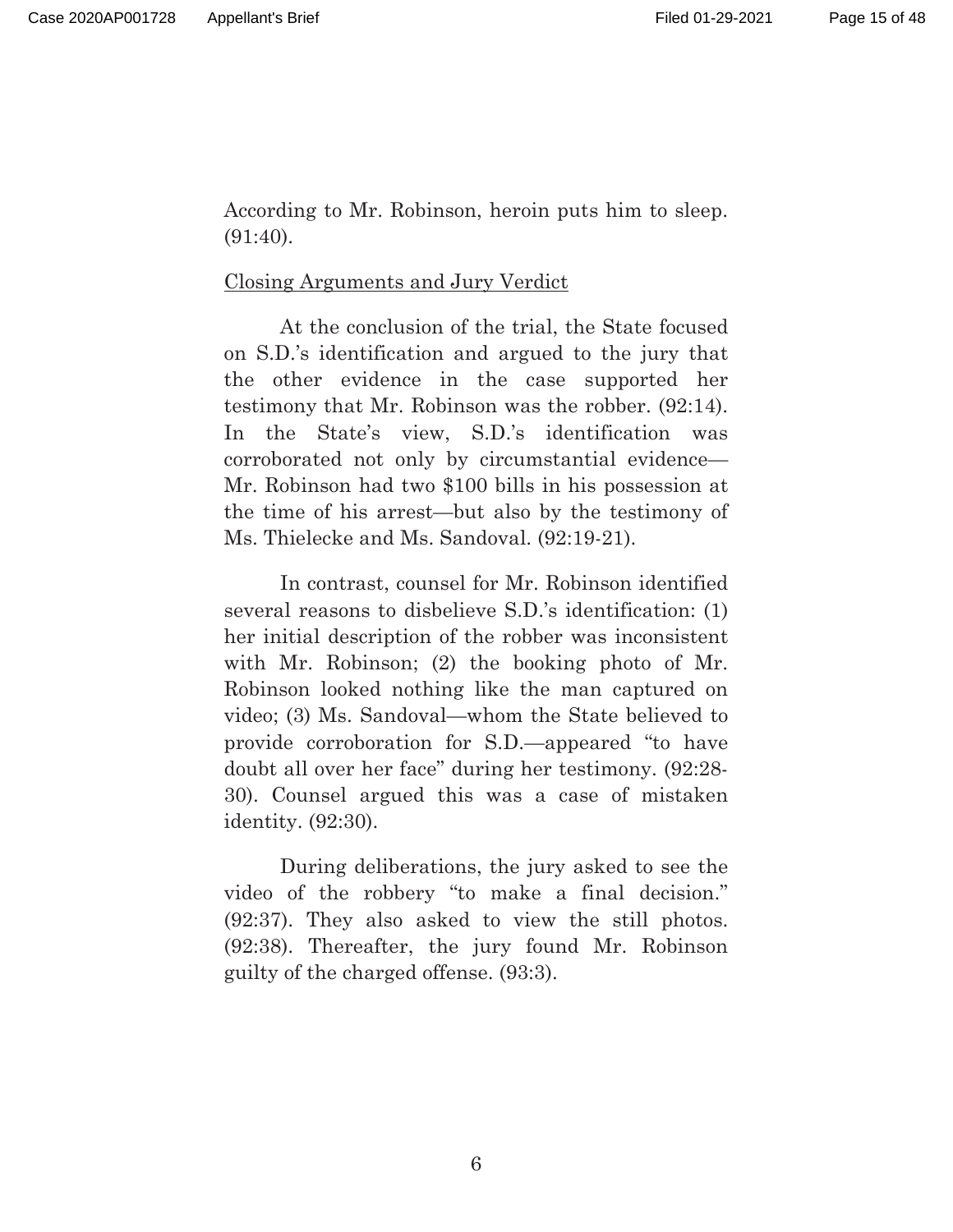Postconviction Proceedings.

## *Postconviction Motion*

After being sentenced to a term of imprisonment, Mr. Robinson filed a notice of intent to pursue postconviction relief. (33; 40). He then filed a Rule 809.30 postconviction motion raising several issues. (61).

Relevant to this appeal, Mr. Robinson alleged that he had received ineffective assistance of counsel because his lawyer: (1) failed to introduce evidence that two witnesses to the bank robbery did not identify Mr. Robinson as the robber; (2) failed to inform the jury that two other men had actually been identified as the robber; (3) did not call an eyewitness identification expert; and (4) failed to object to an alleged violation of the rule set forth in *County of Riverside v. McLaughlin*, 500 U.S. 44, 56-57 (1991). When the State produced evidence that Mr. Robinson had received a probable cause determination, counsel withdrew the *Riverside* claim and asserted that counsel should have moved to suppress the identification evidence, as Mr. Robinson was not represented by counsel at the lineup. (72:6).

In addition, Mr. Robinson argued that the robbery of a financial institution statute is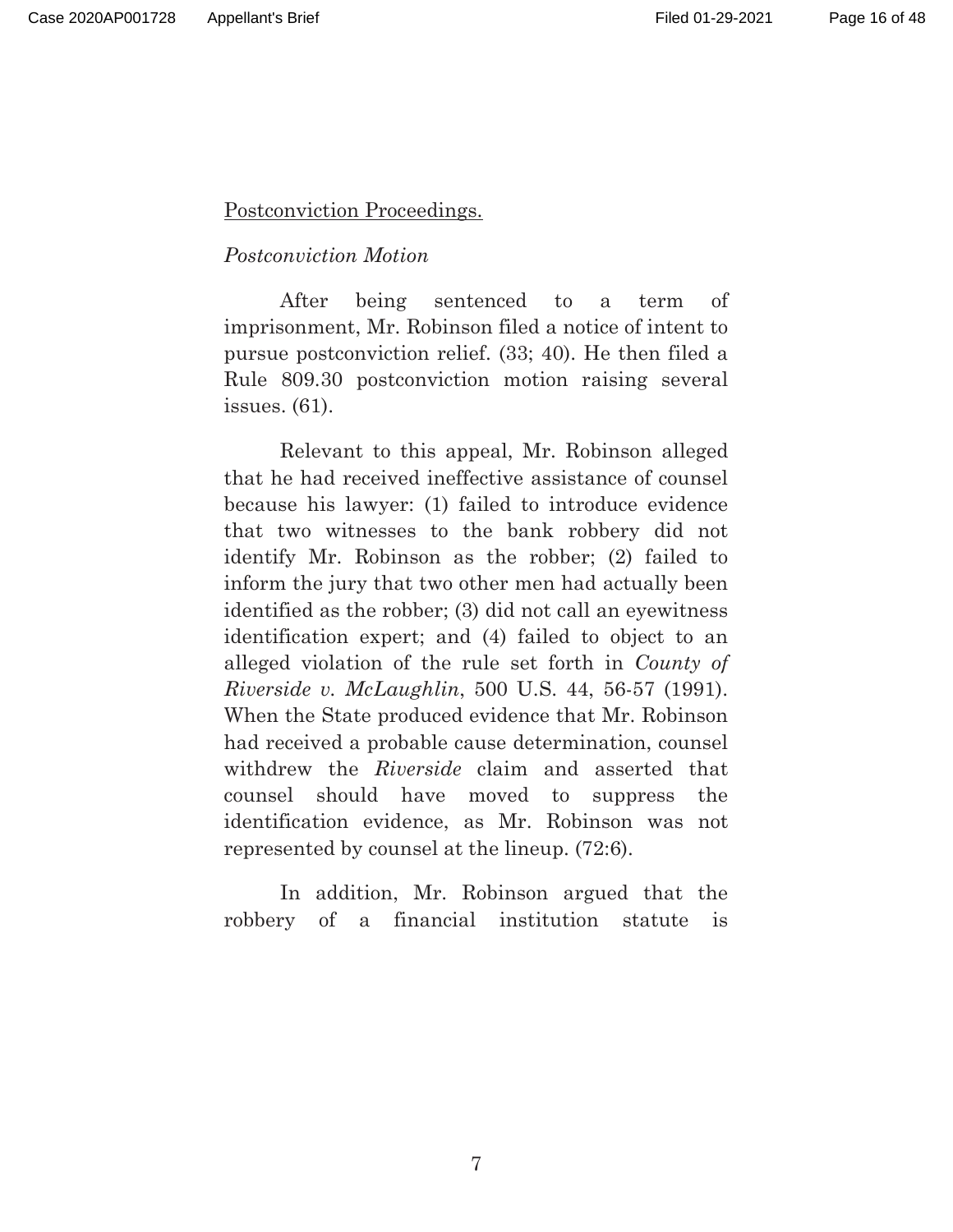unconstitutional because it does not contain an "intent to steal" element.  $(61:17).$ <sup>3</sup>

## *Trial Court Decision*

 The court, the Honorable Lindsey Grady presiding, denied the motion in a written order, without a hearing. (80). (App. 103). As to the first ineffective assistance claim, the court concluded that the testimony of witnesses who did not identify Mr. Robinson would not have changed the outcome given the other inculpatory evidence introduced at trial. (80:4); (App. 106). Second, it concluded that evidence referencing other suspects would have been barred by *State v. Denny*, 120 Wis. 2d 614, 357 N.W.2d 12 (1984). (80:4); (App. 106). The court also concluded that this evidence could not have changed the outcome. (80:4); (App. 106). Third, the court found that an eyewitness expert would not have made a difference given its assessment of the eyewitness evidence, which it believed to be "significantly corroborated." (80:4); (App. 106).

 As to the constitutionality of the statute, the circuit court adopted the State's argument and denied the claim without further analysis. (80:5); (App. 107).

 $3$  Pursuant to Wis. Stat.  $803.09(2m)$ , prior counsel served a copy of the postconviction motion on the Attorney General's Office as well as the relevant legislative offices. (63:1). Undersigned counsel further avers that a copy of this brief has also been served on those parties via U.S. mail.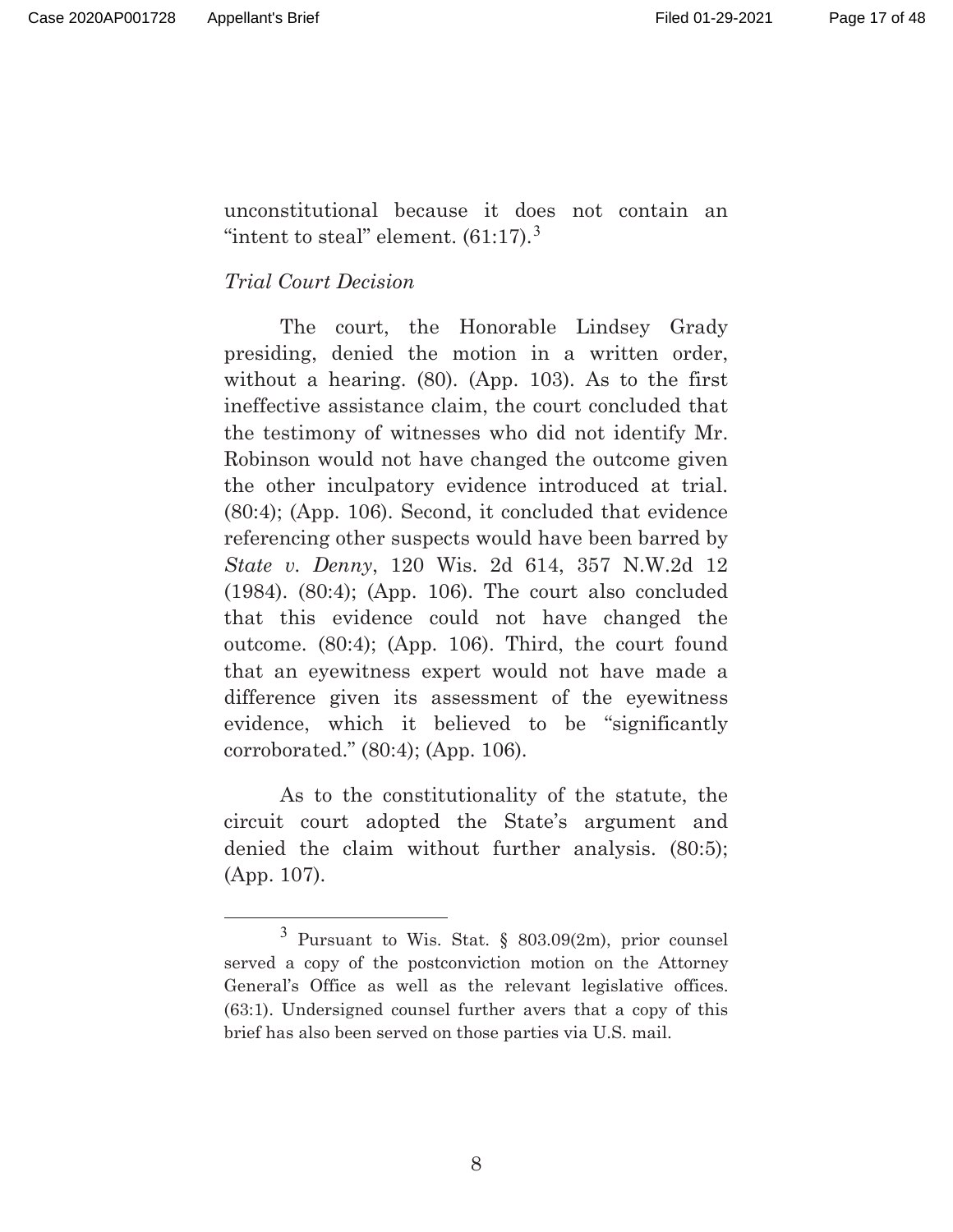Page 18 of 48

 Finally, with respect to the asserted deprivation of the right to counsel, the circuit court noted that a recent unpublished decision by this Court rejected an identical claim. (80:7); (App. 109). The court not only agreed with this Court on the merits but also found that trial counsel could not be responsible for failing to raise an issue of unsettled law. (80:7); (App. 109).

#### **ARGUMENT**

## **I. Mr. Robinson is entitled to a new trial because he did not receive effective assistance of counsel.**

A. Legal principles and standard of review.

A criminal defendant has the right to the effective assistance of counsel under both the state and federal constitutions. U.S. Const. Amend. VI & XIV; Wis. Const. Art. 1, § 7 & 8. To prevail on an ineffective assistance of counsel claim, a defendant must establish that counsel's performance was deficient and that counsel's deficient performance prejudiced the defendant. *Strickland v. Washington*, 466 U.S. 668, 687 (1984).

An attorney's performance is deficient if it falls "below objective standards of reasonableness." *State v. Thiel*, 2003 WI 111, ¶ 33, 264 Wis. 2d 571, 665 N.W.2d 305.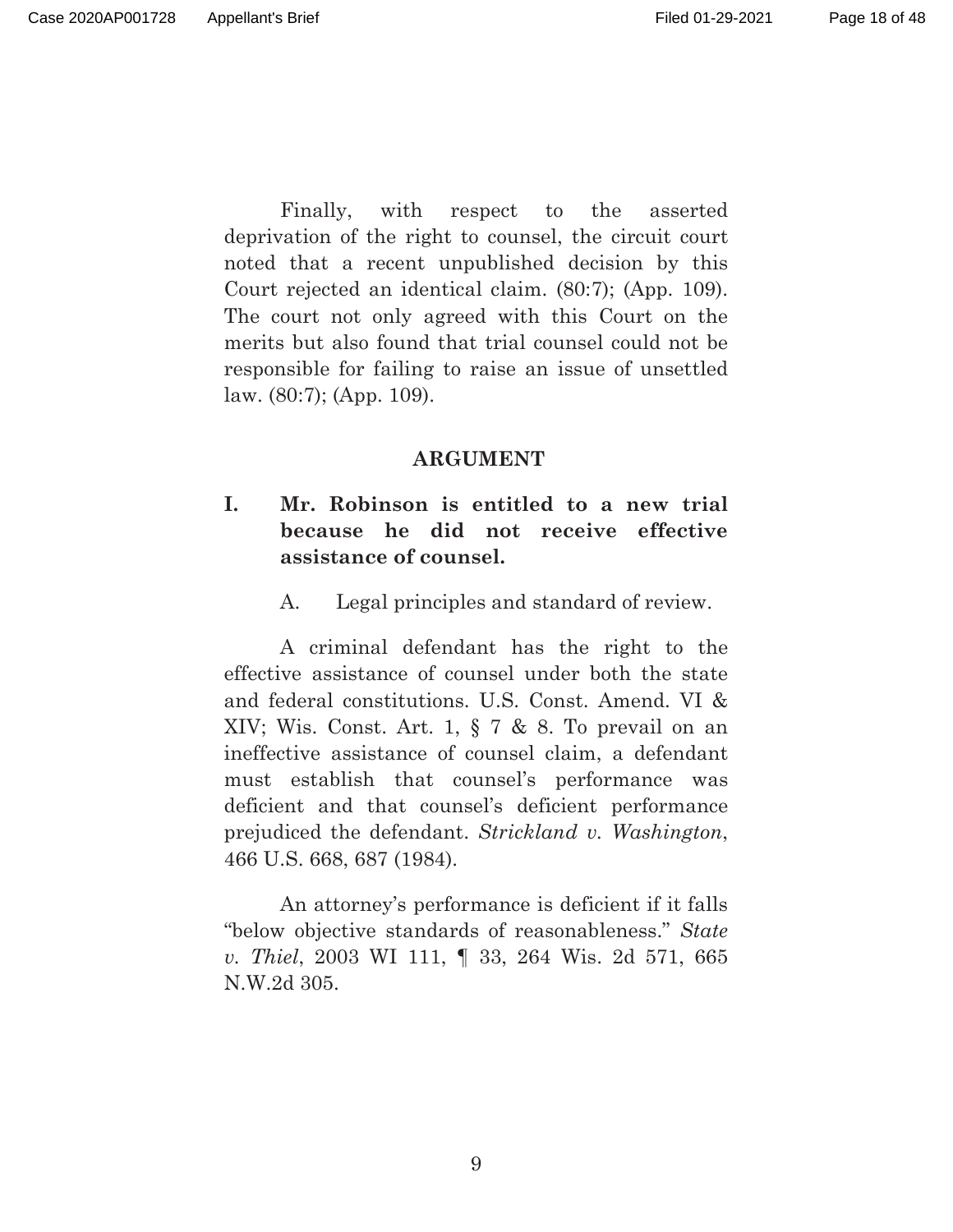Page 19 of 48

To prove prejudice, the defendant must show that counsel's deficient performance was "sufficient to undermine confidence in the outcome." *Thiel*, 2003 WI 111, ¶ 20 (citing *Strickland*, 466 U.S. at 694). Counsel's deficient performance is prejudicial when there is a reasonable probability "that, but for counsel's [deficient performance], the result of the proceeding would have been different," or when counsel's errors "were so serious as to deprive the defendant of a fair trial, a trial whose result is reliable." *Strickland*, 466 U.S. at 687, 694. Whether confidence in the outcome has been undermined is distinct from whether the evidence is sufficient to convict. *State v. Pitsch*, 124 Wis. 2d 628, 645, 369 N.W.2d 711 (1985). A defendant also need not be prejudiced by "each deficient act or omission in isolation." *Thiel*, 2003 WI 111, ¶ 63. Rather, prejudice may be established by the cumulative effect of counsel's deficient performance. *Id*.

In Wisconsin, a defendant can only prevail on an ineffective assistance of counsel claim after presenting the testimony of trial counsel at a postconviction hearing. *State v. Machner*, 92 Wis. 2d 797, 285 N.W.2d 905 (Ct. App. 1979). To obtain such a hearing, the postconviction motion must allege, on its face, "sufficient material facts that, if true, would entitle the defendant to relief." *State v. Allen*, 2004 WI 106, ¶ 9, 274 Wis. 2d 568, 682 N.W.2d 433.

Whether a defendant's motion satisfies that standard is a question of law which this Court reviews *de novo*. *Id*. "However, if the motion does not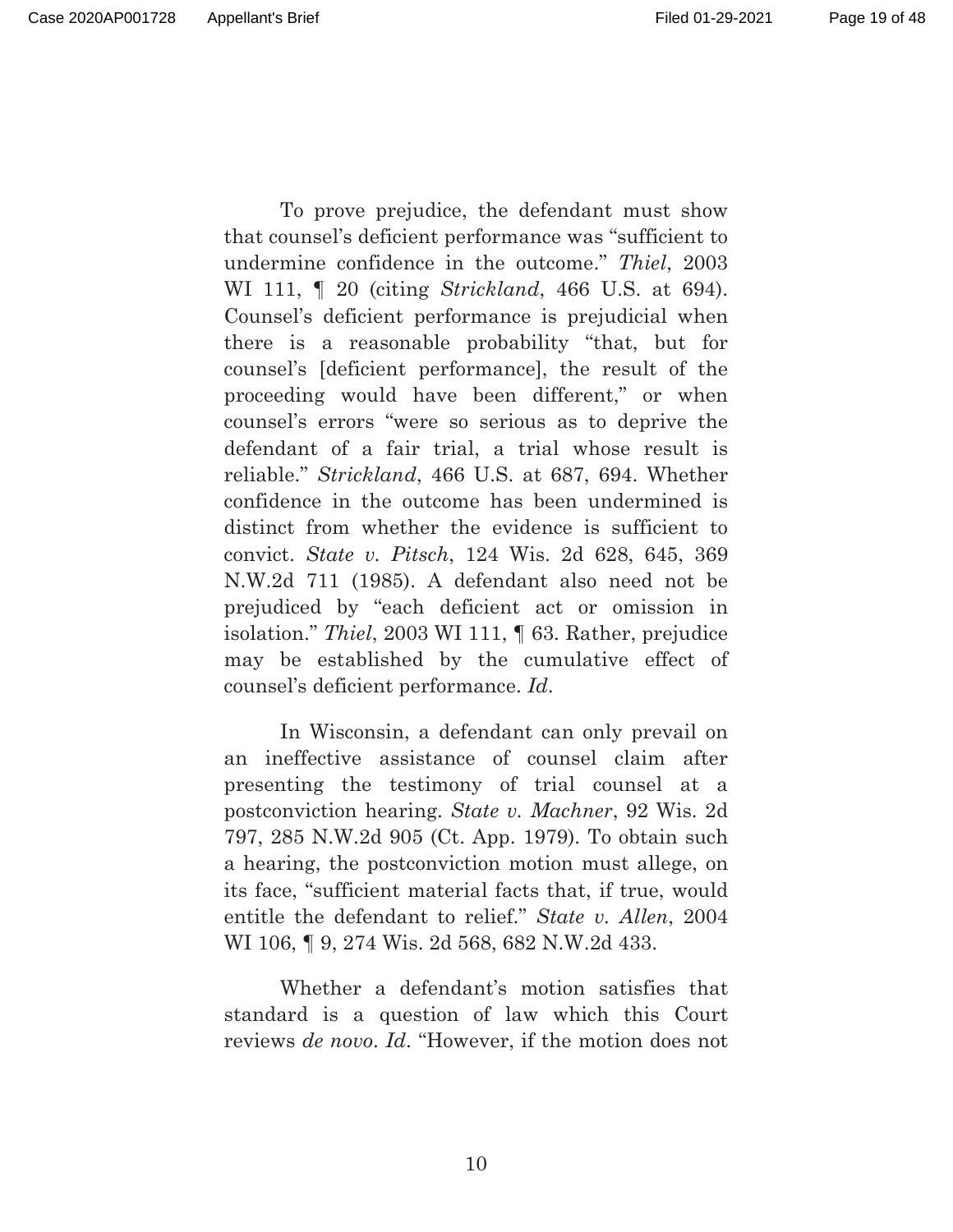Page 20 of 48

raise facts sufficient to entitle the movant to relief, or presents only conclusory allegations, or if the record conclusively demonstrates that the defendant is not entitled to relief, the circuit court has the discretion to grant or deny a hearing," a determination this Court reviews under the erroneous exercise of discretion standard. *Id*.

- B. Trial counsel should have made the jury aware that two other witnesses failed to identify Mr. Robinson as the robber.
	- 1. Reasonably competent counsel would have presented this evidence to the jury, especially when pursuing a defense of "mistaken identity."

As set forth in the postconviction motion, S.D. was not the only bank employee who witnessed the robbery.

The first omitted witness was a security guard, Dyshawn Wright. (62:8). Ms. Wright had been working as a security guard for a little over a year at the time of the robbery. (62:8). She was responsible for ensuring bank security and, to facilitate that task, had a defined observation post that allowed her to monitor the entrances and exits. (62:8). She witnessed the suspected robber enter the building with a hood over his head. (62:8). She asked him to remove the hood. (62:8). He asked her why, and she explained that it was a bank policy. (62:8). She then observed him remove the hood, retrieve a "Western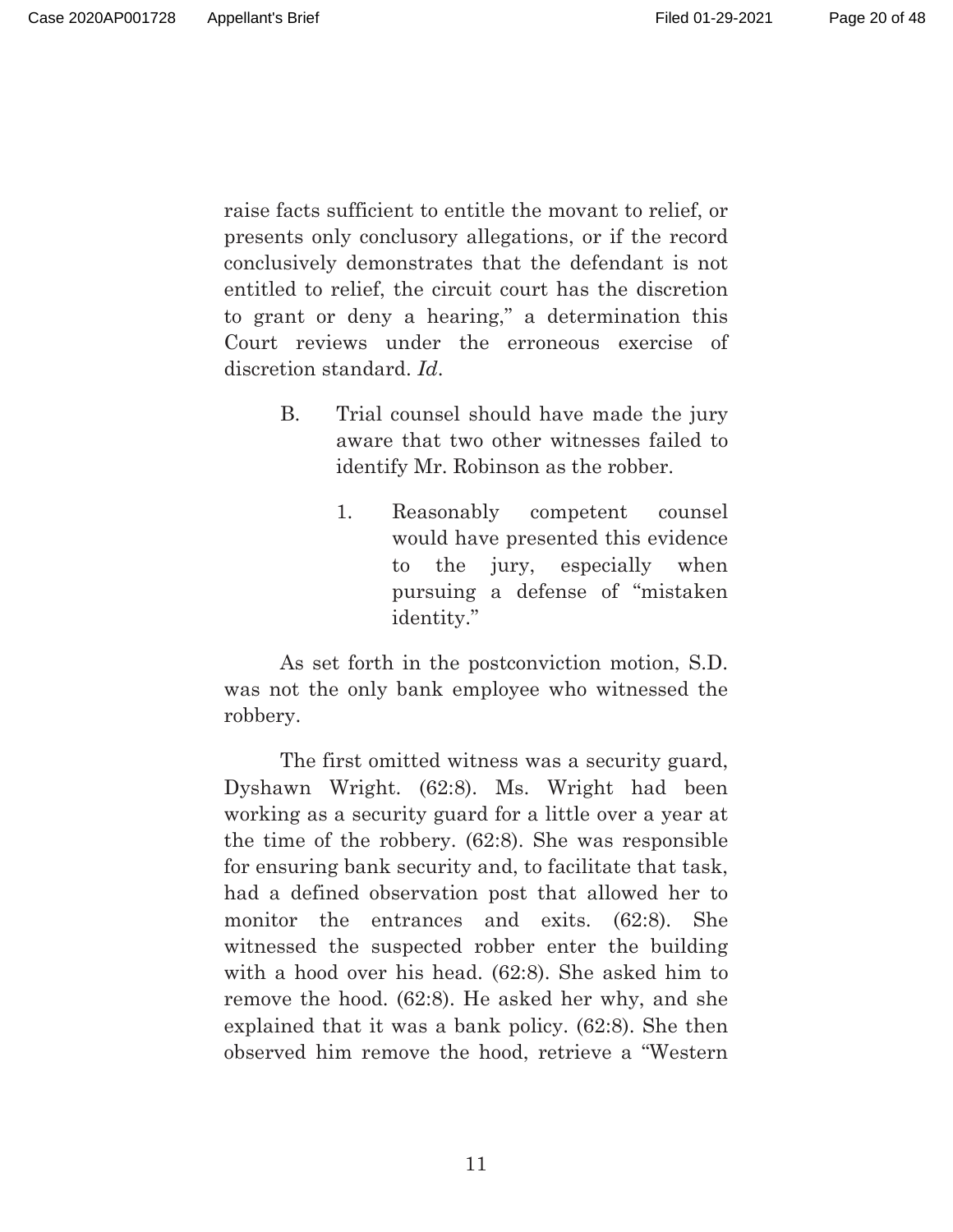Union" envelope and get in line. (62:8). After the robbery, Ms. Wright viewed a lineup targeting Mr. Robinson. (62:10). She made no identification. (62:10). During a follow-up interview, Ms. Wright stated that while Mr. Robinson appeared "familiar" to her, his complexion was "too light." (62:12).

The second witness, Elishay Taylor, had over 20 years of experience as a bank employee. (62:9). Like Ms. Wright and S.D., she saw the suspected robber take a piece of paper from the Western Union kiosk. (62:9). She immediately became suspicious and "began to watch" the suspect closely until he eventually arrived at the teller window. (62:9). Like Ms. Wright, Ms. Taylor also viewed a lineup targeting Mr. Robinson. (62:11). She likewise failed to make an identification.  $(62:11)$ .

Trial counsel did not call either bank employee as a witness. Trial counsel also did not attempt to elicit the fact of their non-identification through the detective who arranged the lineup, Detective Marco Salaam. This latter failure is especially problematic, precisely because Detective Salaam was called as a witness to explain the lineup procedure to the jury, meaning trial counsel had an obvious opportunity to question Detective Salaam on this point. (90:29).

As set forth in the motion, trial counsel's failure to introduce evidence regarding two bank employees' failure to identify Mr. Robinson as the robber is deficient performance. As argued therein, the main issue in this case was the robber's identity and, with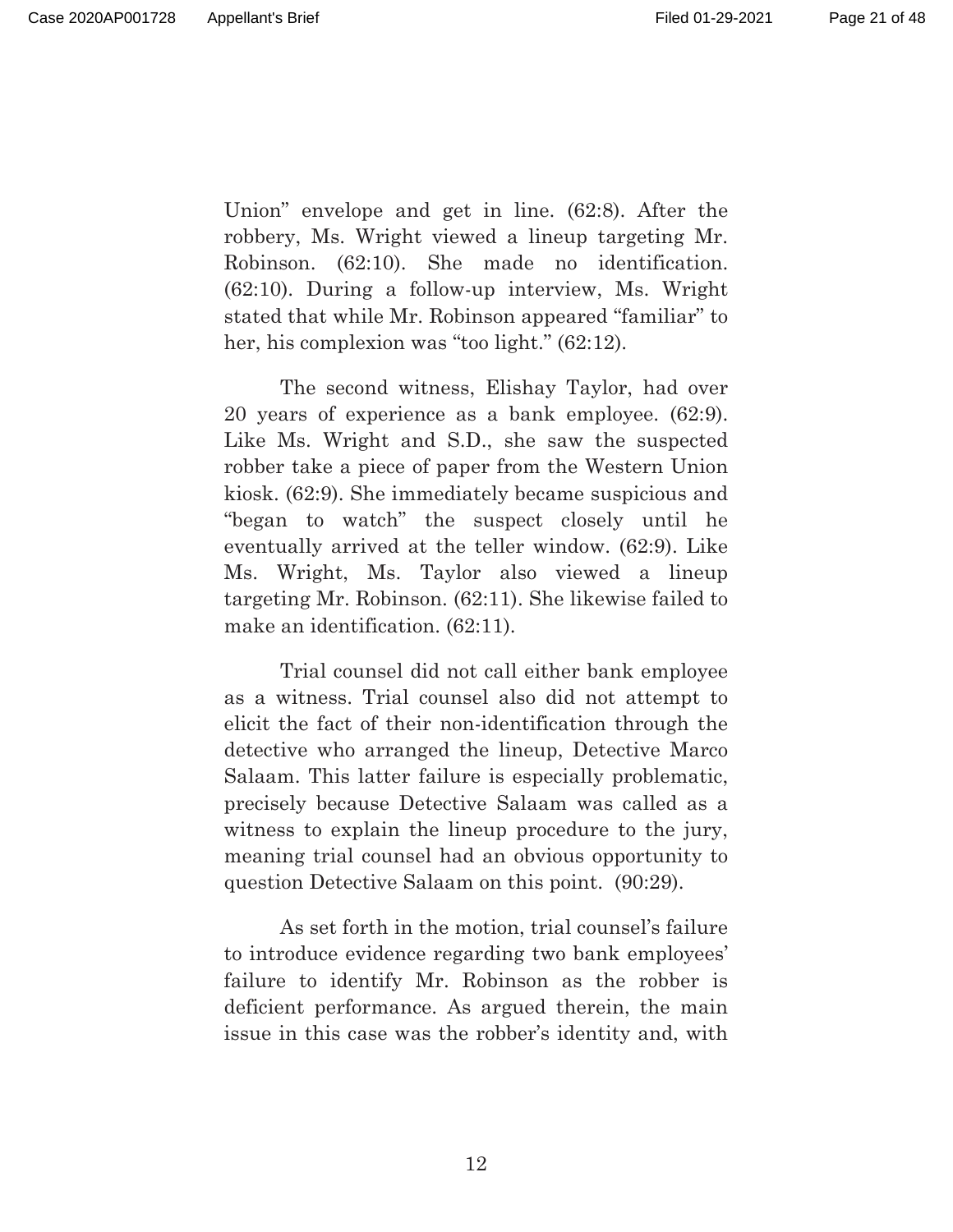Page 22 of 48

that in mind, there is no apparent strategic reason for not presenting evidence that Mr. Robinson was not identified as the robber by two bank employees who witnessed the robbery. (61:8). Here, the State's case revolved around eyewitness evidence, specifically, the identification of Mr. Robinson by S.D. In the State's view, S.D. was *the* key witness, and all other evidence merely served to corroborate or support her identification of Mr. Robinson. (92:14). The State asked the jury to believe S.D., in part, because she was an experienced bank employee who had training and experience enabling her to make a more accurate identification of the suspected robber. (92:14-15). However, the jury was not told that two

other experienced bank employees—one of them a security guard specifically tasked with monitoring customers as they entered and exited—failed to identify Mr. Robinson as the suspect. As set forth in the motion, testimony that Mr. Robinson was not identified would have gone to the heart of the controversy and would have cast doubt on the other testimony identifying him as the robber. (61:8).

Reasonably competent counsel would have used this evidence to further support the defense of a mistaken identification. Trial counsel's failure to present the testimony is unreasonable and therefore satisfies the deficient performance prong of the ineffectiveness inquiry.

> 2. Failure to introduce evidence that Mr. Robinson was not identified as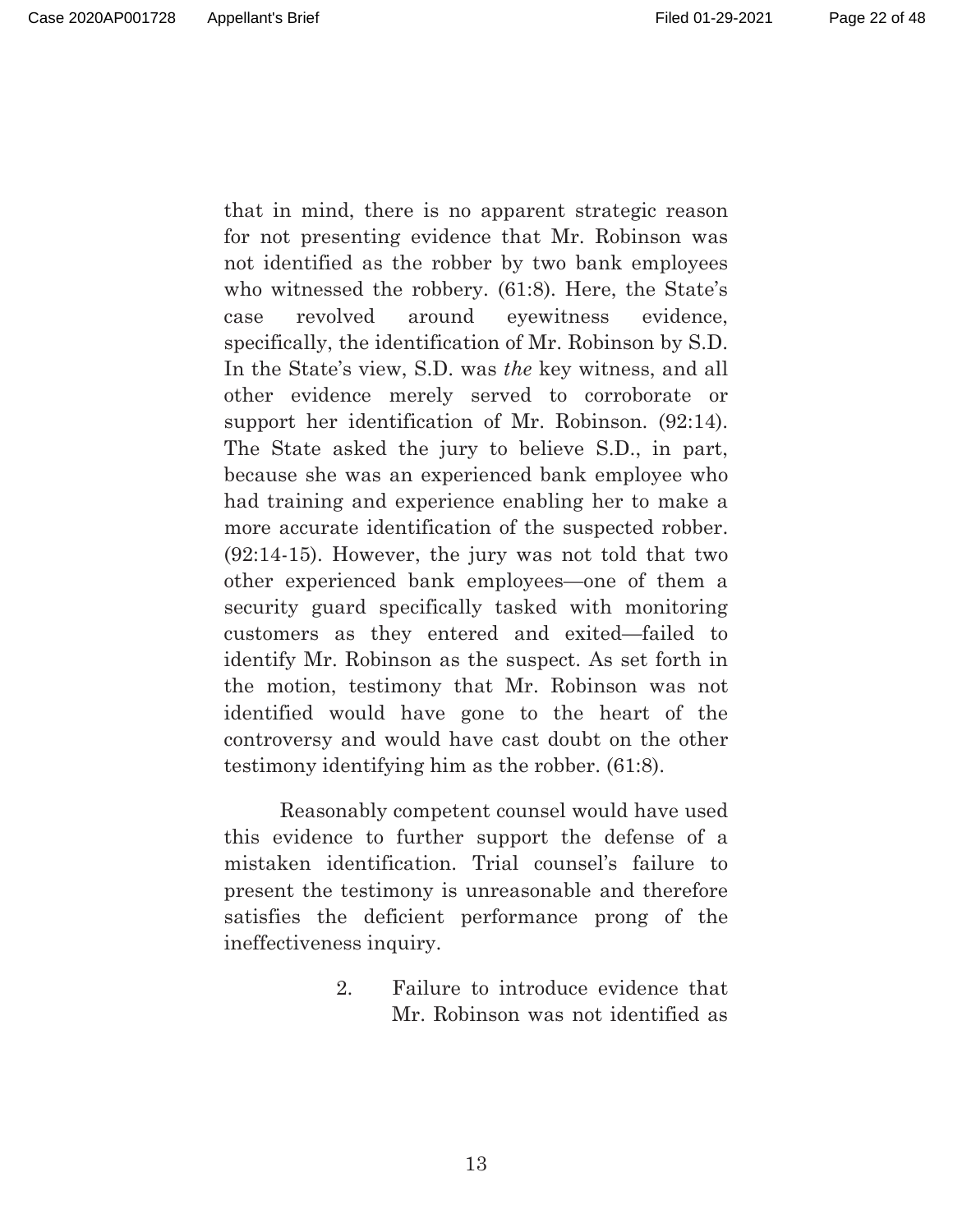the robber undermines confidence in the jury's verdict.

 Mr. Robinson's motion also adequately alleged prejudice: if identity was the main disputed issue, testimony tending to rebut the other identification evidence has an obvious impact on the jury's assessment of that critical issue. (61:8). While trial counsel did an acceptable job trying to poke holes in the State's evidence via cross-examination, he never offered the jury any concrete evidence that the State's witnesses could have been mistaken. Proof that two other witnesses *did not* corroborate S.D.'s identification lends significant weight to the defense of a mistaken identification. Because the omitted evidence appears reasonably likely to impact the jury's assessment of key testimony on a disputed issue, trial counsel's failure prejudiced Mr. Robinson.

- C. Reasonably competent counsel would have introduced evidence that at least two other men were identified as the robber.
	- 1. Reasonably competent counsel would have introduced evidence that there were conflicting identifications, especially when pursuing the defense of "mistaken identity."

As set forth in the postconviction motion, law enforcement's decision to release footage of the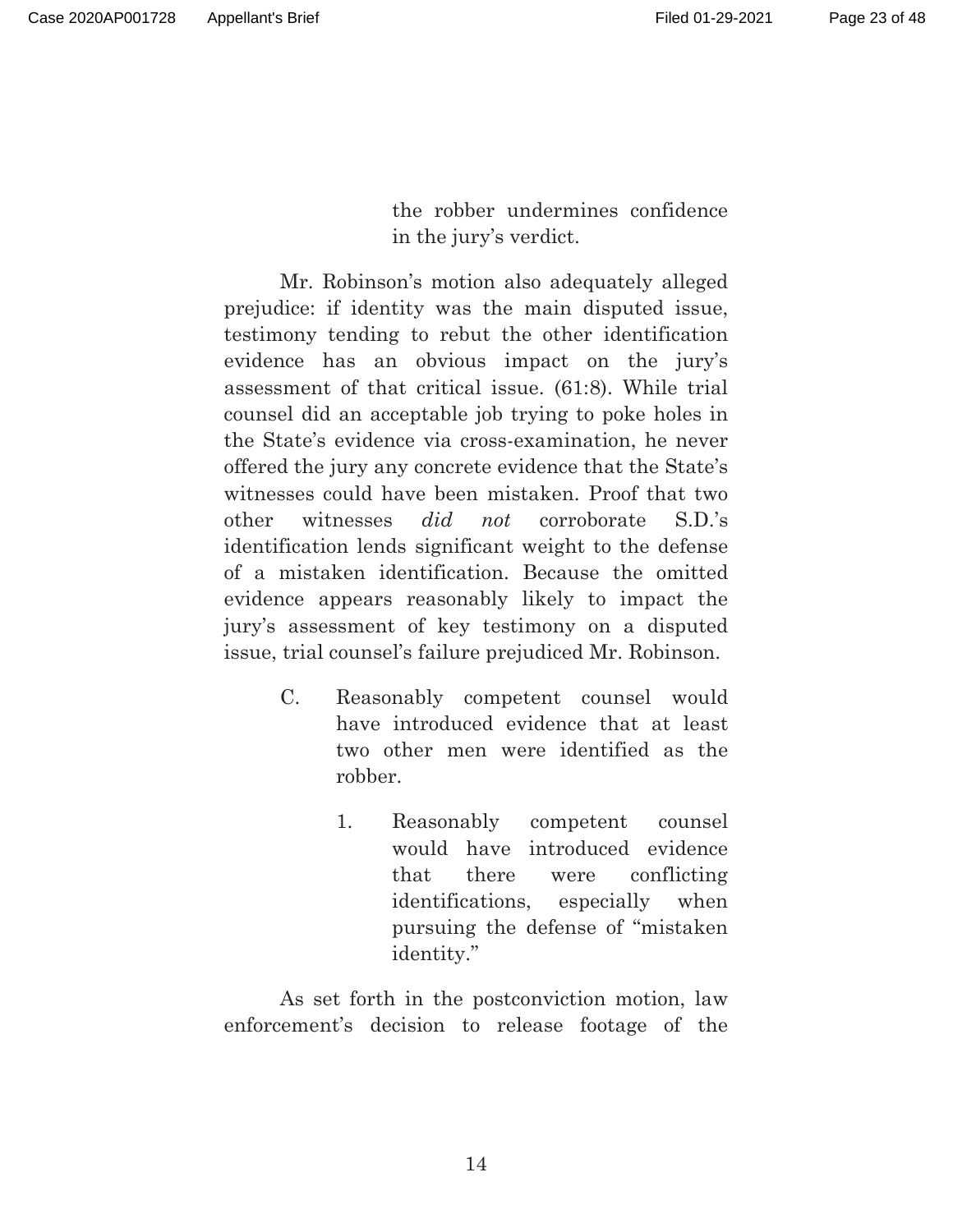robbery to the media yielded two tips inculpating two separate men.

According to a police report appended to the motion, an anonymous caller told police that after viewing the news, she recognized the robber as a man named Louis Baker. (62:2). A second caller, Mary Nimmer, told police her "heart dropped" when she saw the footage because she believed it was her son, Travis. (62:6). Timothy Toliver, the father of Travis Nimmer's girlfriend, told police that he "immediately thought" it was Travis after seeing the media release. (62:6).

As outlined in the postconviction motion, reasonably competent counsel should have made the jury aware of these other identifications, as they cast doubt on the integrity of the eyewitness statements and support the defense theory of misidentification. (61:11). To the extent the witnesses at this trial were confident that the man they witnessed was Mr. Robinson, counsel could show that other individuals viewed the same evidence and confidently identified someone else entirely. Not only would this be a powerful demonstration as to the shortcomings of eyewitness identification evidence generally, but it would also make the mistaken identity defense more plausible. Here, three sets of witnesses identified three separate suspects. They cannot all be correct, meaning that someone's "confident" identification was, in fact, mistaken.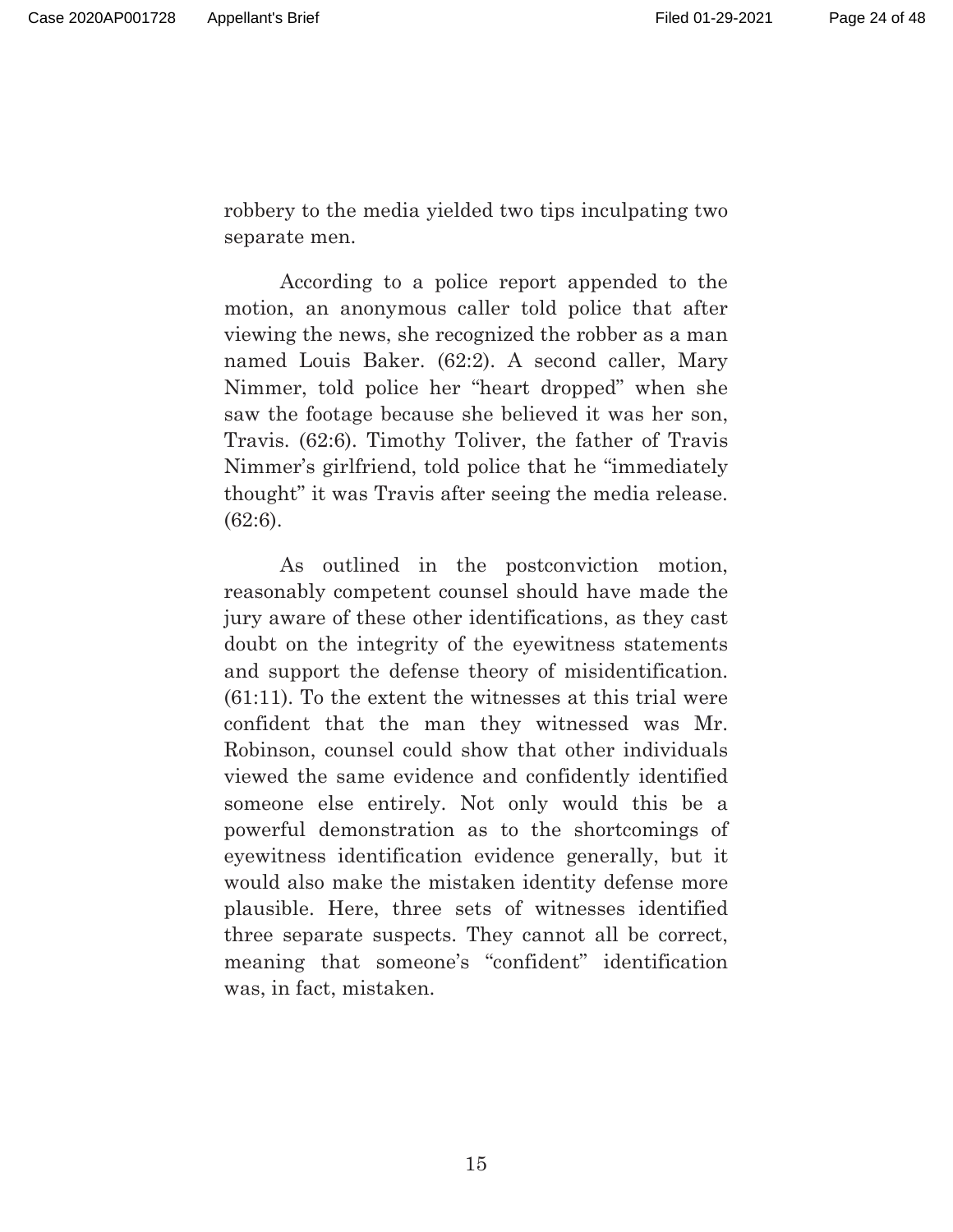Page 25 of 48

Of course, reasonably competent counsel could have also used this evidence to further an alternative defense—not just that Mr. Robinson was misidentified, but that some other concrete suspect committed the crime, either Louis Baker or Travis Nimmer. (72:3). In presenting these alternative suspects, counsel would have been able to broaden the scope of the jury's inquiry. Instead of viewing the video during deliberations to confirm whether the man was Mr. Robinson, the jury would now have to compare the recorded image with different suspects who presumably bore some resemblance to the man on the video. This creates an avenue toward reasonable doubt and reasonably competent counsel would not have passed up that opportunity.

> 2. *State v. Denny,* 120 Wis. 2d 614, 357 N.W.2d 12 (1984) does not excuse trial counsel's failure to present this evidence.

In its order denying the postconviction motion, the circuit court concluded that the evidence was inadmissible under *Denny*, which establishes the legal requirements for presenting evidence of a thirdparty perpetrator. (80:4); (App. 106). Because the court found counsel could not satisfy the legal prerequisites for admissibility, the court concluded counsel could not be blamed for failing to present this evidence at trial. (80:4). Mr. Robinson disagrees with that conclusion for three reasons.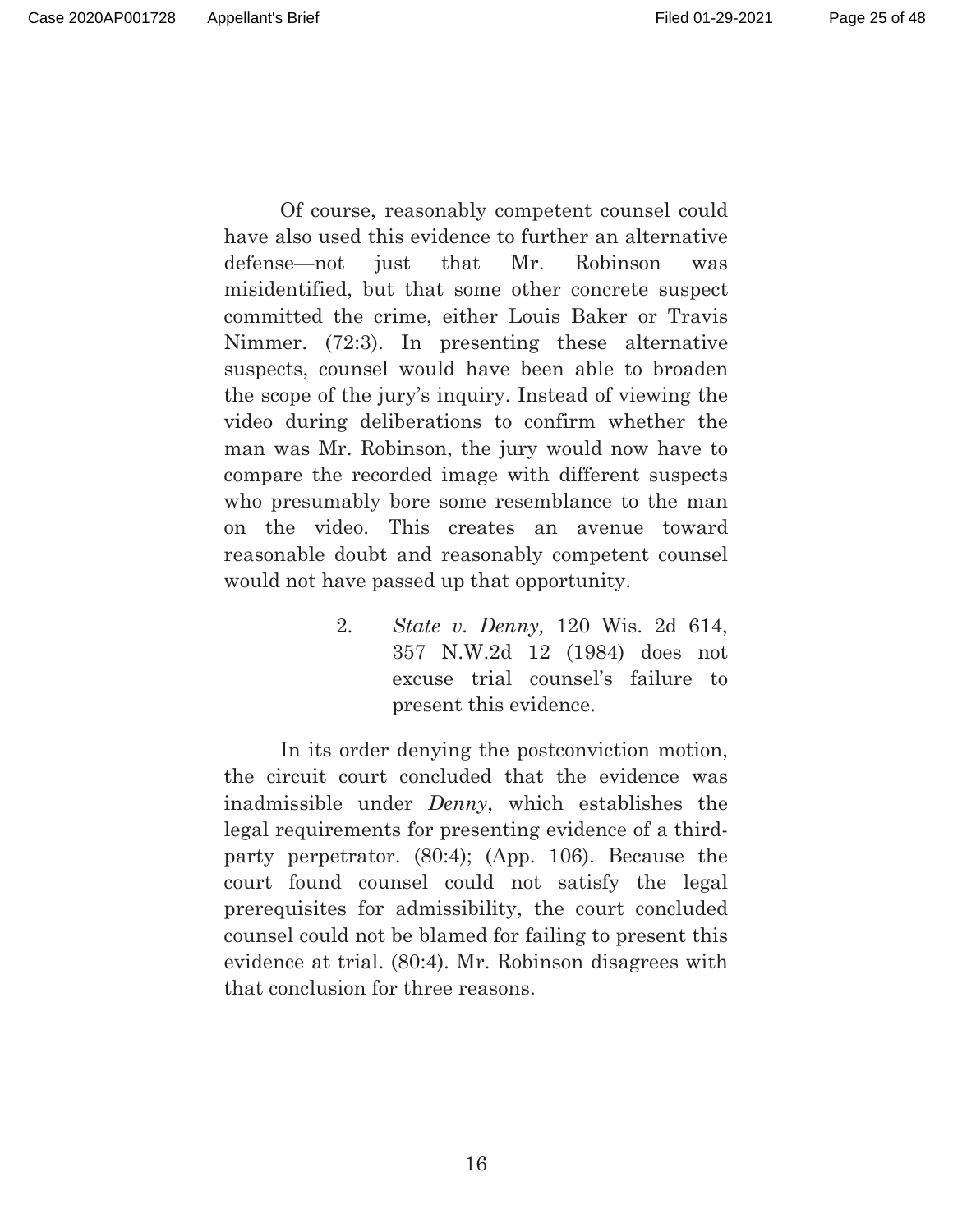Page 26 of 48

First, as outlined above, this evidence is relevant to the disputed issue of identification and if admitted for that purpose—does not need to be analyzed under *Denny*. *Denny* is only applicable when the defendant specifically wishes to argue that some defined alternate perpetrator committed the offense; it does not apply, for example, when the defendant attempts to prove that an "unknown third party" committed the offense. *State v. Scheidell*, 227 Wis. 2d 285, 296, 595 N.W.2d 661 (1999). In those situations where the evidence is being offered to establish some other evidentiary proposition, the normal rules of evidence—rather than *Denny*'s "legitimate tendency" test—apply. *Id*. at 27-28. Thus, so long as the evidence was being offered to prove either that Mr. Robinson had been misidentified or that eyewitness identifications are inherently questionable—and not to prove that either Mr. Baker or Mr. Nimmer actually robbed the bank—the only barrier to admissibility would be Wis. Stat. § 904.01.

The evidence easily clears that low bar because it is obviously relevant to the disputed issues of identity and the reliability of those witnesses claiming Mr. Robinson was the robber. Here, other members of the community were so confident in their identification of the robber that they contacted the police to concretely identify two alternate suspects. In one case—that of Travis Nimmer—the identification was made by a close family member. Assuming, arguendo, that these identifications are mistaken, then this casts doubt on the State's reliance on other eyewitness evidence. If a mother can mistake the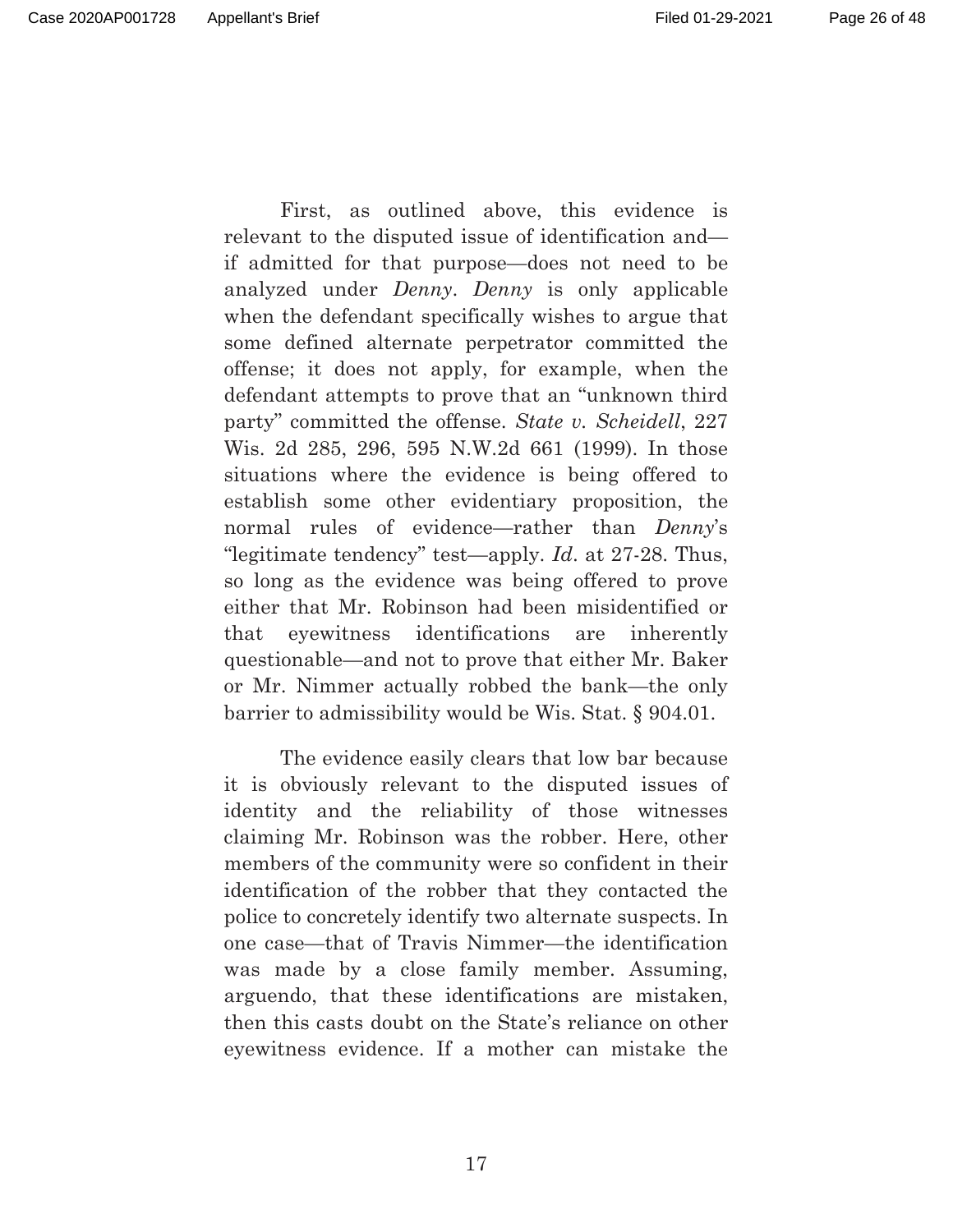Page 27 of 48

person on video for her son, then this shows the inherently faulty nature of eyewitness evidence, generally, while also calling into question the identifications based on that same video which were obtained from Ms. Thielecke and Ms. Sandoval. More broadly, proof that the robber's appearance seemed to "match" at least two other men opens the door to further questions as to the reliability of the identification evidence in this case.

The jury appeared to place dispositive weight on the video, asking to review it before making their final decision. (92:37). Presumably, they wished to view the video and assure themselves the man depicted therein was Mr. Robinson. However, proof that multiple other people viewed that same footage and identified completely different individuals with a high degree of confidence short-circuits this intuitive approach to determining guilt. Considering the prior identifications, the video evidence appears much more ambiguous and therefore susceptible to an inherently subjective analytical process. Thus, the existence of other identifications is admissible, highly relevant evidence supporting Mr. Robinson's defense at trial.

Second, even if this Court were to apply *Denny* to the Baker/Nimmer evidence, it easily satisfies the test. In *State v. Wilson*, 2015 WI 48, ¶¶ 57-59, 362 Wis. 2d 193, 864 N.W.2d 52, the Wisconsin Supreme Court summarized the applicable test as: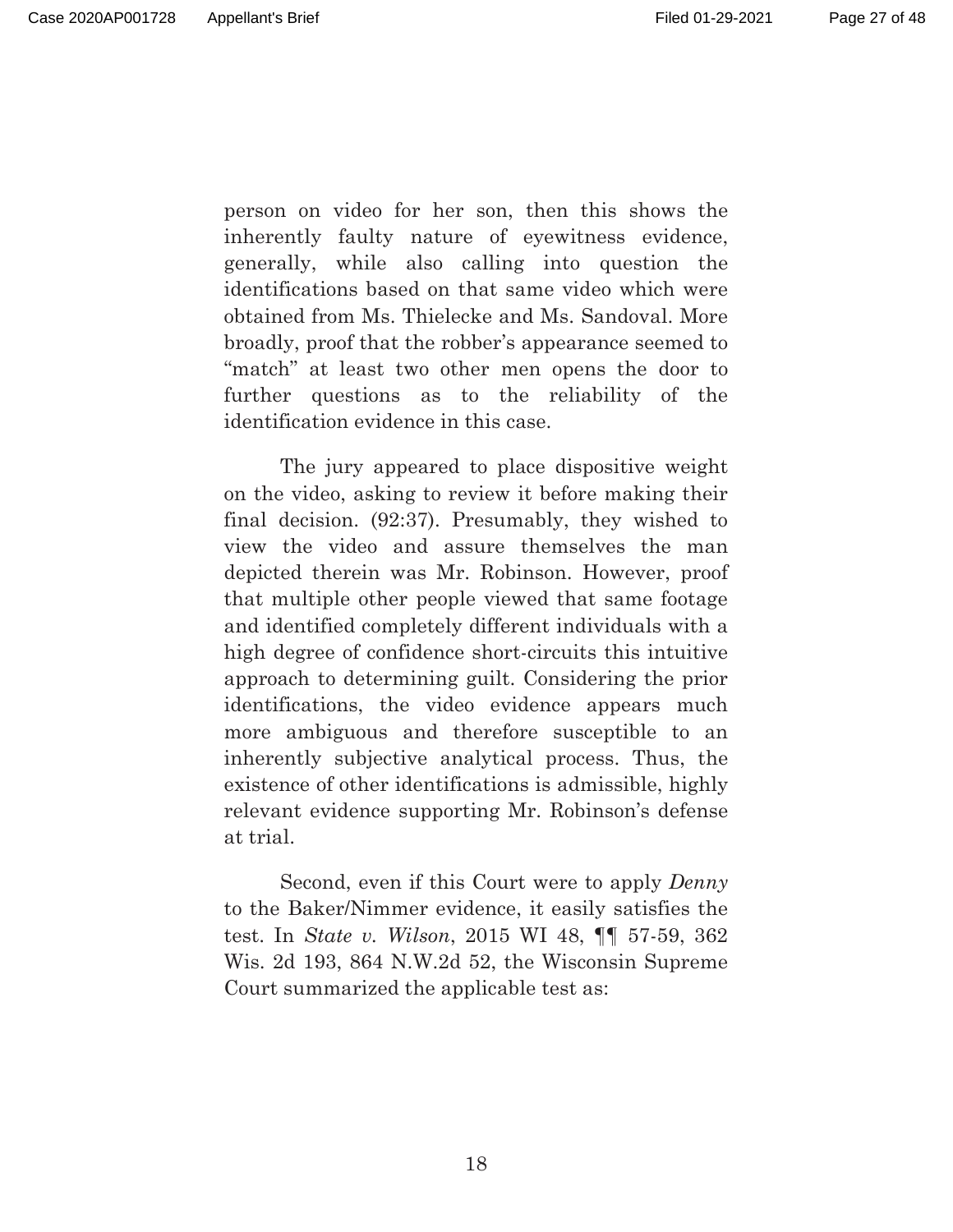First, did the alleged third-party perpetrator have a plausible reason to commit the crime? This is the motive prong.

Second, could the alleged third-party perpetrator have committed the crime, directly or indirectly? In other words, does the evidence create a practical possibility that the third party committed the crime? This is the opportunity prong.

Third, is there evidence that the alleged thirdparty perpetrator actually committed the crime, directly or indirectly? This is the direct connection prong. Logically, direct connection evidence should firm up the defendant's theory of the crime and take it beyond mere speculation. It is the defendant's responsibility to show a *legitimate tendency* that the alleged third-party perpetrator committed the crime.

(Emphasis in original). Here, both parties had motive. Robbing a bank is a profitable crime. Thus, both parties had a "plausible reason" to commit the offense. Additionally, there is evidence that both men were at the scene and actually committed the crime because they were identified as the man in the video.

Third, *Denny* should not bar admission of this evidence for the simple reason that *Denny* is unconstitutional and, as shown by its application to this case, operates to unlawfully deprive a criminal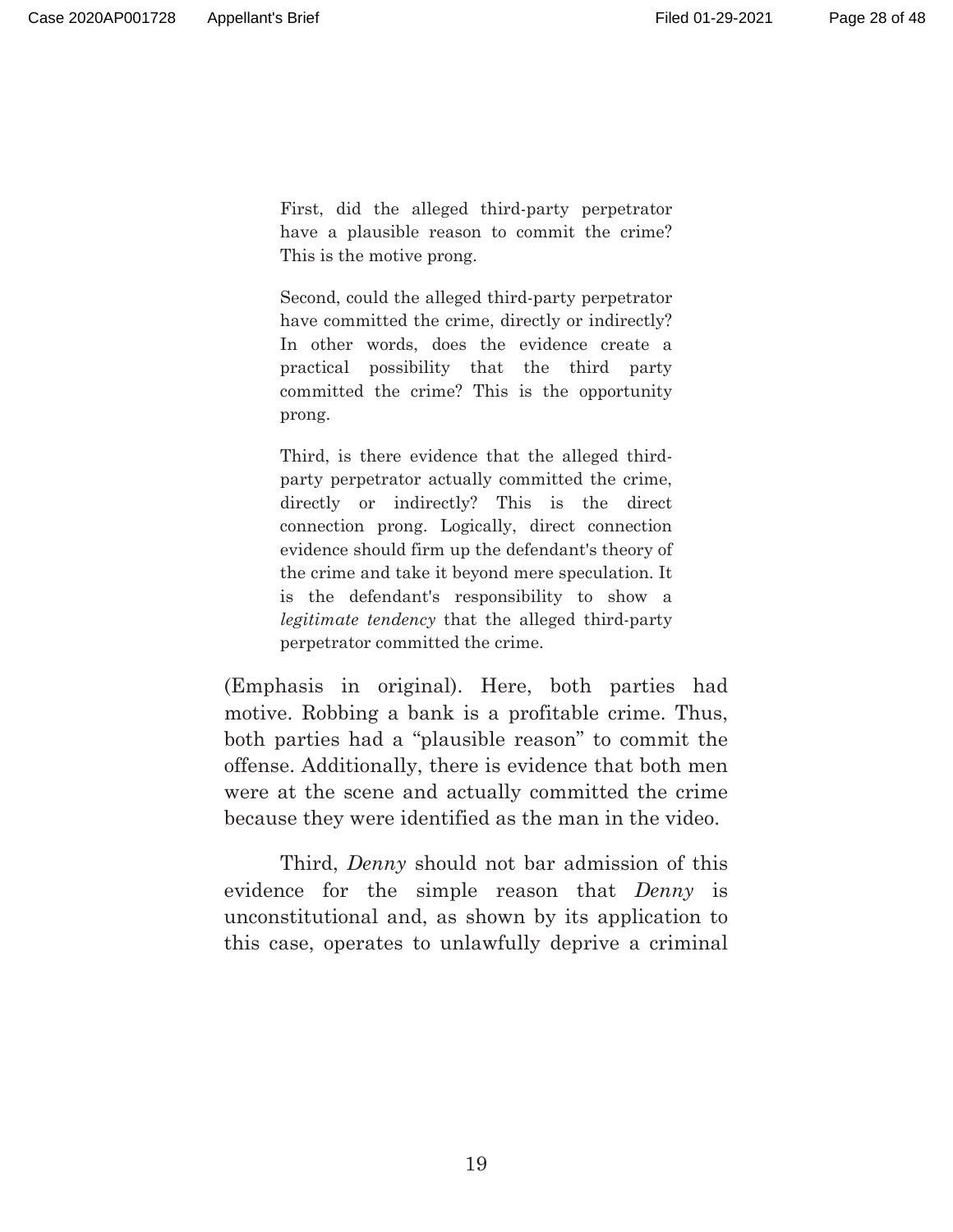defendant of their right to present a complete defense.<sup>4</sup>

Mr. Robinson, like every criminal defendant, has a constitutional right to present a complete defense, including the right to present evidence implicating someone else in the charged crime. *See* U.S. Const. Amends. VI, XIV; Wis. Const. Art. 1, Section 7; *Chambers v. Mississippi*, 410 U.S. 284 (1973). The *Denny* test is constitutionally deficient as it forces defendants to prove all three prongs with a degree of specificity not required to secure a conviction.

For example, when there is strong evidence connecting a third party to a crime, under *Denny*, a defendant could be prevented from introducing this evidence at trial if the defendant is not able to establish motive. The State, however, is not required to establish motive to prove the defendant guilty beyond a reasonable doubt. A defendant wishing to present exculpatory evidence must therefore satisfy a burden for admissibility higher than what the State must satisfy in proving that same defendant guilty. Thus, while a prosecutor who believed the statements of witnesses claiming to identify someone other than Mr. Robinson as the robber may have had a legal

 $4$  This argument was raised in the circuit court. (72:3). As noted in the circuit court briefing, counsel acknowledges that neither the circuit court nor the Court of Appeals can overrule *Denny*; Mr. Robinson has included this claim so as to preserve it for review by the Wisconsin Supreme Court.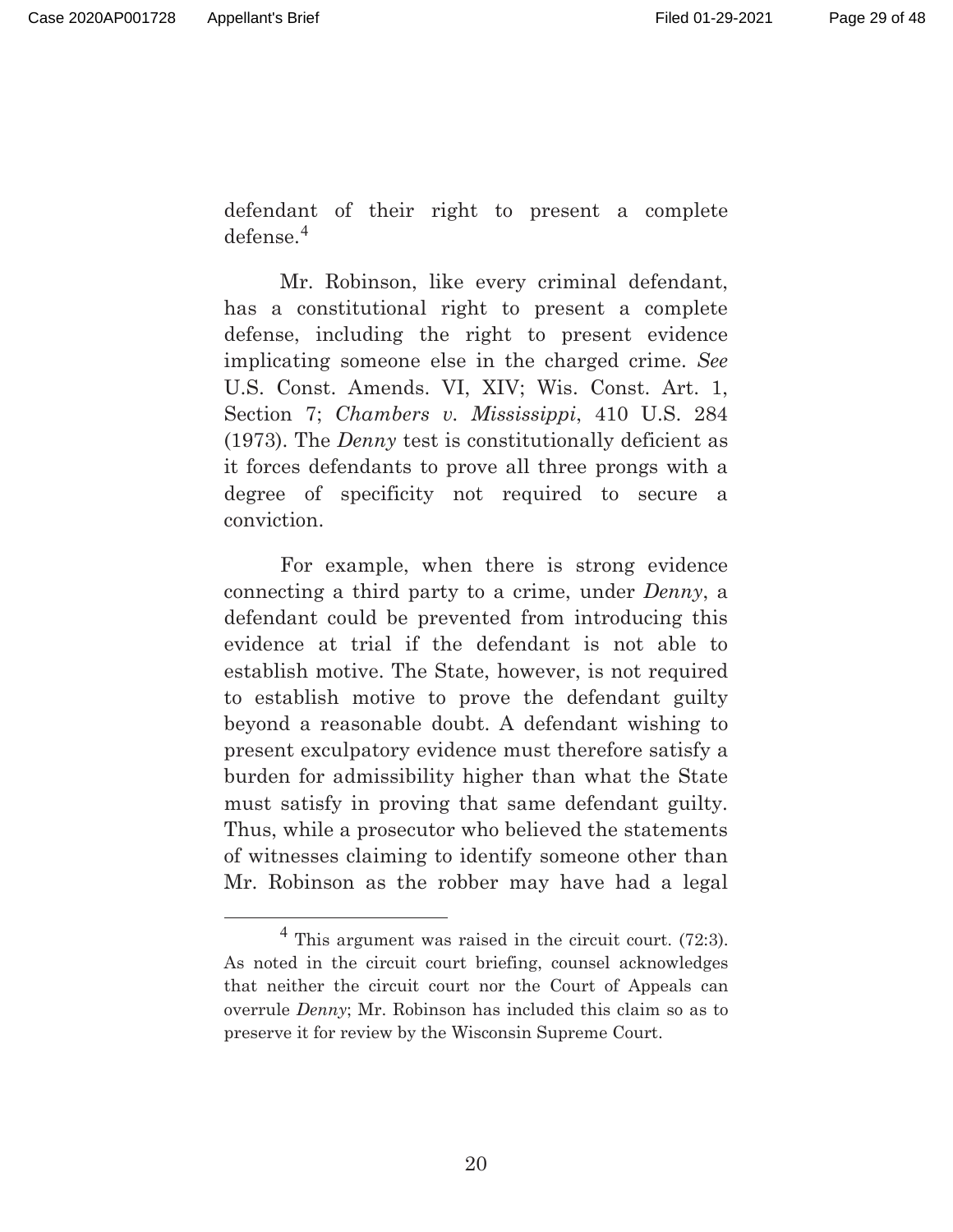Page 30 of 48

justification, albeit a weak one, to prosecute one or both of those men, Mr. Robinson is precluded from pursuing the same strategy at a trial ostensibly structured to protect his liberty interests. This perverse outcome cannot be constitutional. Thus, the *Denny* test violates the constitutional right to present a defense and should be overruled.

> 3. Failure to present contradictory identification evidence prejudiced Mr. Robinson.

 As set forth in the motion, evidence that someone other than Mr. Robinson was identified as the robber impinges on a central trial question whether Mr. Robinson was correctly identified as the robber. (61:11). This evidence not only contradicts the State's theory—that S.D. and the other witnesses correctly identified Mr. Robinson—but also buttresses the defense strategy. (61:11). Accordingly, counsel's deficient performance undermines confidence in the ensuing jury verdict.

> D. Trial counsel was ineffective for not presenting the testimony of an eyewitness identification expert.

> > 21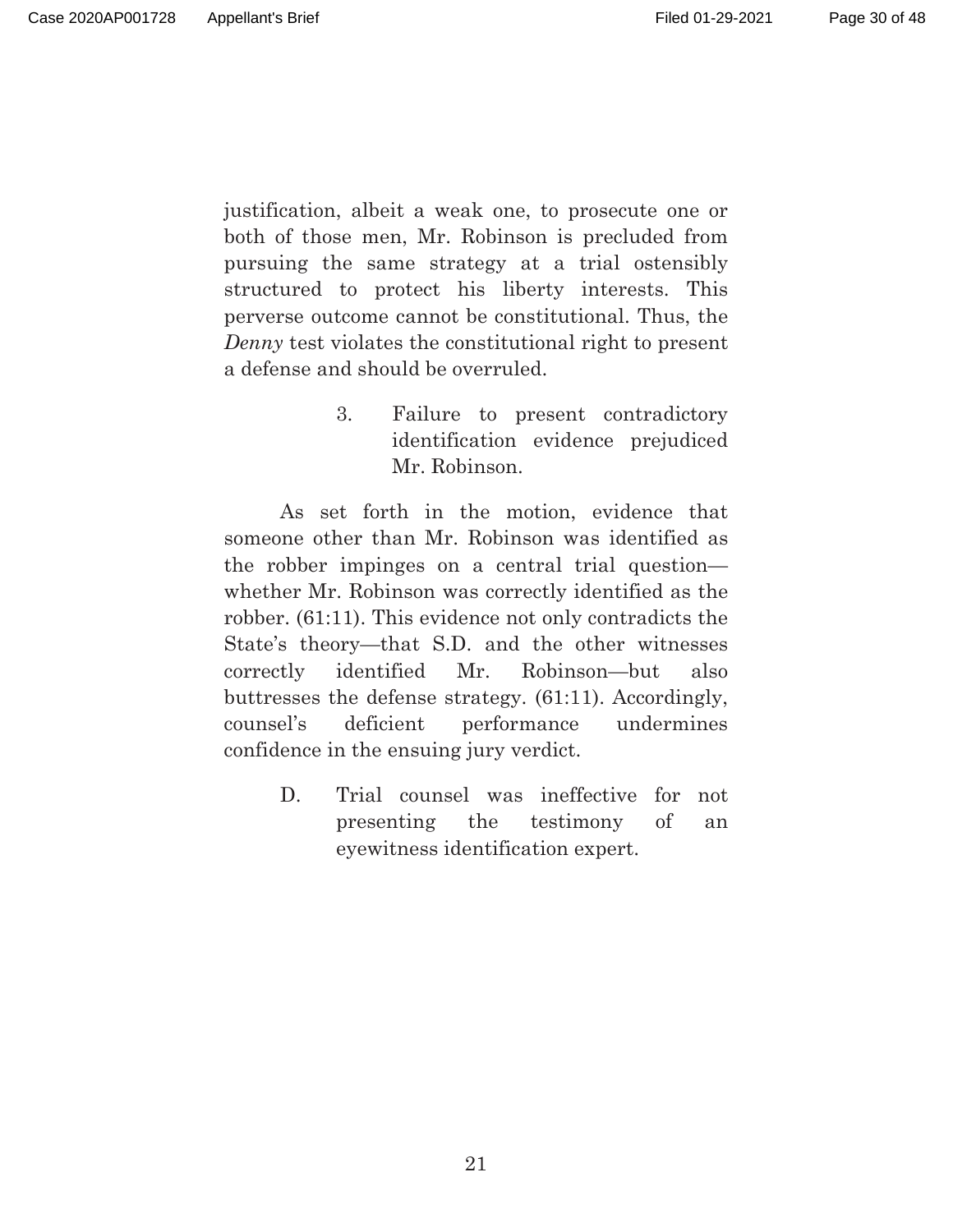1. An eyewitness identification expert would have made a vital contribution to the defense of mistaken identity; it was unreasonable to omit that evidence.

This case hinged on eyewitness testimony; specifically, the State informed the jury that its case was wholly dependent on S.D.'s identification. (92:22) (Asserting that, if S.D. was mistaken, then the other witnesses would necessarily also have to be mistaken.)

Defense counsel clearly recognized this and argued in closing that the identification evidence was questionable. (92:28). Yet, counsel never supported his arguments—which are not evidence<sup>5</sup>—with testimonial corroboration from an expert witness who would be able to explain the flaws in eyewitness testimony to the jury. As set forth in the postconviction motion, with citation to scholarly research:

> For example, the jury did not hear any information about the fact that mistaken identifications are a leading cause of wrongful convictions in the United States or that in studies of actual police lineups, 36% of witnesses who make an identification chose a knowninnocent filler. Nor did the jury hear from an expert that many factors can influence the accuracy of witness identification, such as

 $<sup>5</sup>$  WIS JI-Criminal 160 (2020).</sup>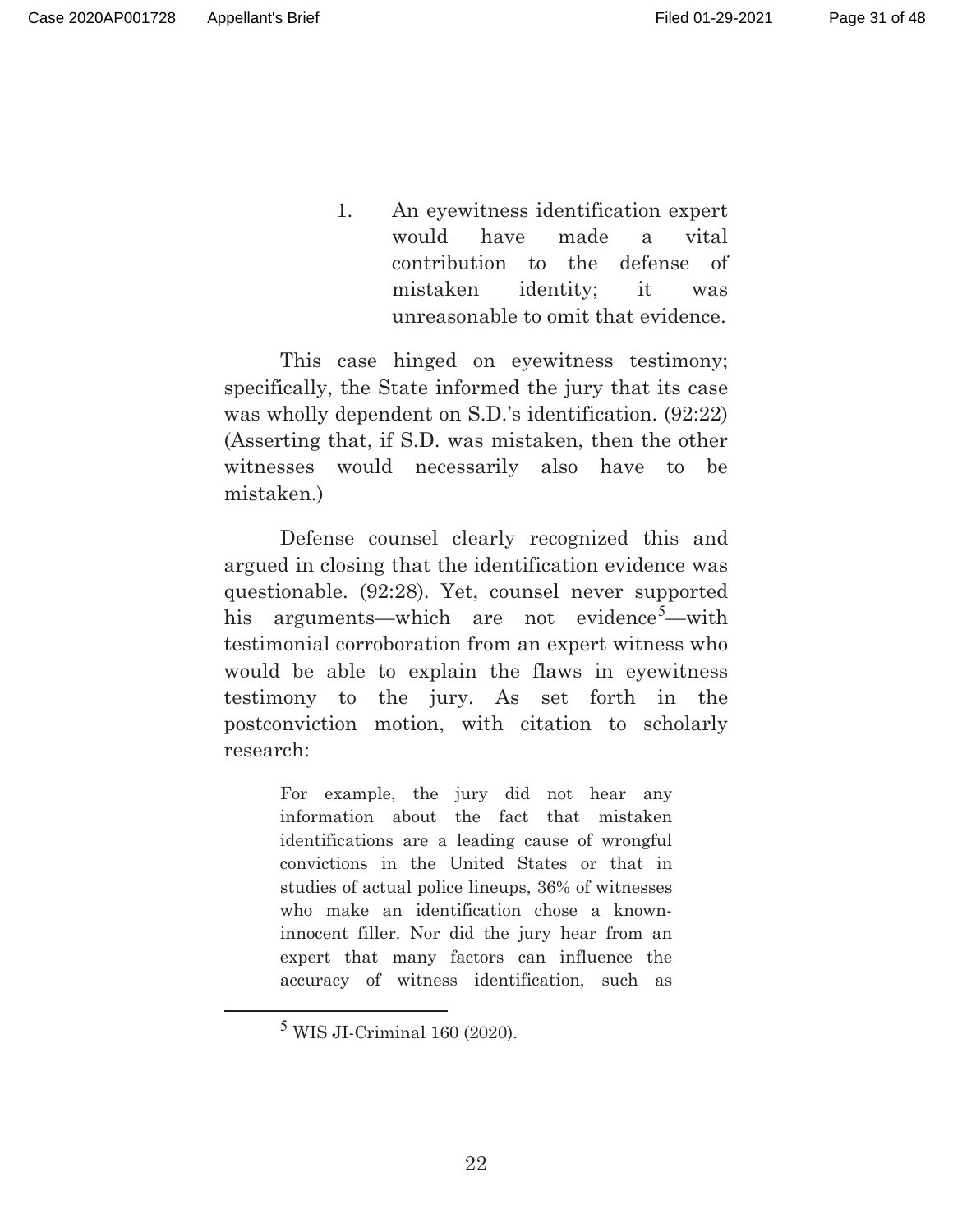viewing times, distance, duress, elevated emotions, the presence of a visually distracting item, such as a hat, and memory issues with unfamiliar faces.

#### (61:11-12).

As Justice Brennan once observed, there is often nothing more convincing than an eyewitness capable of confidently pointing an accusatory finger at the defendant. *Watkins v. Sowders*, 449 U.S. 341, 352 (1981) (Brennan, J., dissenting). Yet, the weaknesses of eyewitness identification evidence are also well-known, and, for that reason, it makes sense that competent counsel would seek to address overreliance on eyewitness evidence in a case where the defense is one of mistaken identity, as in this case.6 As the Second Circuit Court of Appeals recently concluded, expert testimony can be particularly helpful in certain cases, specifically because it allows the defense to uncover sources of unreliability "not readily apparent to a lay jury."

<sup>6</sup> It is notable that the American Psychological Association, recognizing both the problem of overreliance on witness confidence and the usefulness of expert testimony, has taken a strong stand in encouraging such expert testimony in criminal trials. *See* Brief of the American Psychological Association and the Center for Law, Brain & Behavior as Amici Curiae in Support of Defendants-Appellants, *Com. v. Gomes*, No. SJC-11537 (Mass. August 14, 2014) (available online at https://www.apa.org/about/offices/ogc/amicus/gomesjohnson.pdf).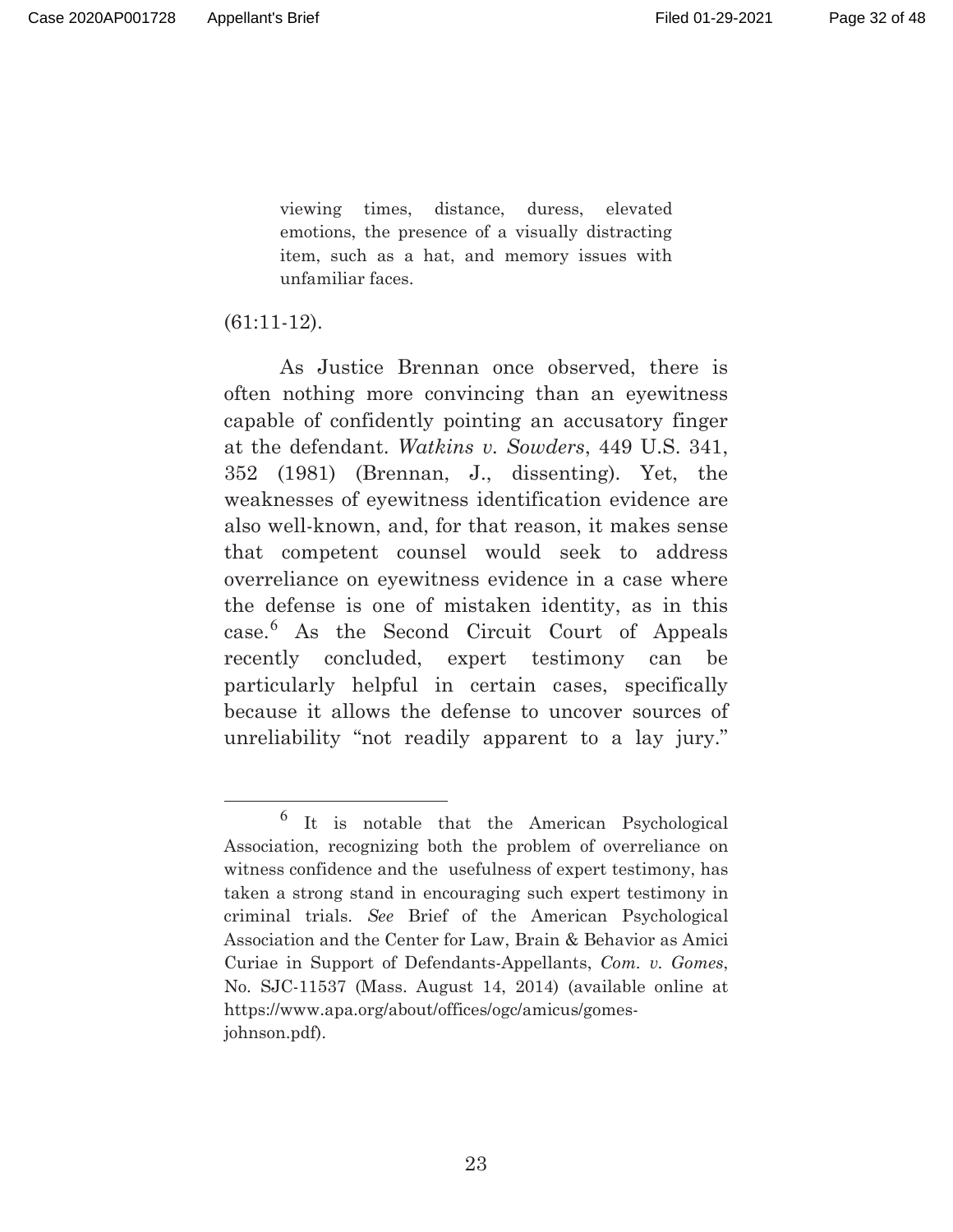*United States v. Nolan*, 956 F.3d 71, 81 (2d Cir. 2020).

Given the centrality of the eyewitness identification evidence to this case—and counsel's apparent strategy of attacking that evidence during closing arguments—there is no strategic reason for not presenting expert testimony regarding such identification to support Mr. Robinson's defense. Trial counsel's failure is deficient performance.

## 2. Prejudice.

As set forth in the motion, an eyewitness identification expert would have "bolstered" Mr. Robinson's misidentification defense. (61:12). Here, the jury was asked to evaluate disputed identification testimony. Yet, jurors were not given crucial assistance—in the form of an expert witness—who could have helped them meaningfully evaluate that testimony and, more importantly, uncover flaws that would cause them to doubt whether the State had satisfied its burden. Accordingly, trial counsel's deficient performance prejudiced Mr. Robinson.

> E. Trial counsel should have moved to exclude identification evidence inextricably connected to a violation of Mr. Robinson's Sixth Amendment right to counsel.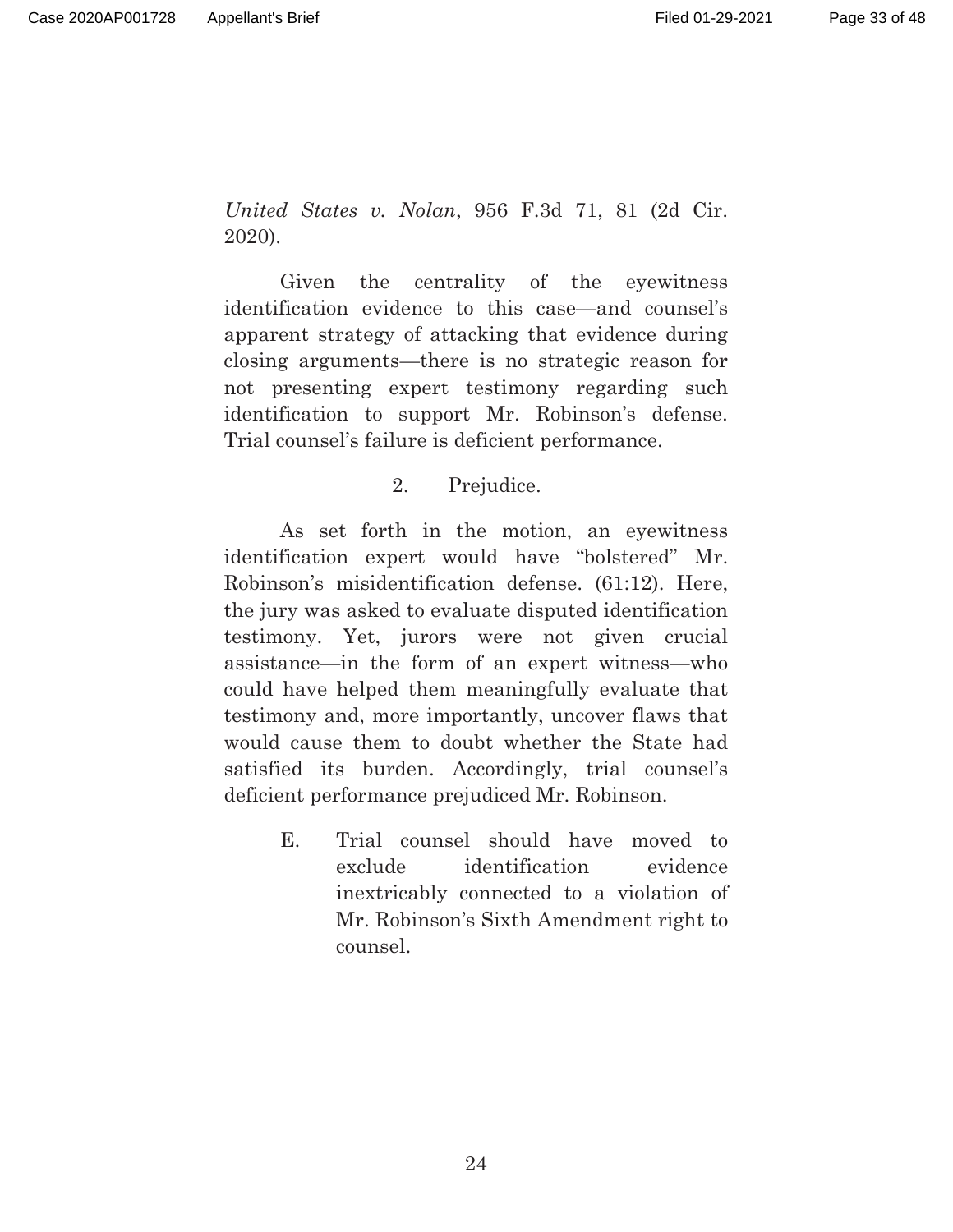## 1. Additional factual background.

Mr. Robinson was arrested for this offense on December 19, 2017 at 6:35 P.M. (80:5); (App. 107). Thereafter, police prepared a CR-215 probable cause affidavit. (70:2-3); (App. 110-111). The form was presented to Commissioner Robert Webb "at or about" 2:15 P.M. on December 21, 2017. (80:6); (App. 108). Commissioner Webb determined that there was probable cause and signed the form. (70:3); (App. 111). It is undisputed that this document was signed at an "ex parte" hearing and that Mr. Robinson was neither present for the document's review nor was he provided a copy thereof. (80:6); (App. 108). It is also undisputed that the lineup procedure occurred after this document was signed, but before Mr. Robinson was provided counsel. (80:6); (App. 108).

> 2. Clearly established law shows that the CR-215 review initiated adversary criminal proceedings against Mr. Robinson such that he was entitled to counsel at all critical stages that followed, including the lineup. Accordingly, it was unreasonable not to file a motion to suppress.

This case involves three interrelated constitutional protections.

First, the United States Supreme Court has held that an arrested suspect has the right to a judicial determination of probable cause within 48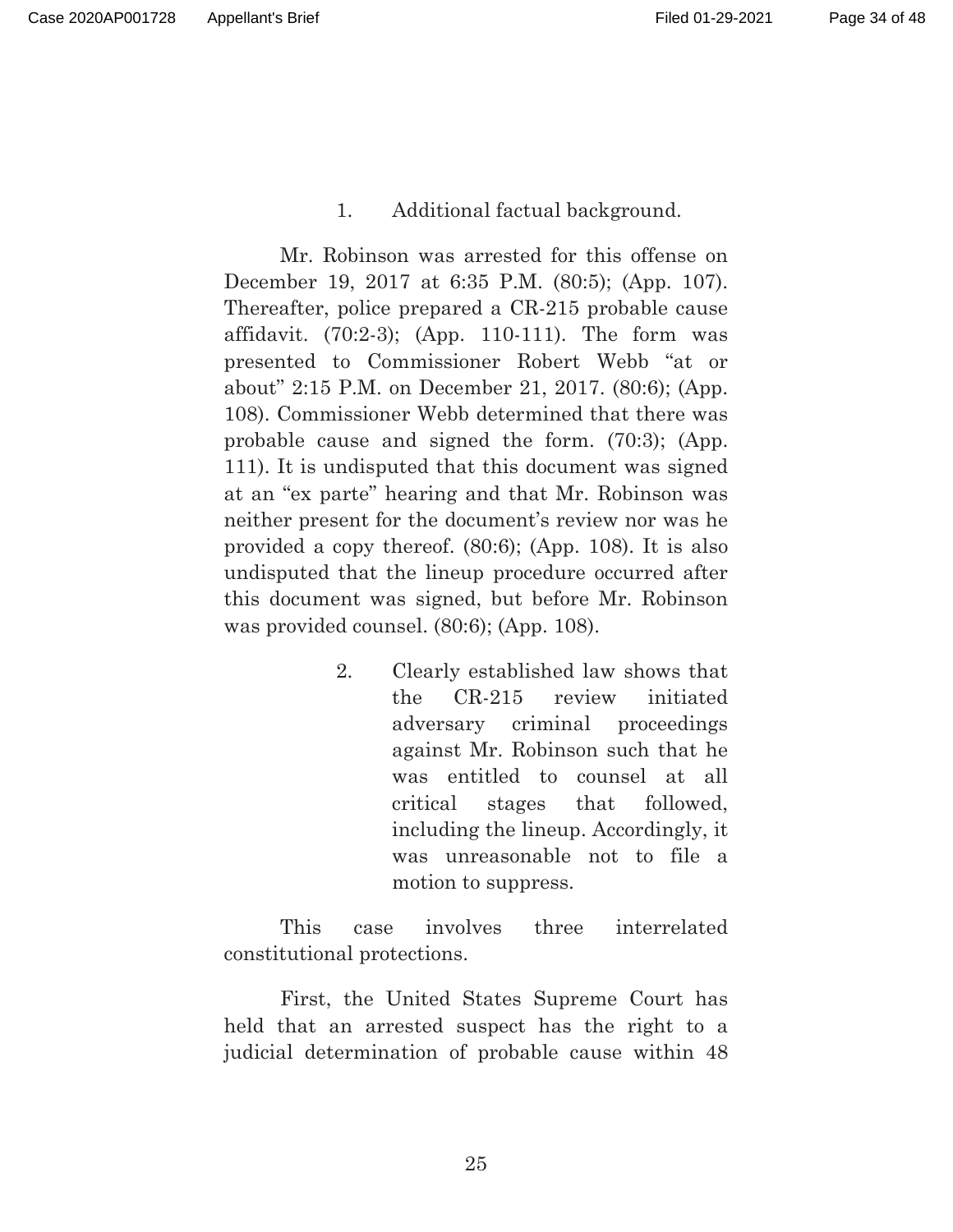hours of their arrest. *County of Riverside v. McLaughlin*, 500 U.S. 44 (1991).

Second, it is also axiomatic that the Sixth Amendment right to counsel attaches "at or after the initiation of adversary judicial criminal proceedings—whether by way of formal charge, preliminary hearing, indictment, information, or arraignment." *Kirby v. Illinois*, 406 U.S. 682, 689 (1972).

Third, it is well-established that once criminal proceedings have commenced—and the right to counsel is established—then police must provide notice to and allow counsel to be present at any ensuing in-person lineup. *United States v. Wade*, 388 U.S. 218 (1967); *Gilbert v. California*, 388 U.S. 263 (1967). Failure to comply with this requirement results in a harsh sanction: if the defendant's right to counsel is violated at a pre-trial lineup procedure, then any identification obtained by virtue of such a lineup is inadmissible at trial unless the defendant makes an intelligent waiver of his Sixth Amendment right to counsel. *Wade*, 388 U.S. at 231, 237.

As it is undisputed that Mr. Robinson was not afforded the assistance of counsel at the lineup where he was identified as the robber, the dispositive question is whether that right was activated—and subsequently violated—by the "paper" probable cause hearing conducted in this case. If so, then the lineup that was conducted prior to the appointment of counsel was a critical stage of the prosecution at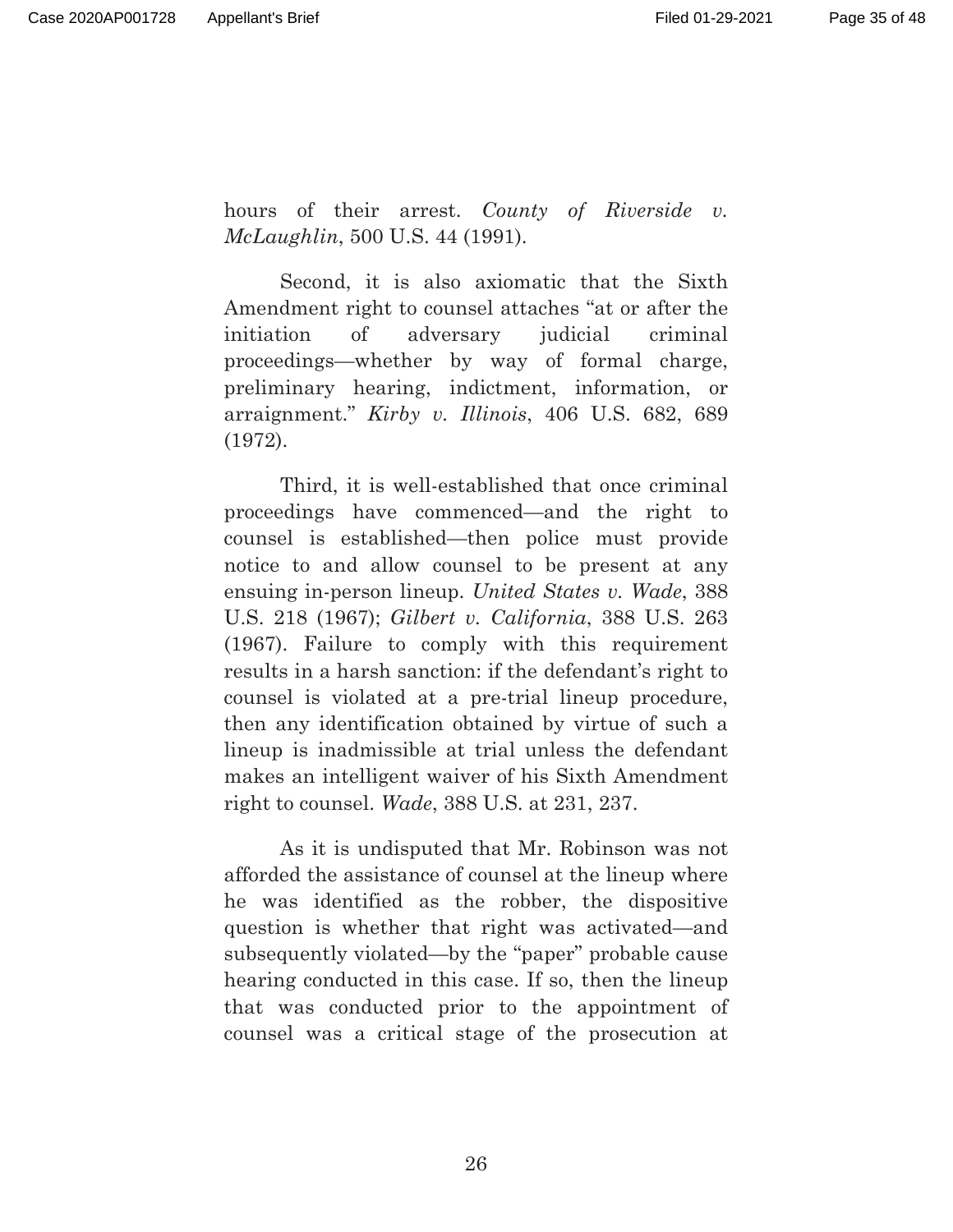which Mr. Robinson was as much entitled to the aid of counsel as at his trial. *Wade*, 388 U.S. at 237.

Considering *Rothgery v. Gillespie Cty., Tex.*, 554 U.S. 191, 211 (2008), the answer to this question is clearly "yes." That case involved a substantially identical procedure:

> The arresting officer submitted a sworn "Affidavit Of Probable Cause" that described the facts supporting the arrest and "charge[d] that ... Rothgery ... commit[ted] the offense of unlawful possession of a firearm by a felon-3rd degree felony," After reviewing the affidavit, the magistrate "determined that probable cause existed for the arrest." The magistrate informed Rothgery of the accusation, set his bail at \$ 5,000, and committed him to jail, from which he was released after posting a surety bond.

*Id*., at 196 (citations omitted). The hearing occurred without any involvement of a prosecutor. *Id*., at 198. The Court held that this probable cause hearing marked the commencement of adversary criminal proceedings against Rothgery, such that he was entitled to counsel at all critical stages of the prosecution that followed. The Court said:

> This Court has held that the right to counsel guaranteed by the Sixth Amendment applies at the first appearance before a judicial officer at which a defendant is told of the formal accusation against him and restrictions are imposed on his liberty. The question here is whether attachment of the right also requires that a public prosecutor (as distinct from a police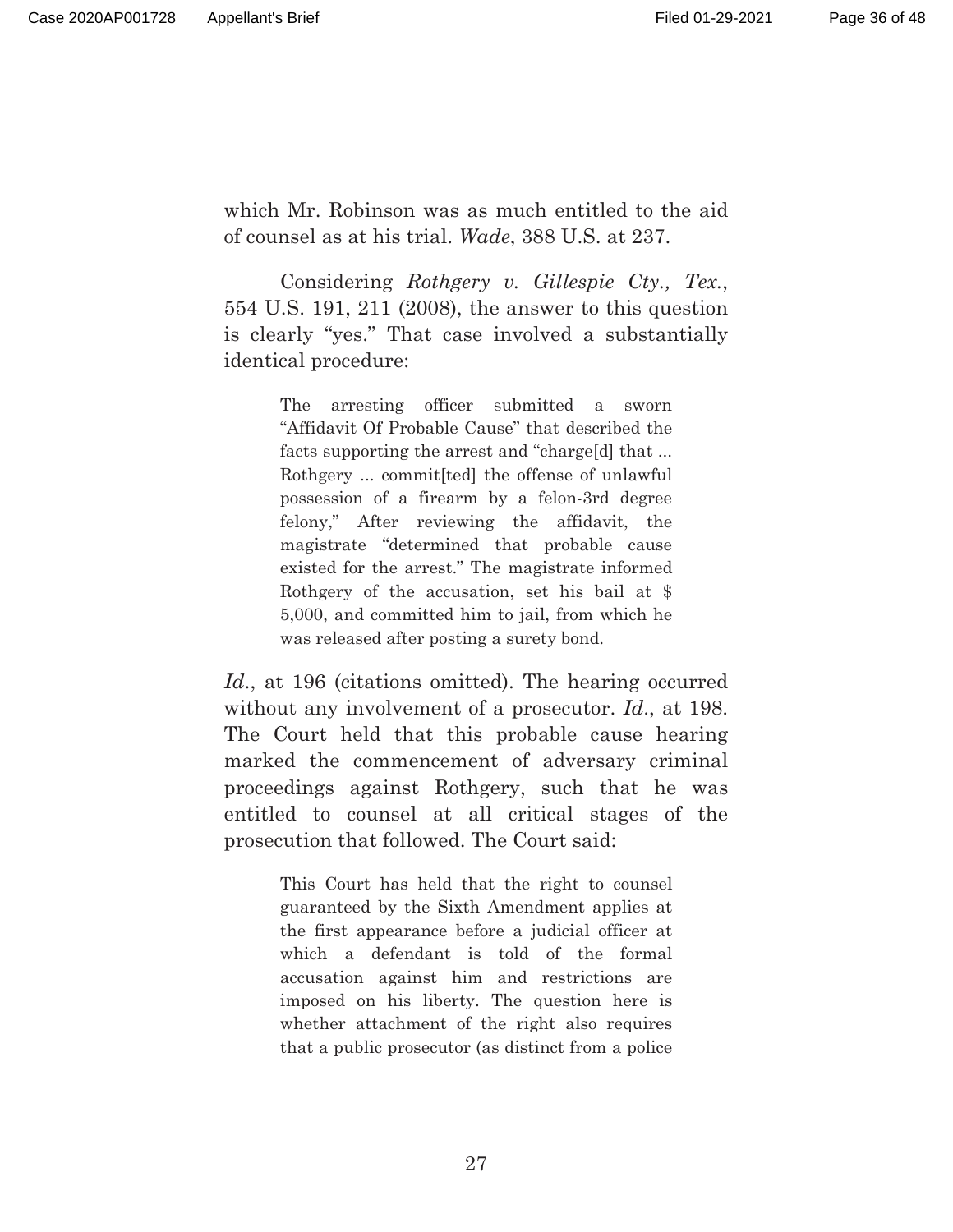officer) be aware of that initial proceeding or involved in its conduct. We hold that it does not.

Id., at 194 (citations omitted).

 Thus, these binding authorities clearly establish that Mr. Robinson had a right to counsel at the time the lineup was conducted. Because that constitutional protection was ignored, long-standing precedent requires the suppression of the ensuing identification. Given that identification's centrality to the prosecution's case, reasonably competent counsel would have moved to suppress it. To do otherwise is manifestly unreasonable.

 The circuit court disagreed for two reasons. While its legal analysis is not binding on this Court, the arguments nonetheless merit brief discussion.

 First, the circuit court concluded that this Court's prior decision in *State v. Garcia*, Appeal No. 2016AP1276-CR, unpublished slip op,, (Wis. Ct. App. April 10, 2018), provides compelling persuasive authority in resolving Mr. Robinson's legal arguments.<sup>7</sup> (80:7) (App. 109). However, a rigorous

<sup>7</sup> Although the Wisconsin Supreme Court agreed to review *Garcia*, the Court split 3-3 without issuing a substantive opinion. *State v. Garcia*, 2019 WI 40, ¶ 1, 386 Wis. 2d 386, 925 N.W.2d 528. That tie vote had the effect of affirming this Court's decision. *Gruhl Sash & Door Co. v. Chicago, M. & St. P. Ry. Co*., 173 Wis. 215, 180 N.W. 845 (1921); *State v. Fitzgerald*, 2019 WI 69, ¶ 34, 387 Wis. 2d 384, 929 N.W.2d 165. However, *Garcia* remains unpublished, (continued)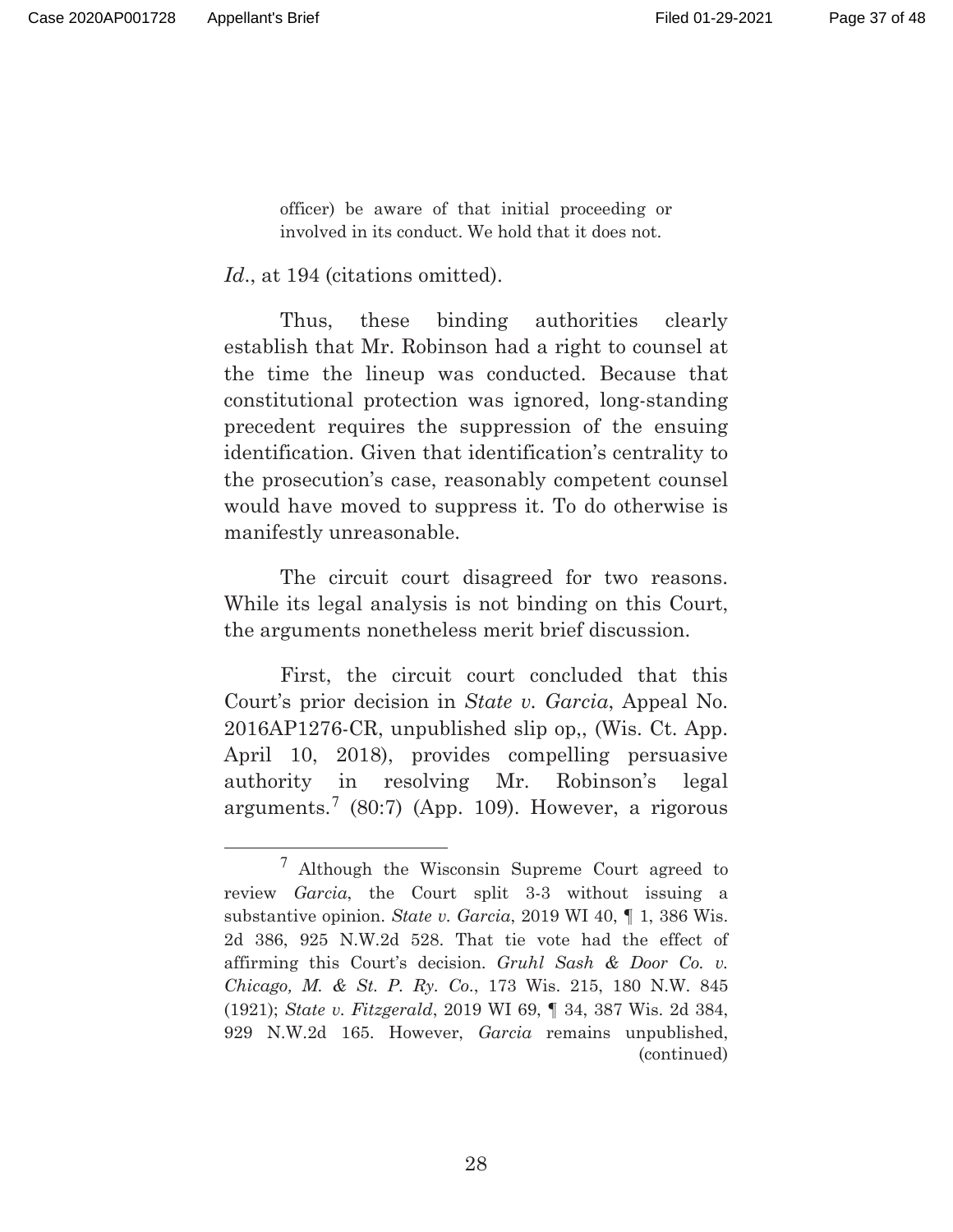$\overline{a}$ 

analysis of that opinion shows that there are manifold problems with this Court's resolution of the issue and that the "persuasive" force of the resulting opinion is therefore considerably diminished.

The most glaring problem is an overreliance on a hyper-technical distinction between the CR-215 process and the nearly identical procedure assessed in *Rothgery.* In *Garcia*, this Court noted that in *Rothgery* the Supreme Court made a glancing reference to the "first appearance." *Garcia*, Appeal No. 2016AP1276-CR, ¶ 27. (App. 122) Thus, this Court concluded, wrongly, that the holding of *Rothgery* is limited to a hearing where the defendant physically appears. *Id.* However, there is no reason to suppose that when the Court said "first appearance" it meant *only* a physical appearance by the accused. While it is true that Rothgery physically appeared before the judicial official, nothing in the opinion suggests that the Supreme Court found this fact dispositive in reaching its holding. *Garcia* is therefore based on an erroneous reading of controlling United States Supreme Court precedent and is insufficiently "persuasive" for that reason.

Moreover, this Court's reference to the "brought before" language in *Garcia* also conflicts with *State v. Koch*, 175 Wis. 2d 684, 698, 499 N.W.2d 152, 160 (1993), holding that compliance with *Gerstein v.* 

meaning it has no precedential weight. Wis. Stat. § 809.23(3)(a).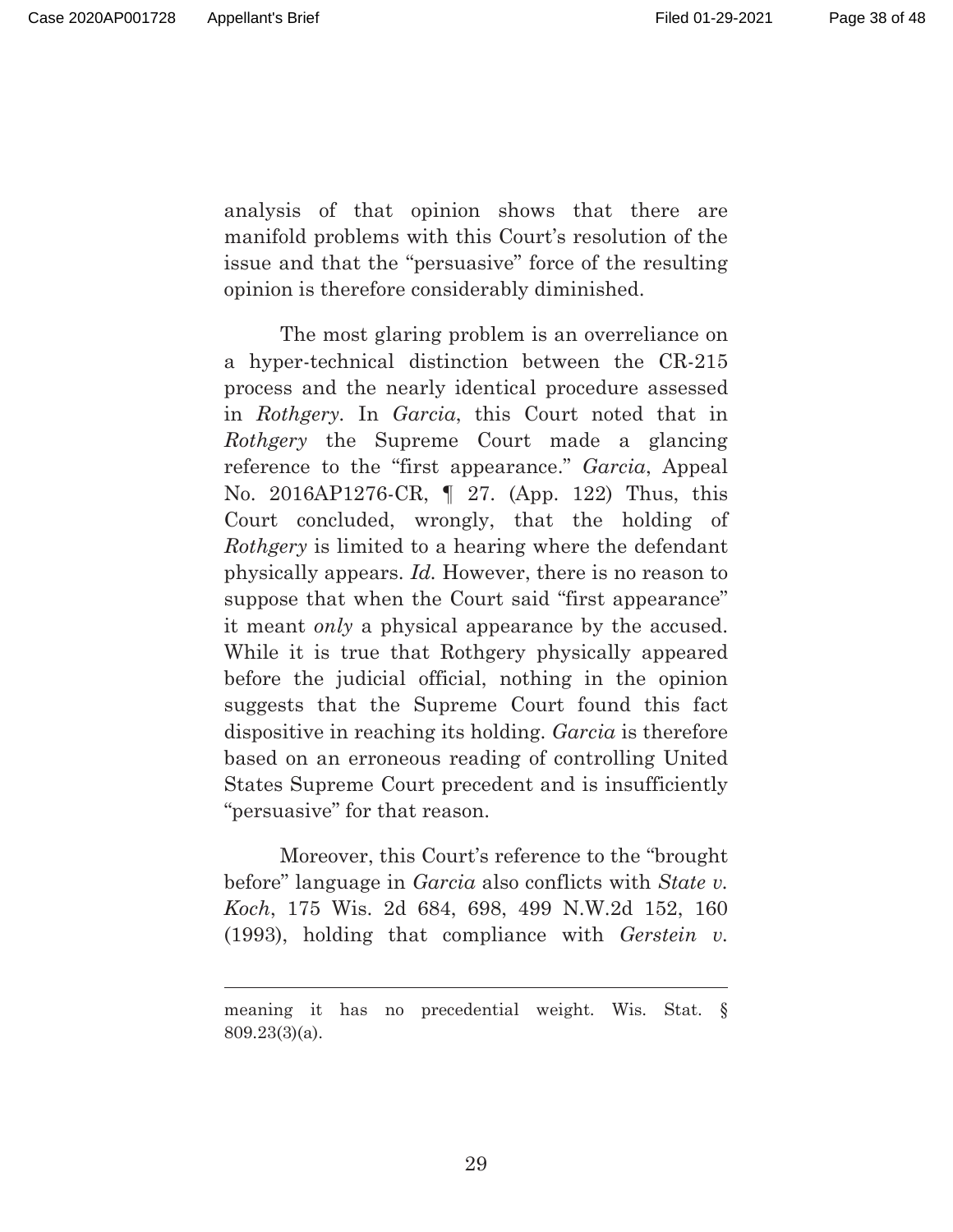Page 39 of 48

*Pugh*, 420 U.S. 103 (1975) and *Riverside* does not require a physical court appearance by the accused. If an accused can be figuratively "brought before" a magistrate on paper, there is no basis to conclude he cannot figuratively "appear" on paper as well.

That is not the only analytical shortcoming, as this Court also found it constitutionally significant that unlike the CR-215 form used in Milwaukee County, the form in *Rothgery* used the word "charges." As a basis for denying relief, this Court therefore emphasized that no criminal "charges" had been filed against Garcia*. Garcia*, Appeal No. 2016AP1276-CR, ¶ 28. (App. 123). However, this is an erroneous distinction. The Supreme Court in *Rothgery* was plainly not referring to the filing of formal "charges" by a prosecutor, as the Court specifically held that the probable cause proceeding initiated adversary criminal proceedings and triggered the right to counsel regardless of whether a prosecutor was even aware of the proceeding. *Rothgery*, 554 U.S. 205-206. When the Court in *Rothgery* spoke of "charges" it was plainly referring to accusations. Thus, the Court held that the probable cause proceeding was "the point at which the arrestee [was] formally apprised of the accusation against him." *Id*., at 195. The accusation in *Rothgery*, like the one here, was an accusation by a police officer.

Accordingly, a close reading of the cited persuasive authority reveals that *Garcia* has obvious shortcomings and, for that reason, has little persuasive value. Thus, the "persuasive" legal

30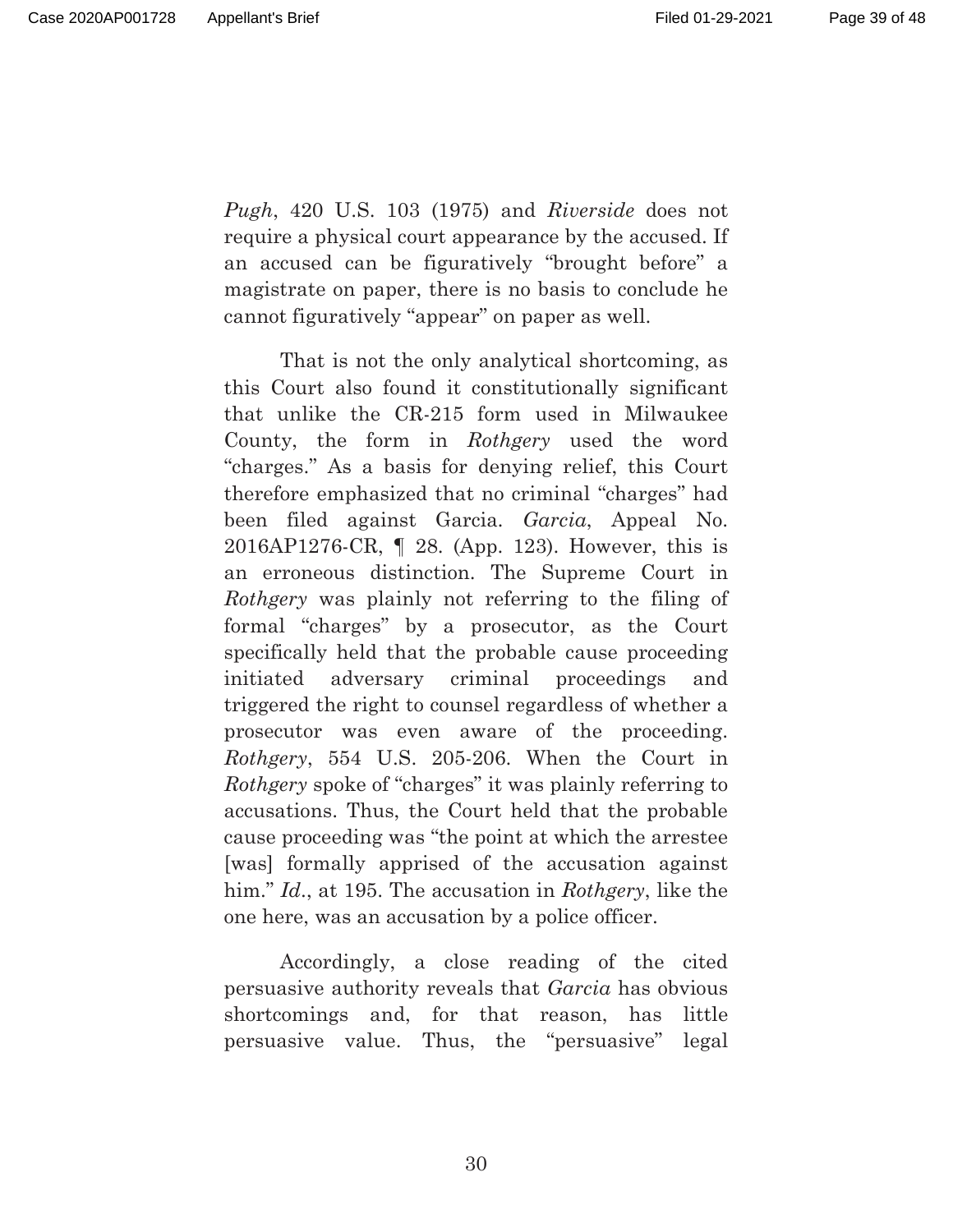analysis in *Garcia* does not foreclose a finding of constitutionally cognizable deficient performance.<sup>8</sup>

The circuit court's second basis for denying relief is not as nuanced and rests on a conclusion that counsel could not have been deficient for failing to raise an unsettled legal claim. (80:7); (App. 109). While an attorney is "generally" insulated from a finding of ineffectiveness in cases where the law is genuinely "unsettled," *State v. Breitzman*, 2017 WI 100, ¶ 49, 378 Wis. 2d 431, 904 N.W.2d 93, here, the issue was not "unsettled." The legal prerequisites for the motion are established United States Supreme Court precedents which have been in existence for decades; "the law or duty is clear such that

<sup>8</sup> The federal district courts have reviewed Milwaukee's CR-215 procedure on several occasions. In two criminal cases, the United States District Court for the Eastern District of Wisconsin found that this procedure triggered the right to counsel. *United States v. West*, No. 08-CR-157, 2009 WL 5217976 (E.D. Wis. Mar. 3, 2009); *United States v. Mitchell*, No. 15-CR-47, 2015 WL 5513075 (E.D. Wis. Sept. 17, 2015), aff'd, 657 F. App'x 605, 2016 WL 6427284 (7th Cir. 2016). In two other cases alleging a civil rights violation, the same court agreed that the CR-215 form appeared to trigger the right to counsel, but also held that this principle was not "clearly established" for the purposes of qualified immunity law when applied to the specific facts of those two cases. *Jackson v. Devalkenaere*, No. 18-CV-446-JPS, 2019 WL 4415719, at \*3 (E.D. Wis. Sept. 16, 2019), appeal dismissed, No. 19-2942, 2019 WL 8334497 (7th Cir. Dec. 6, 2019); *Ross v. Jacks*, No. 19-CV-496-JPS, 2019 WL 4602946, at \*3 (E.D. Wis. Sept. 23, 2019).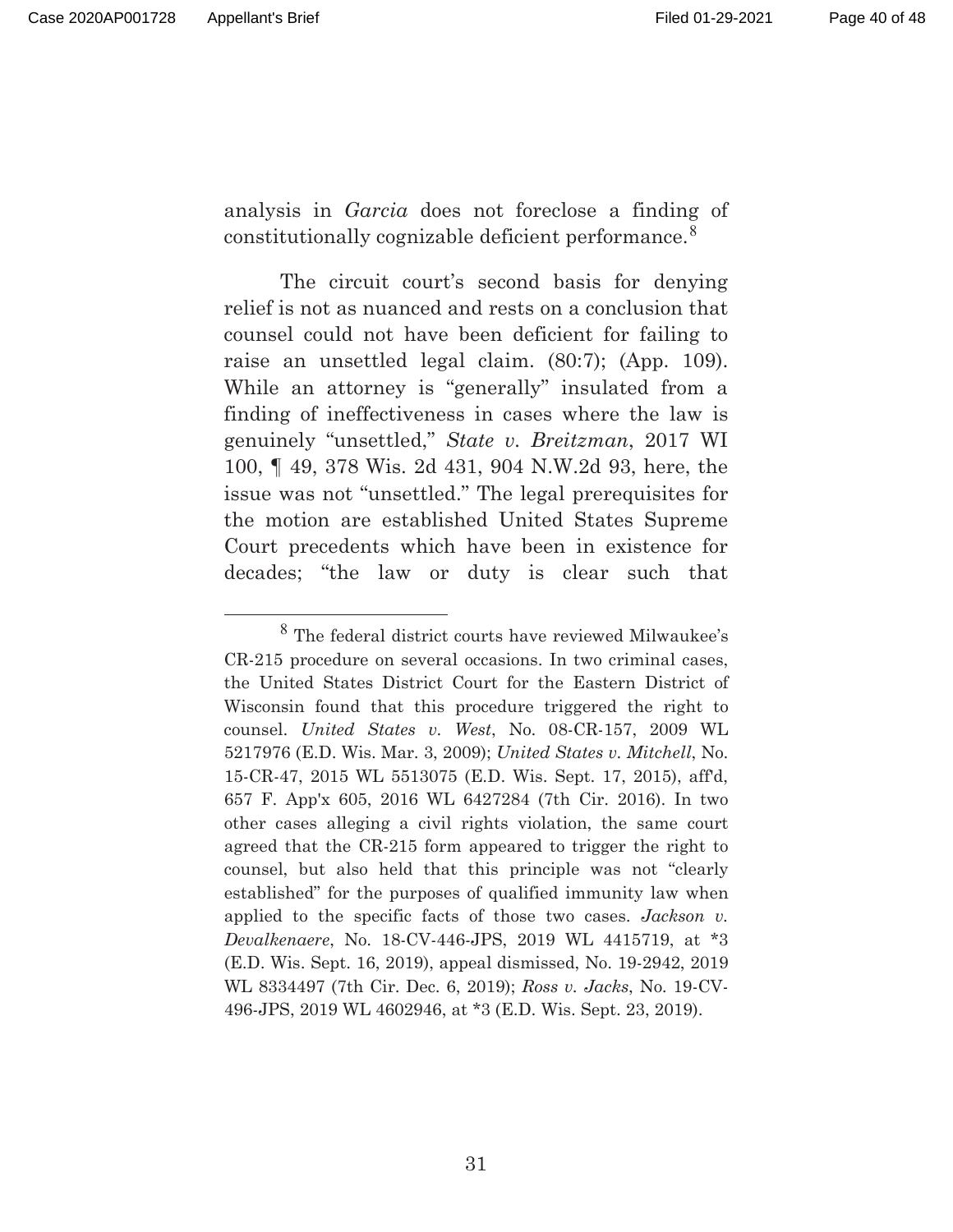reasonable counsel should know enough to raise the issue." *State v. McMahon*, 186 Wis.2d 68, 85, 519 N.W.2d 621 (Ct. App. 1994).

Moreover, *Garcia* does not impact this analysis. *Garcia* is an unpublished and non-binding opinion which cannot modify preexisting United States Supreme Court precedent. If this Court allows the existence of a single unpublished decision to render the issue sufficiently unsettled such that no reasonable lawyer would file a motion to suppress, this will have inadvertently elevated that decision above the authorities it claims to interpret, in contravention of Wis. Stat. § 809.23. Accordingly, counsel should have filed a motion to suppress. Because he did not, deficient performance resulted.

> 3. Exclusion of S.D.'s identification would have radically changed the evidentiary landscape at trial.

Mr. Robinson also alleged that failure to seek suppression of S.D.'s identification prejudiced him. (72:8). Here, the prejudice is obvious. At trial, the State was heavily reliant on S.D.'s identification when it urged the jury to convict Mr. Robinson. (92:14). But-for that identification—by the person who saw the robber face-to-face and in-person—there is a reasonable probability of a different result. The State would have been reliant on weak circumstantial evidence, such as the proof that Mr. Robinson had a small amount of cash on his person and in his car when he was arrested. Instead of an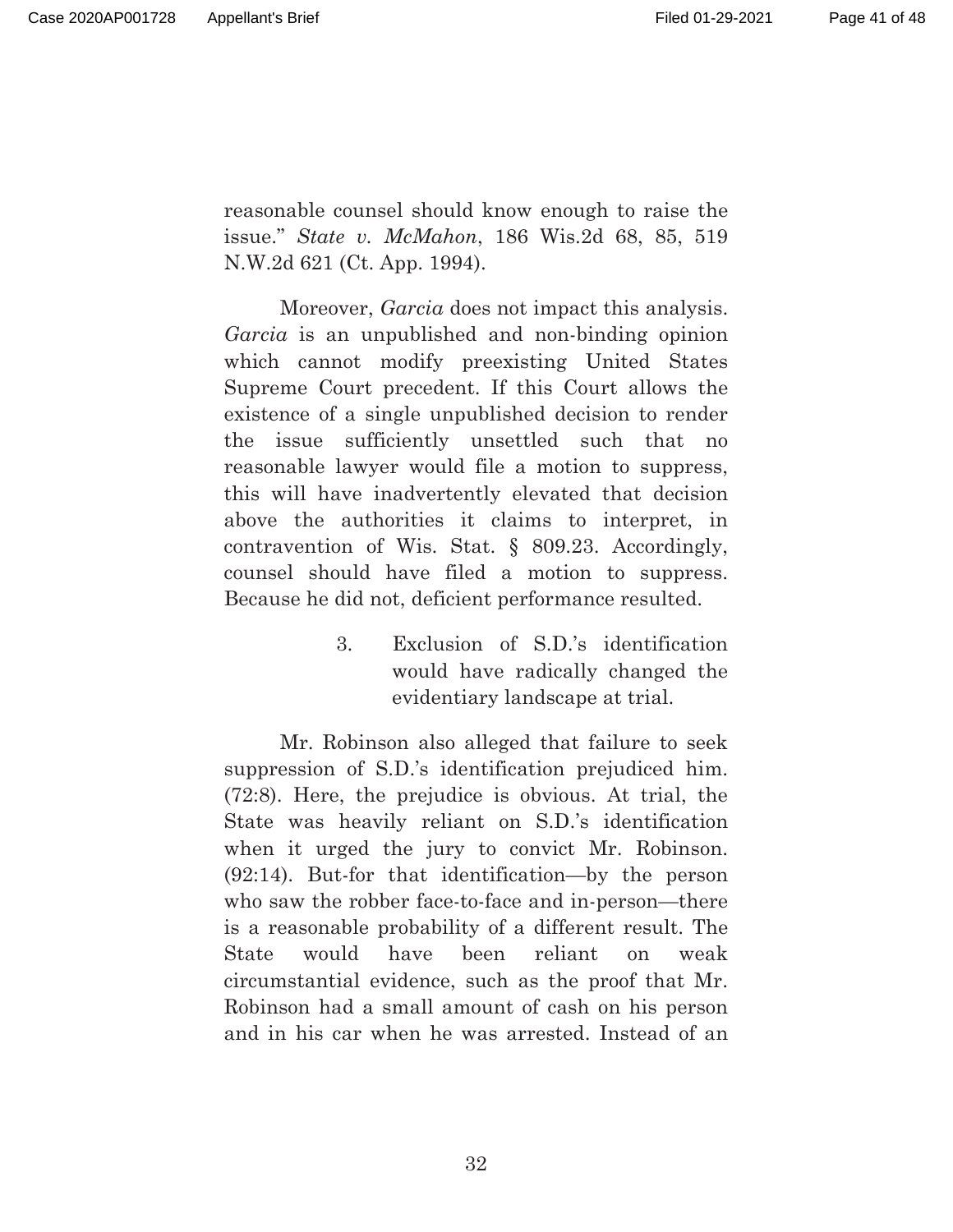Page 42 of 48

identification by someone who viewed the robber in the flesh, the State would have been dependent on identifications by witnesses who were shown photographs—and, as counsel pointed out, that photograph was blatantly inconsistent with Mr. Robinson's booking photo. (89:96-98; 90:7-11; 27). Accordingly, failure to suppress this identification prejudiced Mr. Robinson.<sup>9</sup>

# **II. Wis. Stat. § 943.87 is facially unconstitutional.**

A. Legal standard and standard of review.

The constitutionality of a statute is a question of law which this Court reviews *de novo*. *Matter of Commitment of C.S.*, 2020 WI 33, ¶ 13, 391 Wis. 2d 35, 940 N.W.2d 875. Because Mr. Robinson has brought a facial challenge to the statute, this Court must "presume that the statute under review is constitutional and the burden is on the party challenging the statute to prove that it is unconstitutional beyond a reasonable doubt." *Id*., ¶ 14.

<sup>9</sup> The State may choose to argue that S.D.'s identification at trial was truly "independent" from the earlier, impermissible identification procedure. *Wade*, 388 U.S. at 240. As it is the State's burden to prove an independent source, *see id*. Mr. Robinson reserves the right to reply to any such arguments following the State's response.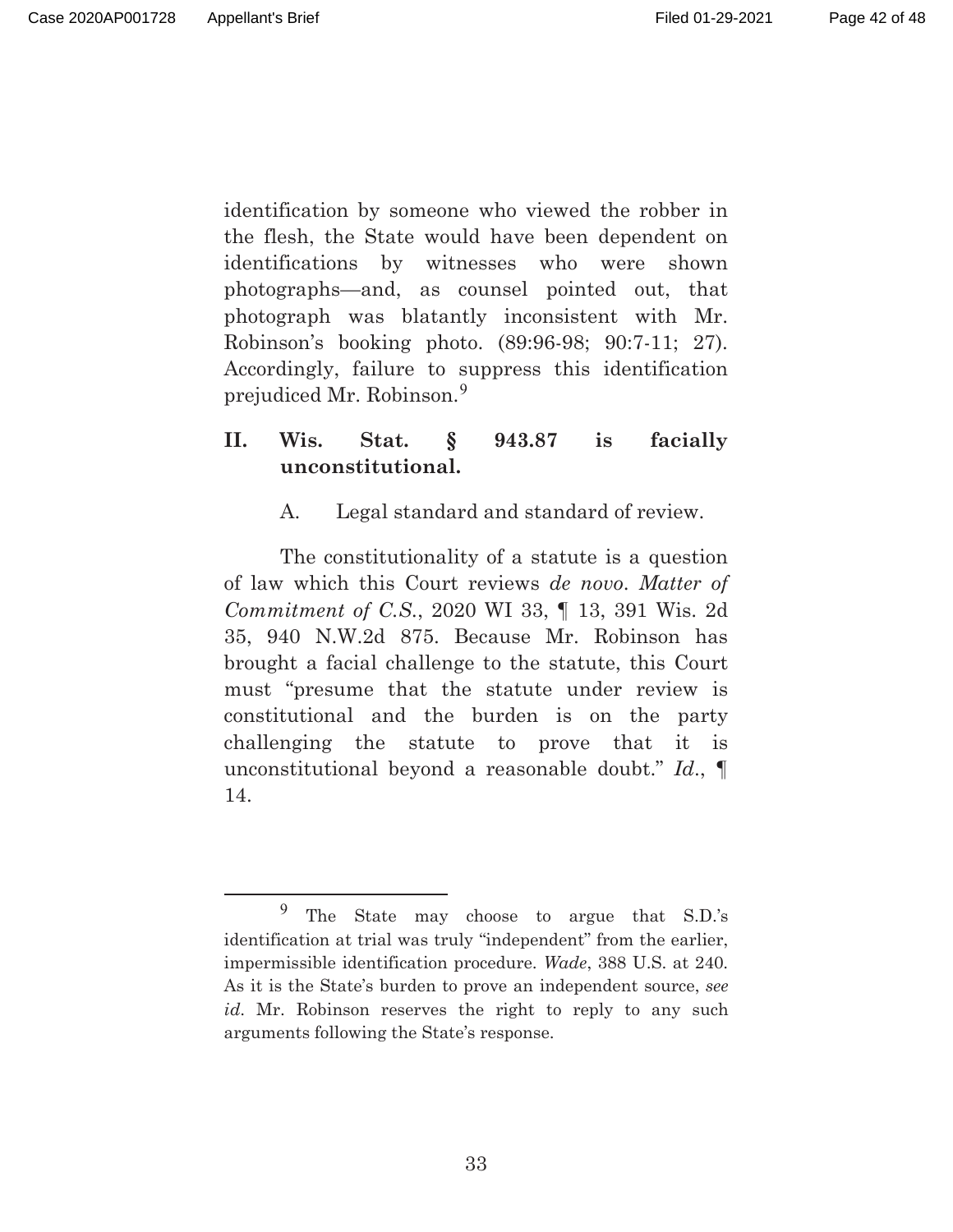B. Because the statute lacks an intent to steal element, it is overbroad and impermissibly vague.

According to the jury instructions for robbery of a financial institution, there are four elements that the State must prove:

- (1) (Name financial institution) was a financial institution;
- (2) (Name financial institution) was the owner or had the custody or control of [money] [property];
- (3) The defendant took and carried away [money] [property] from an individual or from the presence of an individual;
- (4) The defendant acted forcibly.

WIS JI-Criminal 1522 (2020).

However, the statute omits one crucial legal component—a requirement that the defendant had an intent to steal. In the absence of an intent to steal element, the robbery of a financial institution statute violates substantive due process because it is overbroad and vague; it proscribes conduct that the state has no authority to condemn. U.S. Const. Amend. XIV; Wis. Const. Art. 1, § 1; *see State v. Starks*, 51 Wis. 2d 256, 186 N.W.2d 245 (1971) (holding that Wisconsin's vagrancy statute was unconstitutional because the statute failed to define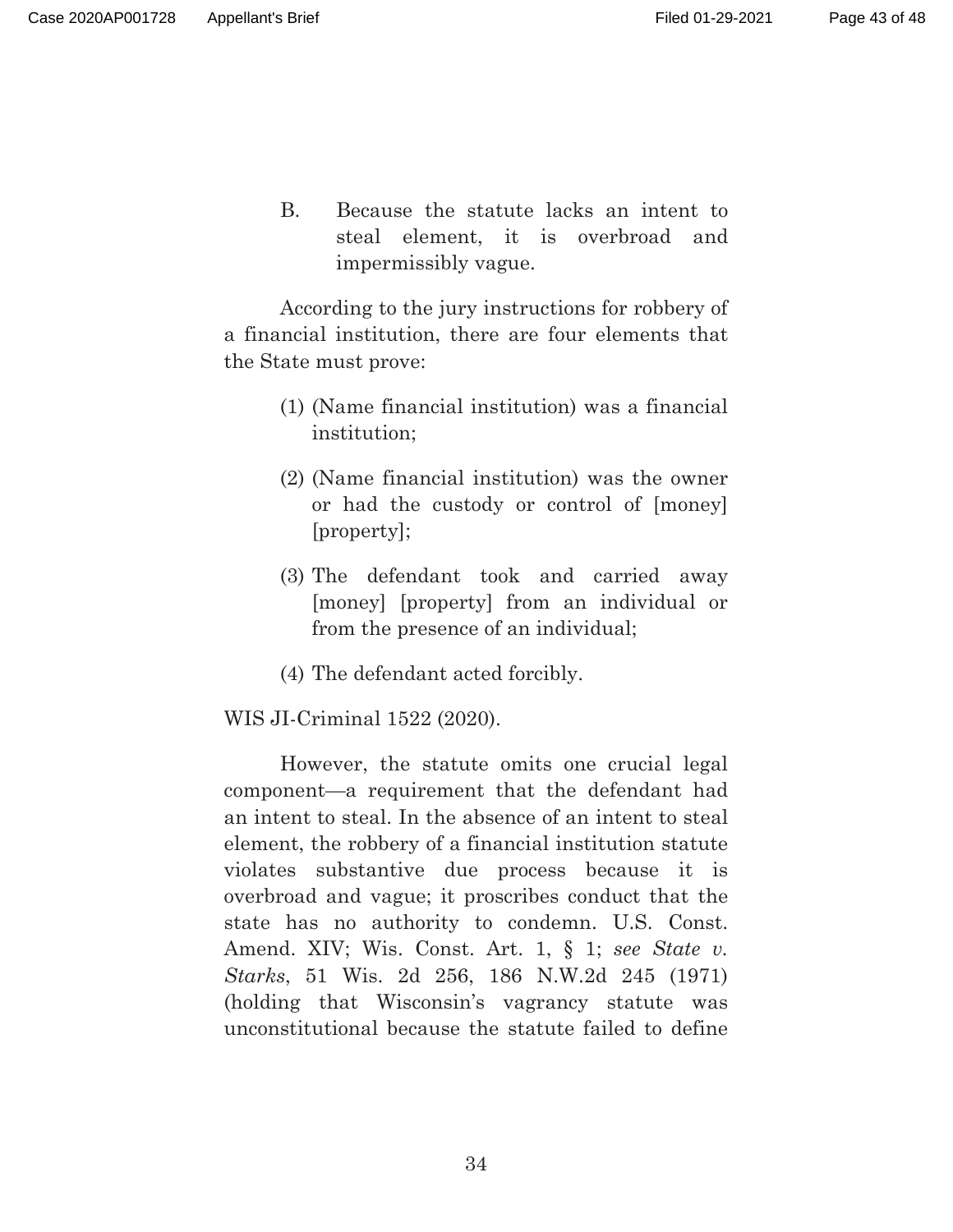with precision the distinction between criminal and noncriminal conduct and thus may be used to criminalize conduct which is beyond the legitimate reach of the state's police power).

For example, without an intent to steal element, a person could be charged with robbery of a financial institution for forcibly demanding and leaving with his own money. Consider the following hypothetical: an individual enters a financial institution with the intent to withdraw money from his personal account. The service is poor, and the customer easily frustrated. As the teller reaches into the drawer to retrieve a stack of bills, the angry customer says to that person, "You better give me my damned money or else." The customer clenches his fists and flexes his biceps for emphasis. The frightened teller hands over an amount of money consistent with the customer's withdrawal slip and the customer walks away.

 Under the current iteration of the law, that person has just committed robbery of a financial institution: (1) The bank is clearly a financial institution; (2) The bank had custody or control over the money in the drawer; (3) The customer took and carried away money; (4) The defendant clearly threatened to use force against the teller.

Moreover, if intent to steal is not an element, the statute violates equal protection. U.S. Const. Amend. XIV; Wis. Const. Art. 1, § 1. Equal protection requires that there exist reasonable and practical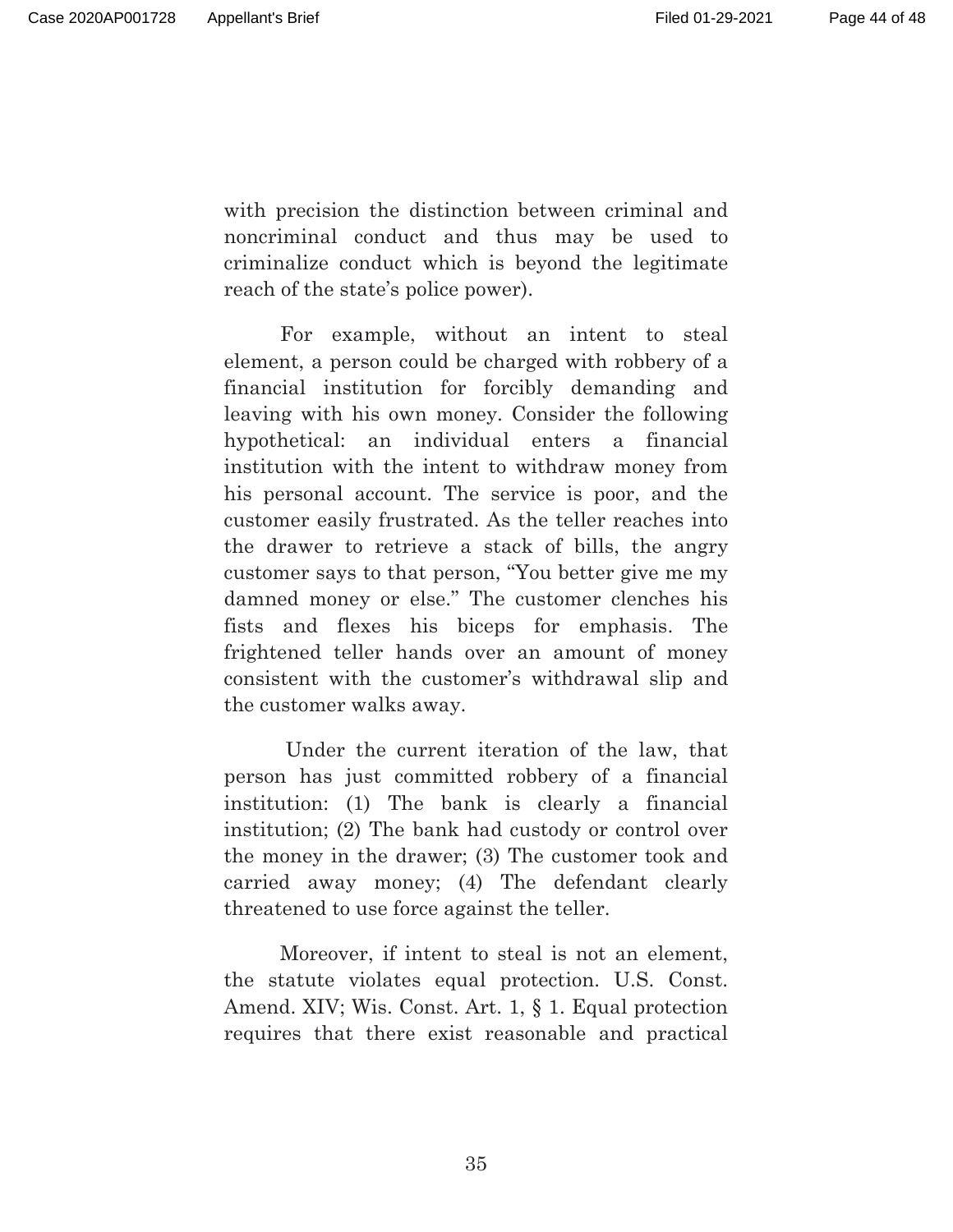Page 45 of 48

grounds for the classifications drawn by the legislature. *State v. McManus*, 152 Wis. 2d 113, 130- 31, 447 N.W.2d 654 (1989). There is no rational basis to require intent for other crimes such as robbery, pursuant to Wis. Stat. § 943.32 (includes intent scienter), and theft from a financial institution, pursuant to Wis. Stat. § 943.81 (includes "knowing" and "intent" scienters), but not robbery of a financial institution. Therefore, if robbery of a financial institution does not require intent to steal, the conviction must be vacated on appeal.

## **III. The evidence was insufficient to convict Mr. Robinson.**

A challenge to the sufficiency of the evidence is evaluated via the "reasonable doubt standard of review." *State v. Poellinger*, 153 Wis. 2d 493, 504, 451 N.W.2d 752 (1990). This Court must evaluate the available evidence in the light most favorable to the finding of guilt and ask whether "the trier of facts could, acting reasonably, be so convinced by evidence it had a right to believe and accept as true." *Id*. (*citing Johnson v. State*, 55 Wis. 2d 144, 148, 197 N.W.2d 760 (1972)). A conviction obtained absent sufficient evidence is a violation of Mr. Robinson right to due process of law. U.S. Const. Amend. XIV; Wis. Const. Art. I. § 1.

The crime for which Mr. Robinson was convicted and sentenced, Wis. Stat. § 943.87, prohibits the robbery of a "financial institution." To qualify as such, the establishment in question must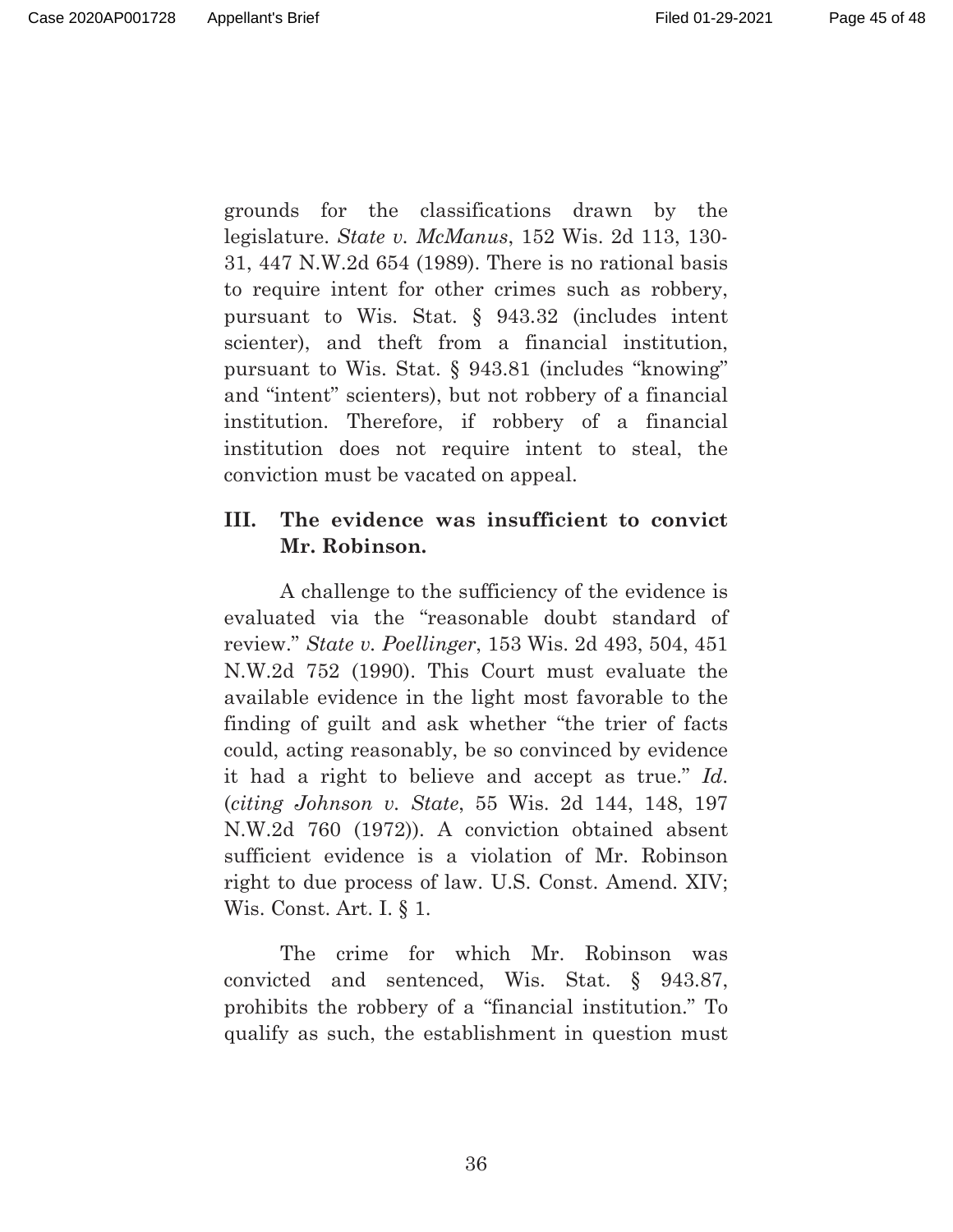be "chartered." *State v. Eady*, 2016 WI App 12, ¶ 8, 366 Wis. 2d 711, 875 N.W.2d 139. This is an essential element of the offense. *Id*.

Here, there was no discussion as to whether the bank was "chartered." While proof of the bank's charter can be established circumstantially, here there was no discussion of the "day-to-day operation of the bank" nor was there any paper evidence—like a bank deposit slip—recovered. *See id*., ¶ 12. Aside from being told the name of the bank—U.S. Bank the jury was never given any other information that would allow them to conclude that this bank satisfied the statutory requirement.

Accordingly, the evidence was insufficient to convict.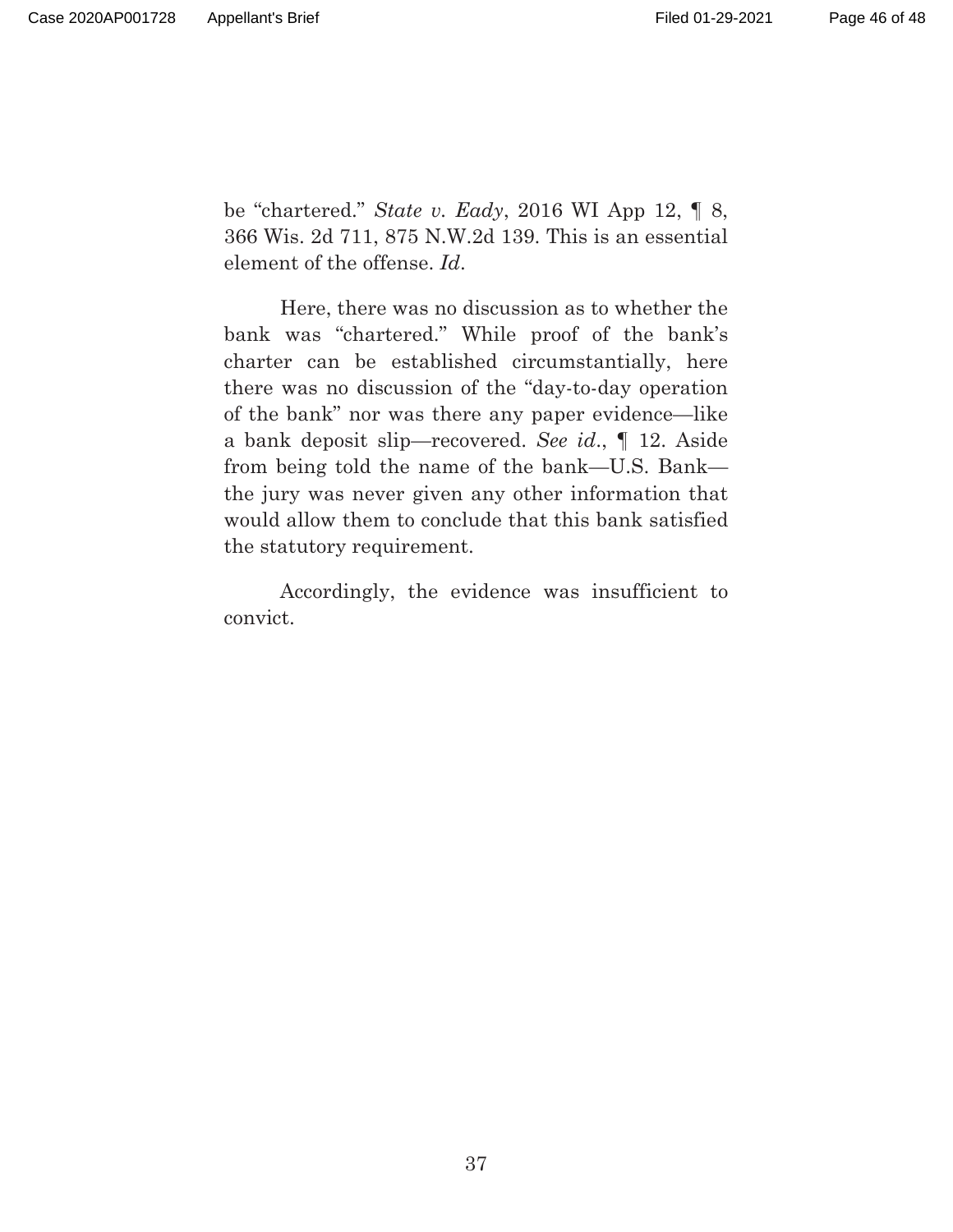## **CONCLUSION**

Mr. Robinson respectfully requests that, for the reasons outlined herein, this Court reverse the circuit court and grant the relief requested herein.

Dated this 29th day of January, 2021.

Respectfully submitted,

*Electronically signed by Christopher P. August*  CHRISTOPHER P. AUGUST

Assistant State Public Defender State Bar No. 1087502

Office of the State Public Defender 735 N. Water Street - Suite 912 Milwaukee, WI 53202-4116 (414) 227-4805 augustc@opd.wi.gov

Attorney for Defendant-Appellant